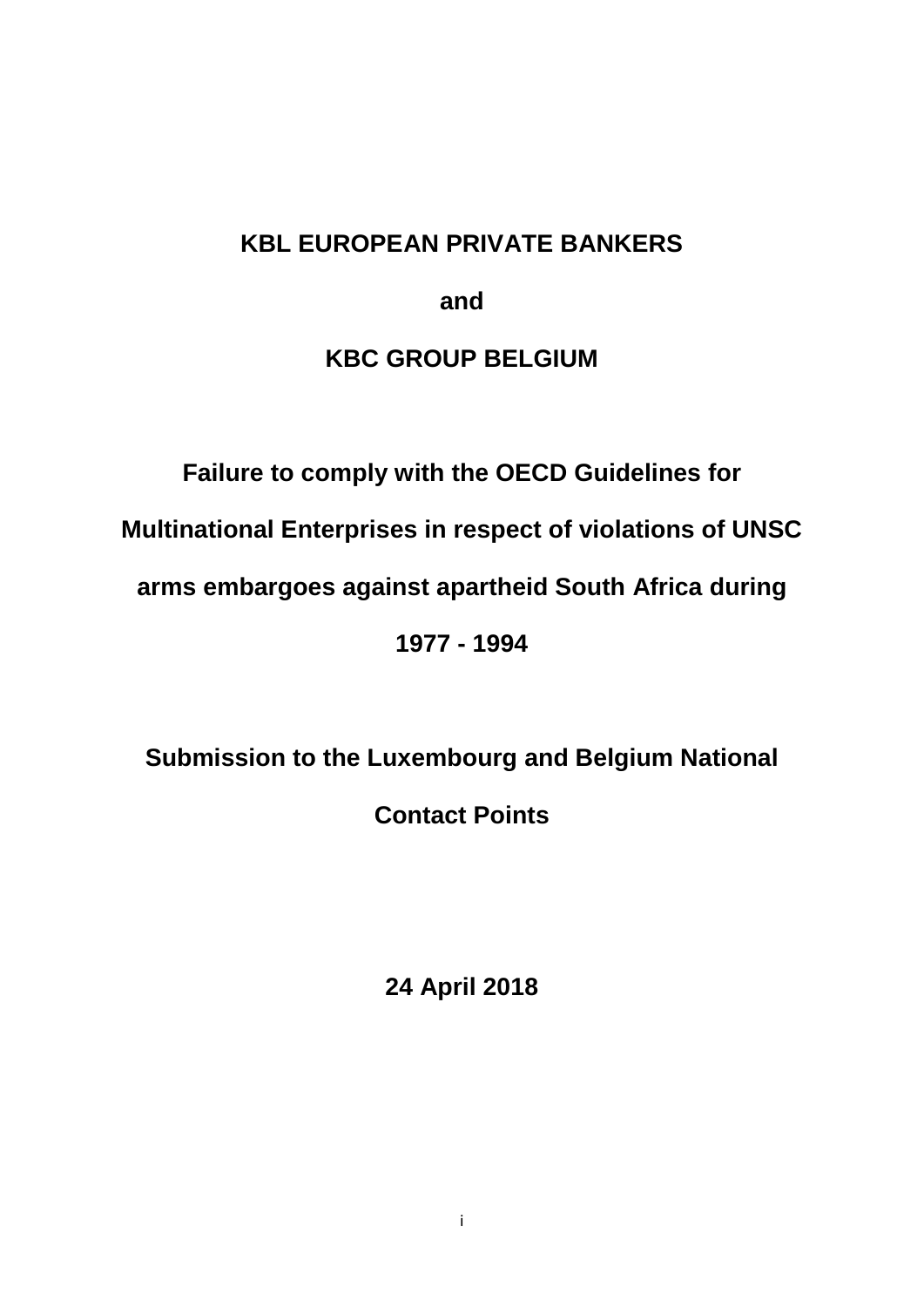### **Submitted by:**

#### **Open Secrets**

Contact details:

Mr Hennie Van Vuuren, Director

Tel: +27 214472701

Email: [hennievvvuuren@opensecrets.org.za](mailto:hennievvvuuren@opensecrets.org.za)

Address: Community House, 41 Salt River Road, Salt River, Cape Town 7925, South Africa

AND

#### **Centre for Applied Legal Studies**

Contact details:

Lisa Chamberlain, Director Tel: +27 11 717 8624 Email: [lisa.chamberlain@wits.ac.za](mailto:lisa.chamberlain@wits.ac.za)

Wandisa Phama, Head of Business and Human Rights Programme

Tel: +27 11 717 8608

Email: [wandisa.phama@wits.ac.za](mailto:wandisa.phama@wits.ac.za)

Professor Bonita Meyersfeld, Former Director of the Centre for Applied Legal Studies

Tel: +27 76 755 0257

Email: [Bonita.Meyersfeld@wits.ac.za](mailto:Bonita.Meyersfeld@wits.ac.za)

Address: First Floor, DJ du Plessis Building, University of Witwatersrand, Braamfontein,

Johannesburg, 2050, South Africa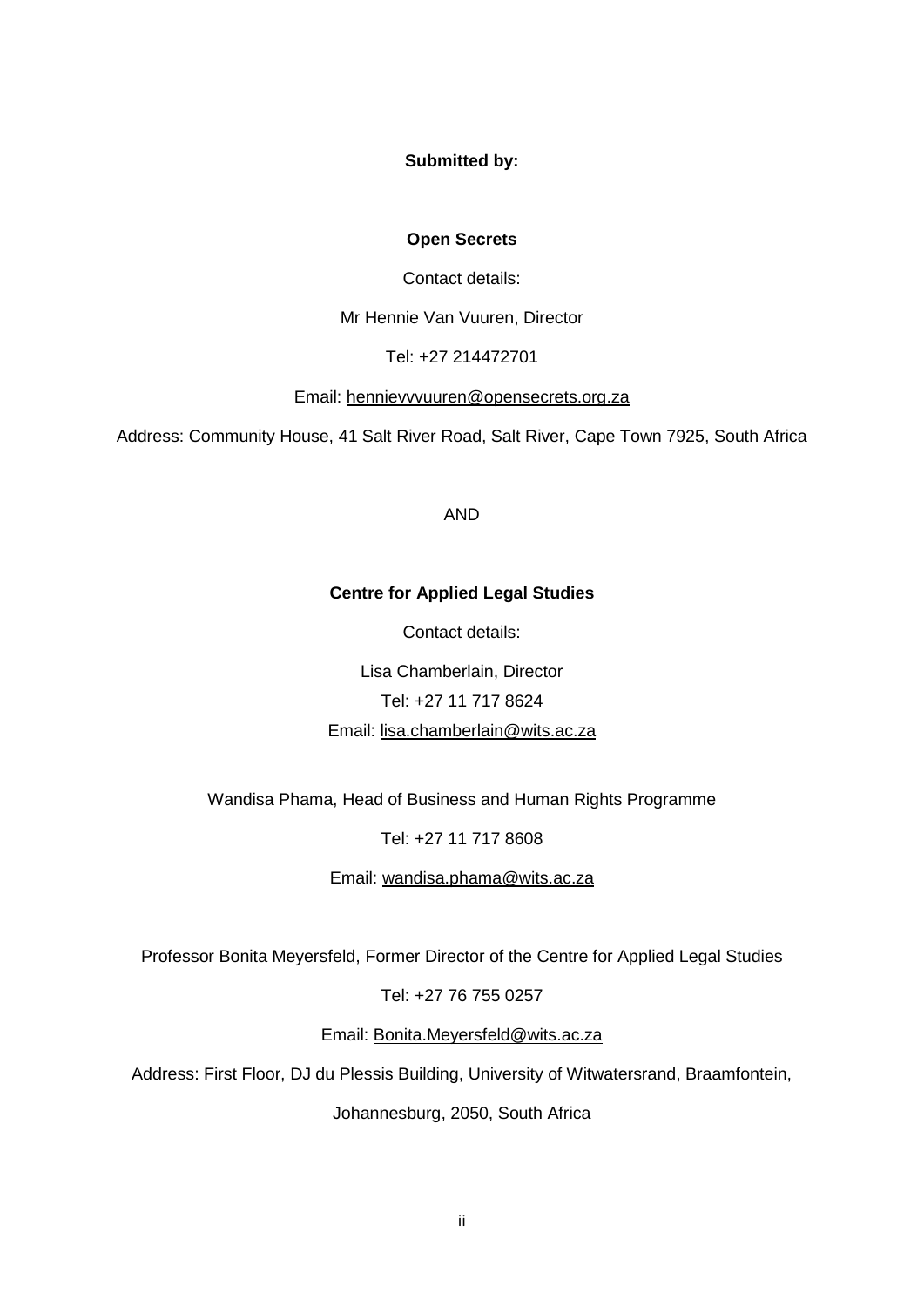**To:**

Secrétaire du Point de Contact National

M. Christian Schuller

Ministère de l"Économie

Bureau du Ministre

19-21, Boulevard Royal

L-2449 Luxembourg

Tél: 247-84710

Email: [christian.schuller@eco.etat.lu](mailto:christian.schuller@eco.etat.lu)

**And To:**

Mr Cyril Liance

Potentiel Economique

Rue du Progrès 50

1210 Bruxelles

Tel: +32 (0) 2 277 81 63

Email: [Cyril.Liance@economie.fgov.be](mailto:Cyril.Liance@economie.fgov.be)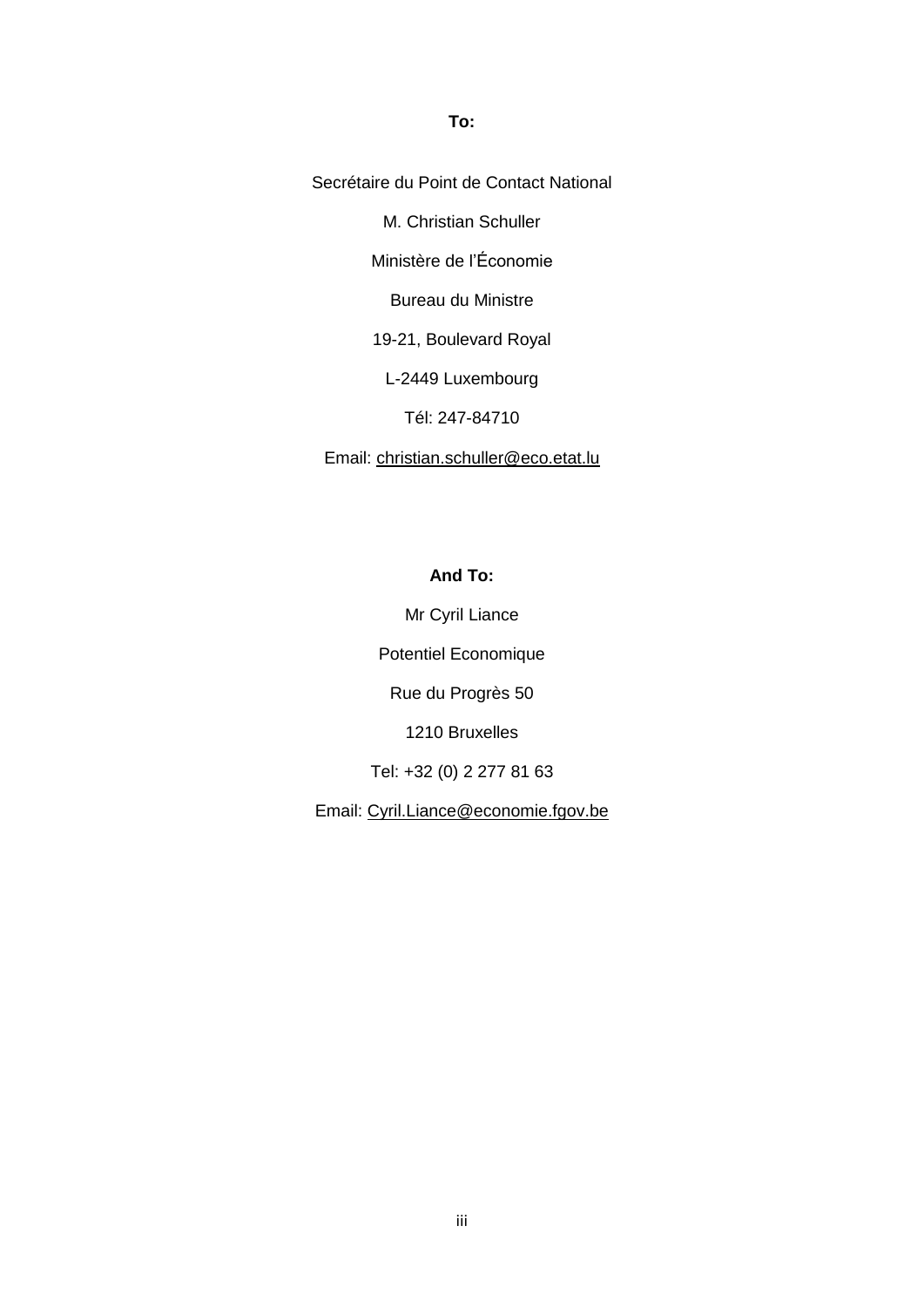### List of abbreviations

| Armscor     | Armaments Corporation of South Africa           |
|-------------|-------------------------------------------------|
| <b>BSL</b>  | <b>Beverly Securities Limited</b>               |
| CALS        | Centre for Applied Legal Studies                |
| <b>KBC</b>  | <b>KBC Group</b>                                |
| KBL epb     | Kredietbank Luxembourg European Private Bankers |
| <b>NCP</b>  | <b>National Contact Point</b>                   |
| <b>SADF</b> | South African Defence Force                     |
| UN          | <b>United Nations</b>                           |
| <b>UNSC</b> | <b>United Nations Security Counsel</b>          |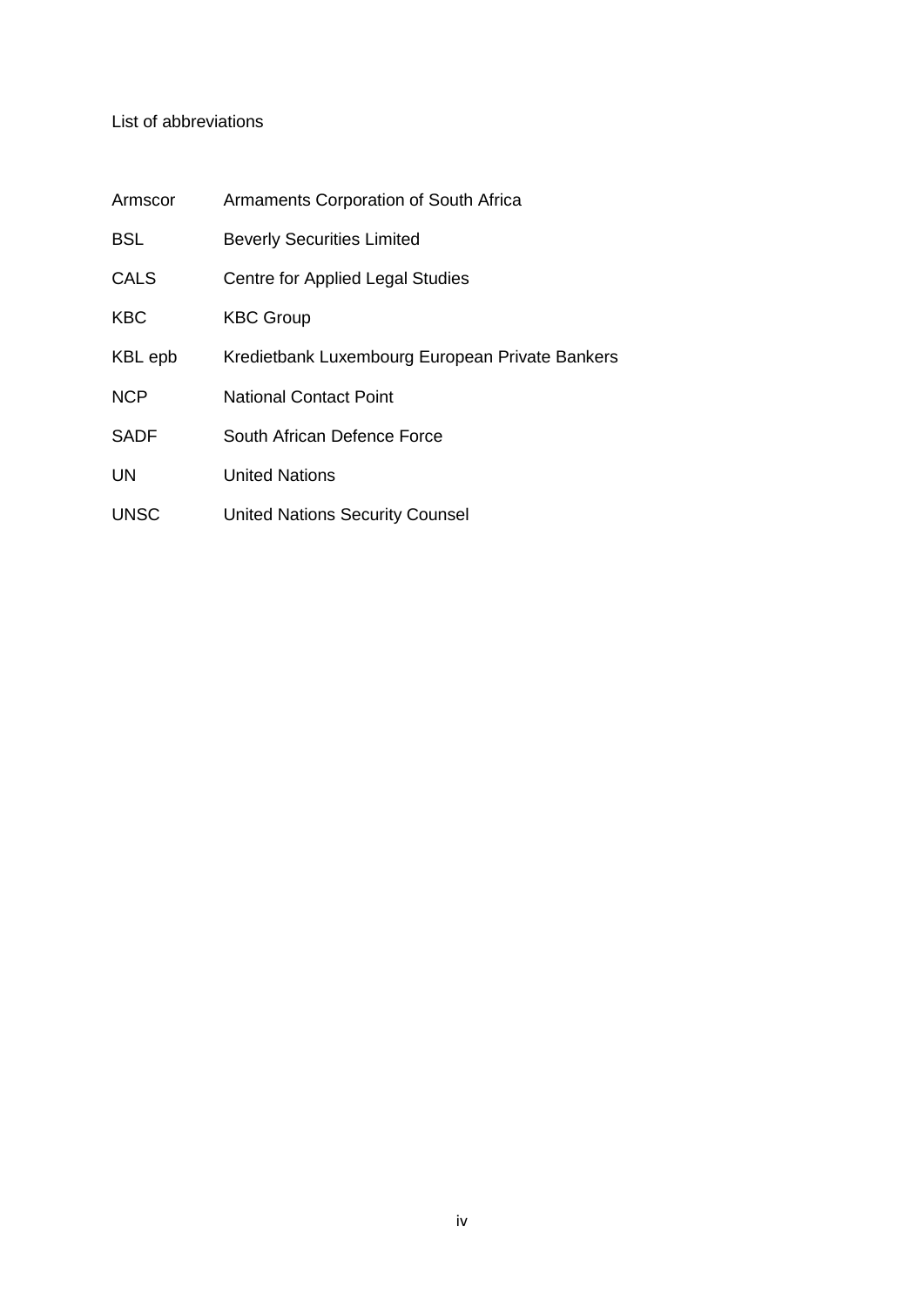### **Table of Contents**

|    | 2.                                                                                                              |  |
|----|-----------------------------------------------------------------------------------------------------------------|--|
|    | 3.                                                                                                              |  |
|    | 4.                                                                                                              |  |
|    | Background to the complaint manufacture and all the complaint different manufacture and all the complaint<br>5. |  |
|    |                                                                                                                 |  |
|    |                                                                                                                 |  |
|    |                                                                                                                 |  |
|    |                                                                                                                 |  |
|    |                                                                                                                 |  |
|    |                                                                                                                 |  |
|    |                                                                                                                 |  |
| 6. | Applicability of the 1976 OECD Guidelines for Multinational                                                     |  |
|    |                                                                                                                 |  |
|    |                                                                                                                 |  |
| 7. | Substantive provisions of the 1976 OECD Guidelines                                                              |  |
|    |                                                                                                                 |  |
|    | 7.1. Chapter (II)(1) General Policies: Duty to act in accordance with the                                       |  |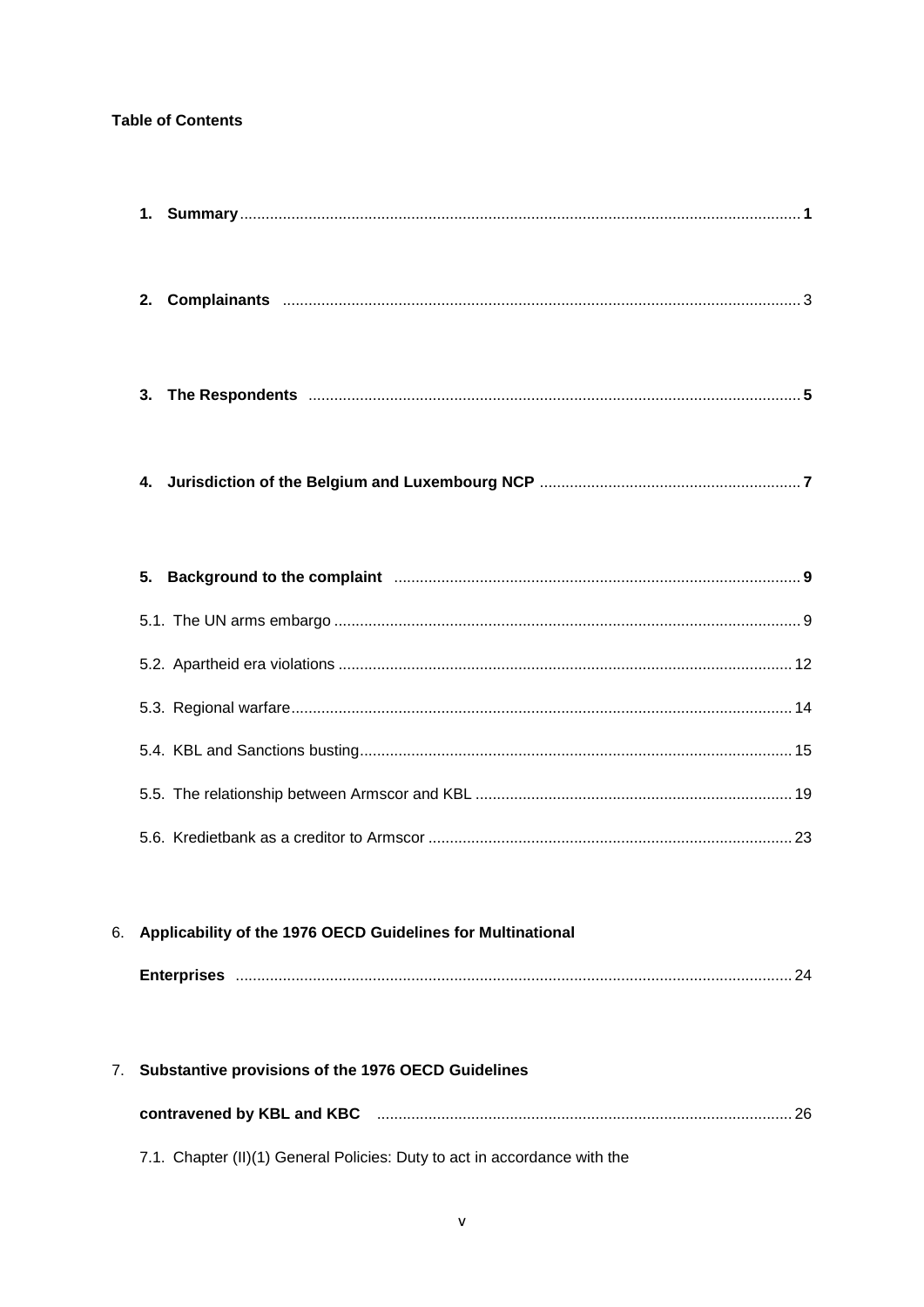# 8. **Respondents' violation of international human rights law: Preamble of 1976 Guidelines** ..................................................................................................... 35 8.1. Complementarity between the Preamble of 1976 OECD Guidelines and KBL and KBC"s internal policies ...................................................................................... 35 8.2. Complementarity between the Preamble of the 1976 OECD Guidelines and international human rights law instruments ..................................................................... 37 a) Belgium and Luxembourg"s international law obligations ................................................ 38 b) KBL and KBC"s complicity in committing apartheid ........................................................ 39

#### 9. **Application of the revised 2000 OECD Guidelines for Multinational**

#### 10. **Substantive provisions of the 2000 OECD Guidelines contravened**

| by KBL and KBC manufacture and manufacture and the state of the state of the state of the state of the state o |                                                                   |  |
|----------------------------------------------------------------------------------------------------------------|-------------------------------------------------------------------|--|
| 10.1.                                                                                                          | (II) General Policies: Duty to act in accordance with the general |  |
|                                                                                                                |                                                                   |  |
| 10.2                                                                                                           |                                                                   |  |

|  | 11. Complainants' expectations |  |  |  |
|--|--------------------------------|--|--|--|
|--|--------------------------------|--|--|--|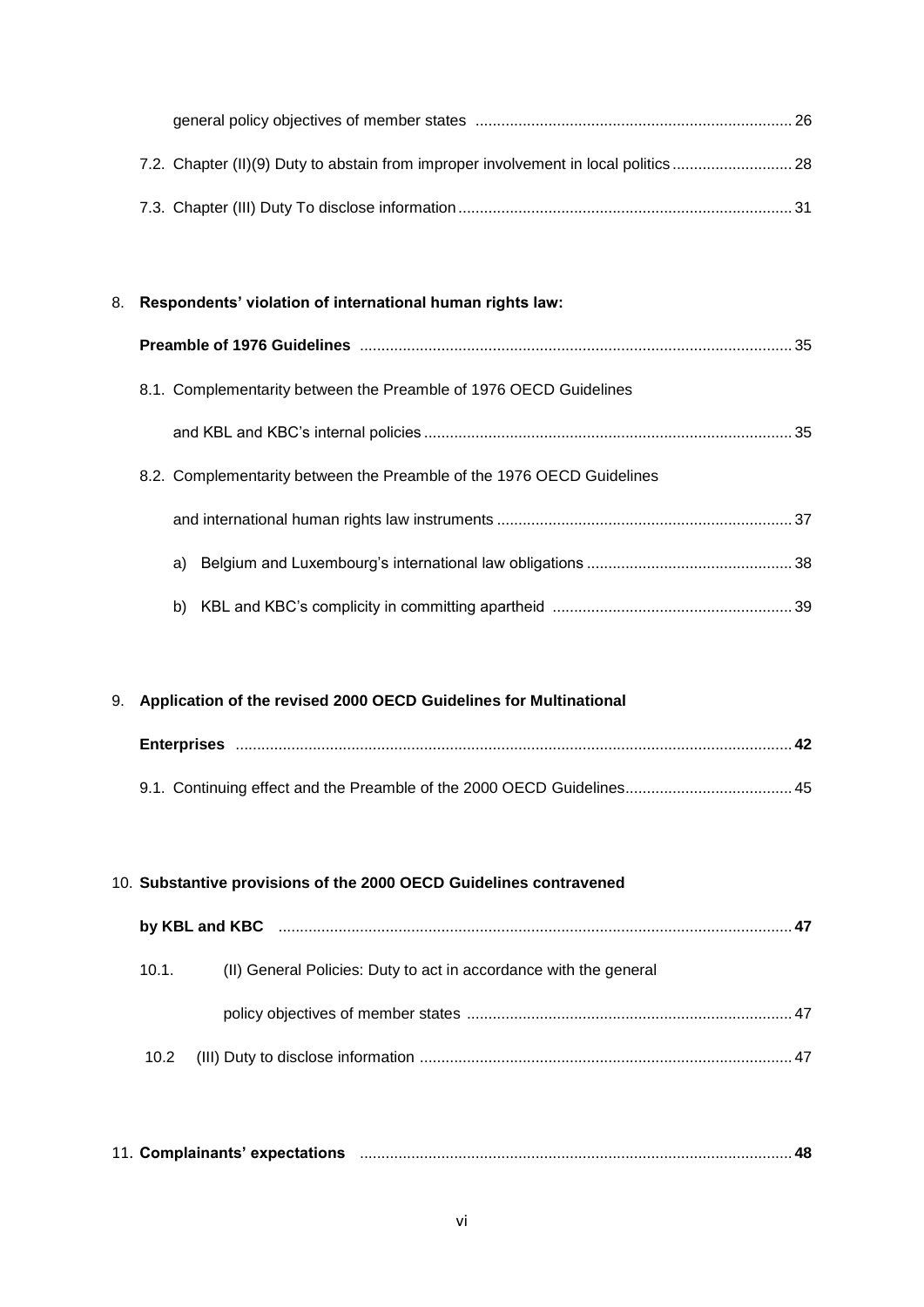### **1. Summary**

 $\overline{a}$ 

- 1. This complaint examines breaches of the OECD Guidelines for Multinational Enterprises ("**OECD Guidelines'**) by Kredietbank Luxembourg epb ("**KBL**") and Kredietbank (now called the KBC Group ("**KBC**")), in that KBL and Kredietbank facilitated a series of clandestine transactions to sell arms illegally to South Africa during the United Nations Security Council ("**UNSC**") arms embargo against the apartheid government in the 1970s and 1980s.
- 2. KBL"s and Kredietbank"s role in sanctions busting occurred during a time of global opposition to apartheid. In 1977 the UNSC adopted Resolution 418 of 1977<sup>1</sup> under Chapter VII of the United Nations Charter ("the UN Charter"). The 1977 Resolution made the arms embargo mandatory and was binding on all member states of the United Nations ('UN').<sup>2</sup> Following South Africa's continued militarisation, the 1977 embargo was fortified by Resolution 518 of 1986 that made state desistence with the provision of arms support in any form mandatory. Luxembourg, the state in which KBL is registered, and Belgium, KBC (and Kredietbank"s) state of incorporation, ratified both mandatory arms embargoes.<sup>3</sup>
- 3. The complainants argue that the conduct of KBL and Kredietbank contravene the 1976 OECD Guidelines and, in addition, the revised 2000 OECD Guidelines on the following two main grounds:

<sup>1</sup> UN Security Council, *Resolution 418 (1977) Adopted by the Security Council at its 2046th meeting, on 4 November 1977,* 4 November 1977, S/Res/418 (1977).

 $2$  This is a unique power of the Security Council in terms of Chapter VII of the United Nations Charter. Its resolutions made in terms of this Chapter are always binding on member states.

 $3$  The reply from Luxembourg to the Security Council is documented as S/12527. See 'Report of the Secretary-General on the Implementation of Resolution 418 (1977) on the Question Of South Africa Adopted by the Security Council at Its 2046th Meeting On 4 November 1978" at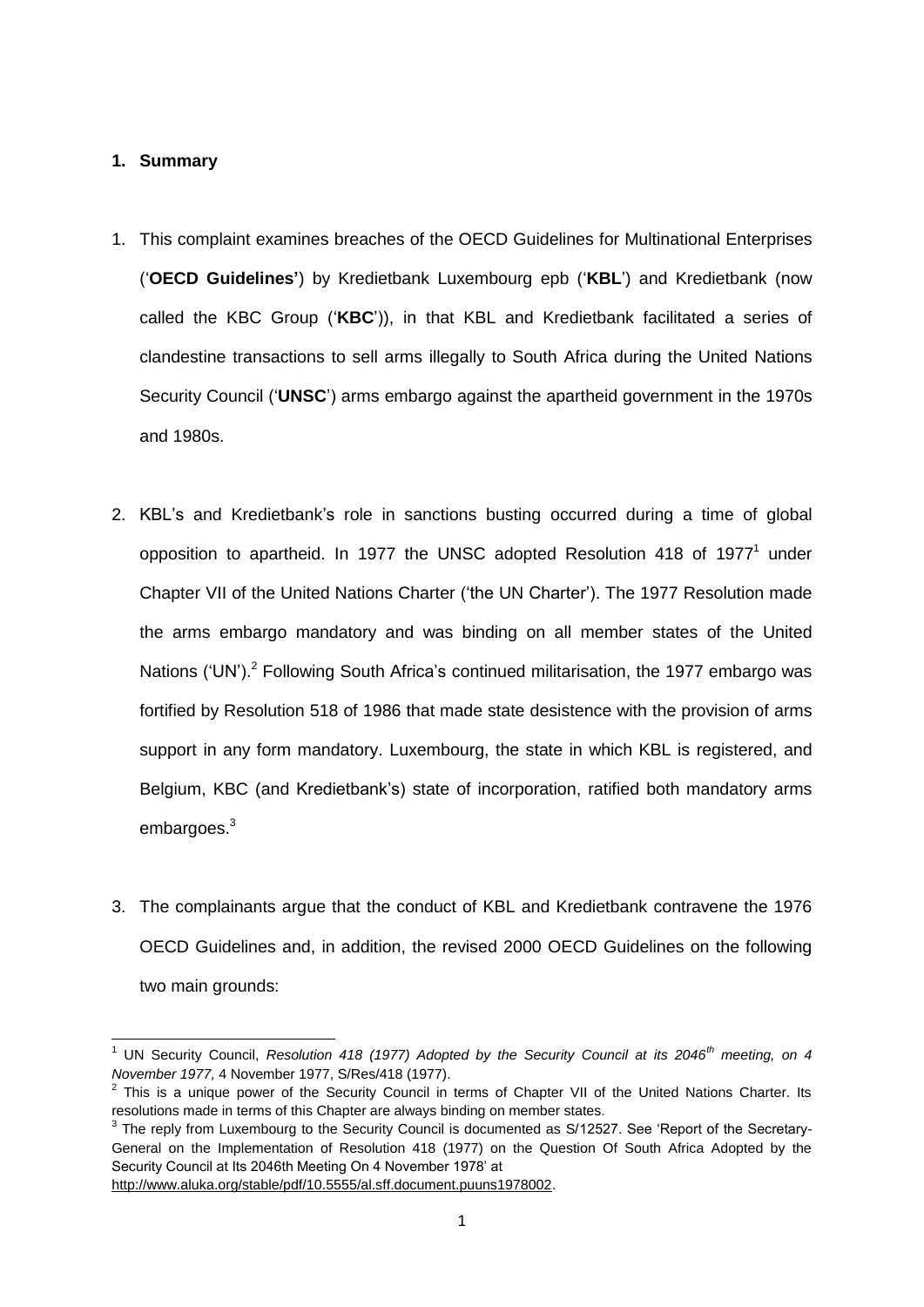- 3.1. The respondents" conduct constitutes a violation of substantive provisions of the 1976 and 2000 Guidelines as follows:
	- a) Chapter II: General policies of the OECD Guidelines, in particular;
		- i) the duty of multinational enterprises to act in accordance with the general policy objectives of member countries;<sup>4</sup> and
		- ii) the duty on multinational enterprises to abstain from improper involvement in local politics;<sup>5</sup>
	- b) Chapter III: Duty on multinational enterprises to disclose information regarding factors materially relevant to an enterprise's areas of operation and their source and use of funds; and
- 3.2. The respondents" conduct constitutes a violation of the spirit, purport and objects of the Preamble of the 1976 and 2000 OECD Guidelines in that KBL and Kredietbank failed to act in accordance with their host state's international obligations that are incorporated into the Preamble of the Guidelines.<sup>6</sup>
- 4. The ways in which the aforementioned provisions of the Guidelines have been violated are discussed in further detail in sections 7-10 of this submission.

# 5. **The complainants request the Luxembourg and Belgium NCPs to facilitate the recognition and accountability of KBL's and KBC's violation of the OECD**

 4 1976 and 2000 OECD Guidelines, II(1), see sections 7.1 and 10.1 of the complaint.

 $<sup>5</sup>$  1976 and 2000 OECD Guidelines, II(9), see sections 7.2 and 10.1 of the complaint.</sup>

 $6$  See sections 8 and 9.1 of the complaint.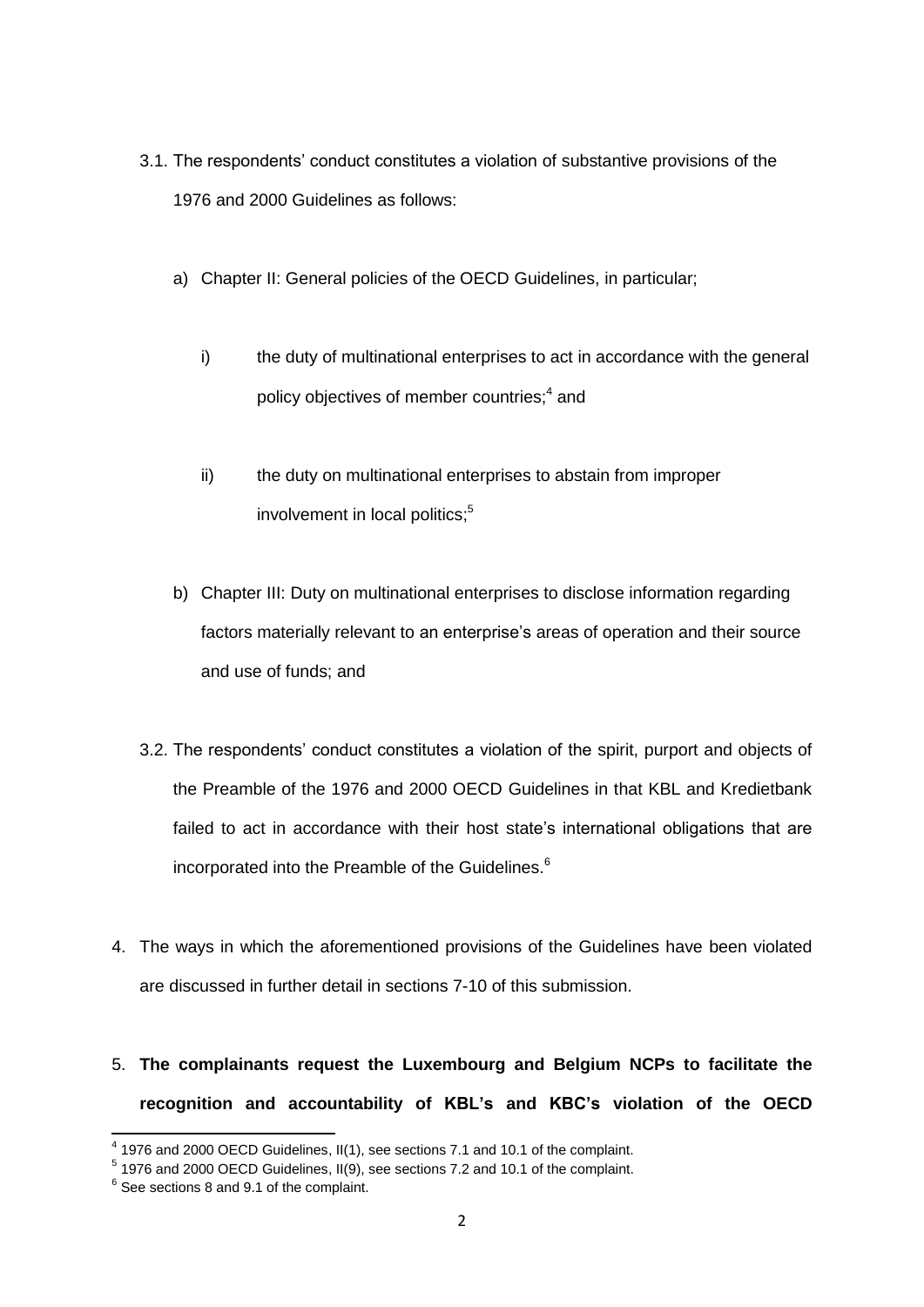**Guidelines and their complicity in the violation of the UN arms embargo and the sustenance of apartheid rule in South Africa through their conduct detailed in this complaint.**<sup>7</sup>

### **2. The Complainants<sup>8</sup>**

#### *Open Secrets*

- 6. Open Secrets is an independent non-profit organisation registered in South Africa. Open Secrets' vision is to promote private sector accountability for economic crimes and related human rights violations in Southern Africa through the tools of investigation, advocacy and research.
- 7. An important area of work for Open Secrets is to expose and hold accountable corporations and governments whose actions during the apartheid era harmed, and continue to harm, South Africans. Since 2012, the director of Open Secrets has researched economic crimes during apartheid. This work culminated in the publishing of the book *Apartheid Guns & Money: A Tale of Profit* in May 2017.<sup>9</sup> *Apartheid, Guns & Money* reveals the role played by corporations, governments and foreign banks in assisting the apartheid government to violate sanctions imposed by the UN against the sale and acquisition of arms by or to the apartheid government.
- 8. The post- apartheid Truth and Reconciliation Commission ("the TRC").did not address apartheid-era economic crimes. There has therefore been no investigation into, or accountability for those who committed economic crimes during apartheid and for those

**T**<br><sup>7</sup> See section 11 of the complaint.

<sup>&</sup>lt;sup>8</sup> Open Secrets and CALS wish to thank partners in civil society who have provided support in various ways during the process of drafting this complaint. In particular we wish to thank RAID (Rights and Accountability in Development) for their feedback.

<sup>9</sup> H van Vuuren *Apartheid Guns and Money* (2017) Jacana Media (Pty) Ltd.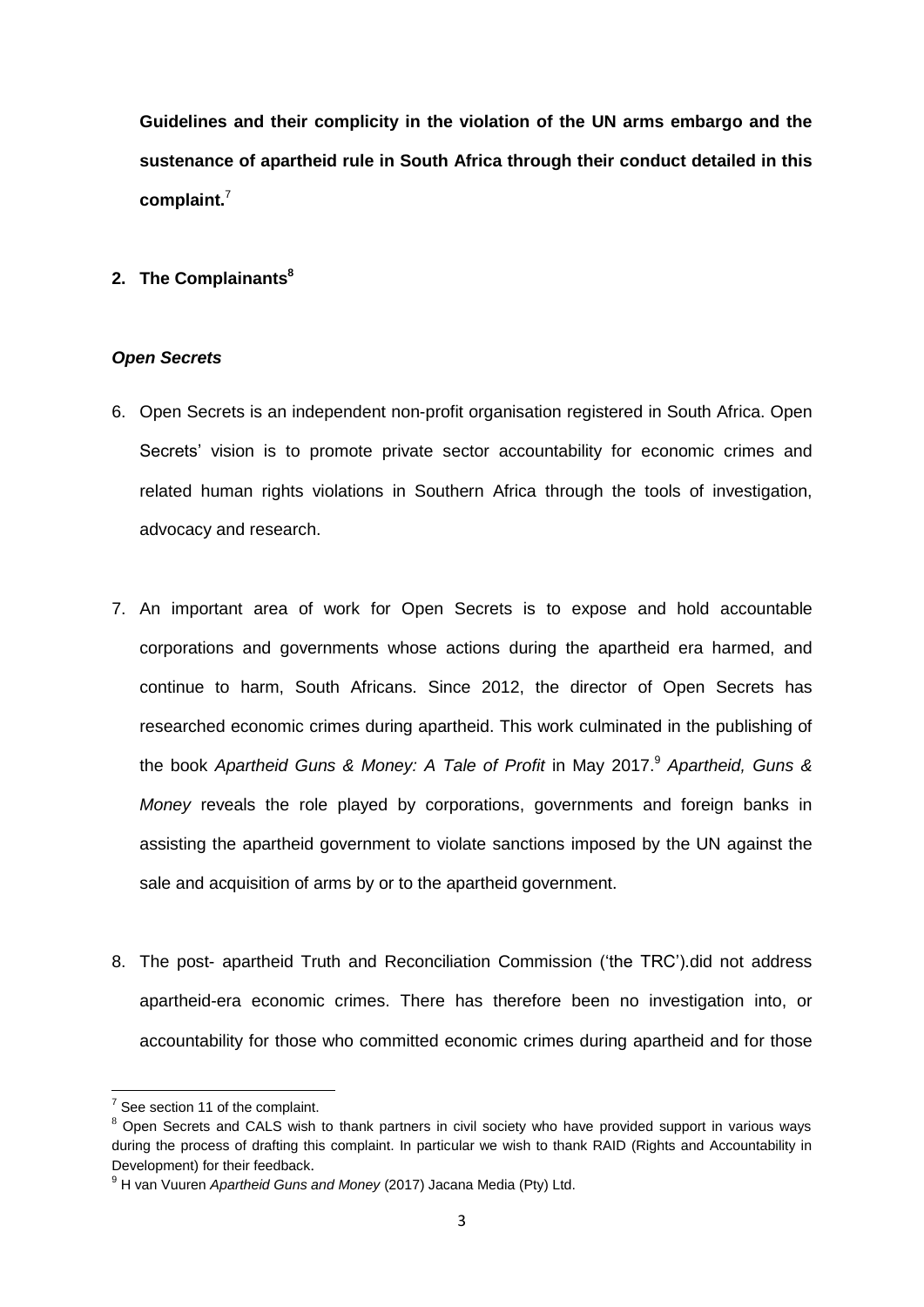corporations whose conduct made them complicit in the crime of apartheid. In an attempt to remedy the resultant impunity of state and non-state actors, Open Secrets has been at the forefront of research and advocacy exposing systemic economic crimes committed by the apartheid regime.

#### *Centre for Applied Legal Studies*

- 9. The Centre for Applied Legal Studies ("CALS") is a civil society organisation and registered law clinic based at the University of Witwatersrand, Johannesburg. CALS was established in 1978 and from its inception was involved in crucial litigation that used the common law to fight the unfair practices of the apartheid government. CALS used its position as a university centre to conduct research into the government's policy and law, particularly in the area of security legislation and policing. This research informed extensive education programmes in the legal profession and beyond.
- 10. Today CALS practices human rights law in five intersecting programmes, namely, Gender, Basic Services, Business and Human Rights, Environmental Justice and Rule of Law. The tools of research, advocacy and strategic litigation are used to advance human rights in these fields.
- 11. CALS" vision is to contribute to the achievement of a socially, economically and politically just society, where repositories of power such as the state and private sector uphold human rights and are held accountable for their violations thereof. An integral part of realising this vision is working to deconstruct the legacy of apartheid by holding systems that perpetuate poverty to account.

4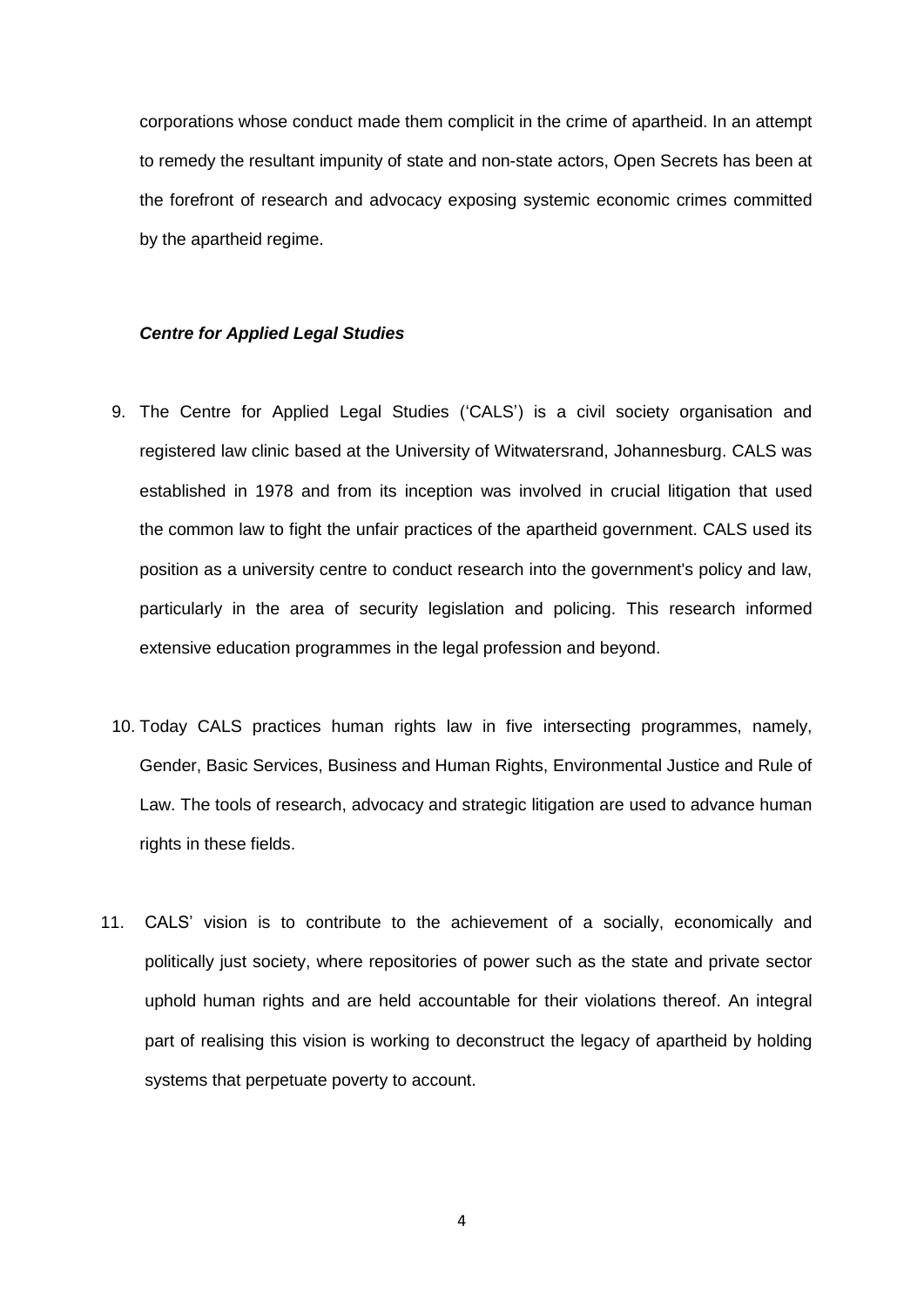12. In particular, CALS" Business and Human Rights Programme seeks to centre the private sector, in addition to the state, as an actor who bears obligations to protect and fulfil human rights. CALS" work aims to expose the role of corporations, investors and financial institutions in human rights violations and systemic injustices contributing to poverty amongst South Africans. CALS has been at the forefront of litigation that seeks to further private sector accountability for human rights violations and to secure their mandatory protection of human rights.

#### **3. The Respondents**

#### *KBL epb*

- 13. KBL was established in 1949 as a subsidiary of Kredietbank. Kredietbank was formed in Belgium in 1935 and housed in the holding company, Almanij.
- 14. Headquartered in Antwerp, Kredietbank started as a finance house for Flemish farmers. Now trading under the name of the KBC Group, it is recognised as one of the top 300 public companies in the world with a market capitalisation of \$27.6 billion.<sup>10</sup> In the 1970s and 1980s, at the time the non-adherence occurred, both Kredietbank Belgium and KBL were part of the Almanij group of companies.<sup>11</sup> Operating from Luxembourg, KBL's focus was international merchant and investment banking. As such, it specialised in facilitating international loans and trade finance for large multinational corporations. Over time, KBL expanded its operations throughout Europe, offering tailor-made private banking services to wealthy individuals and corporations.

<sup>&</sup>lt;sup>10</sup> Forbes Magazine 'The World's Biggest Public Companies' (2017) available at [https://www.forbes](https://www.forbes/) .com/companies/kbc-group/.

<sup>11</sup> H van Vuuren *Apartheid Guns and Money* 161.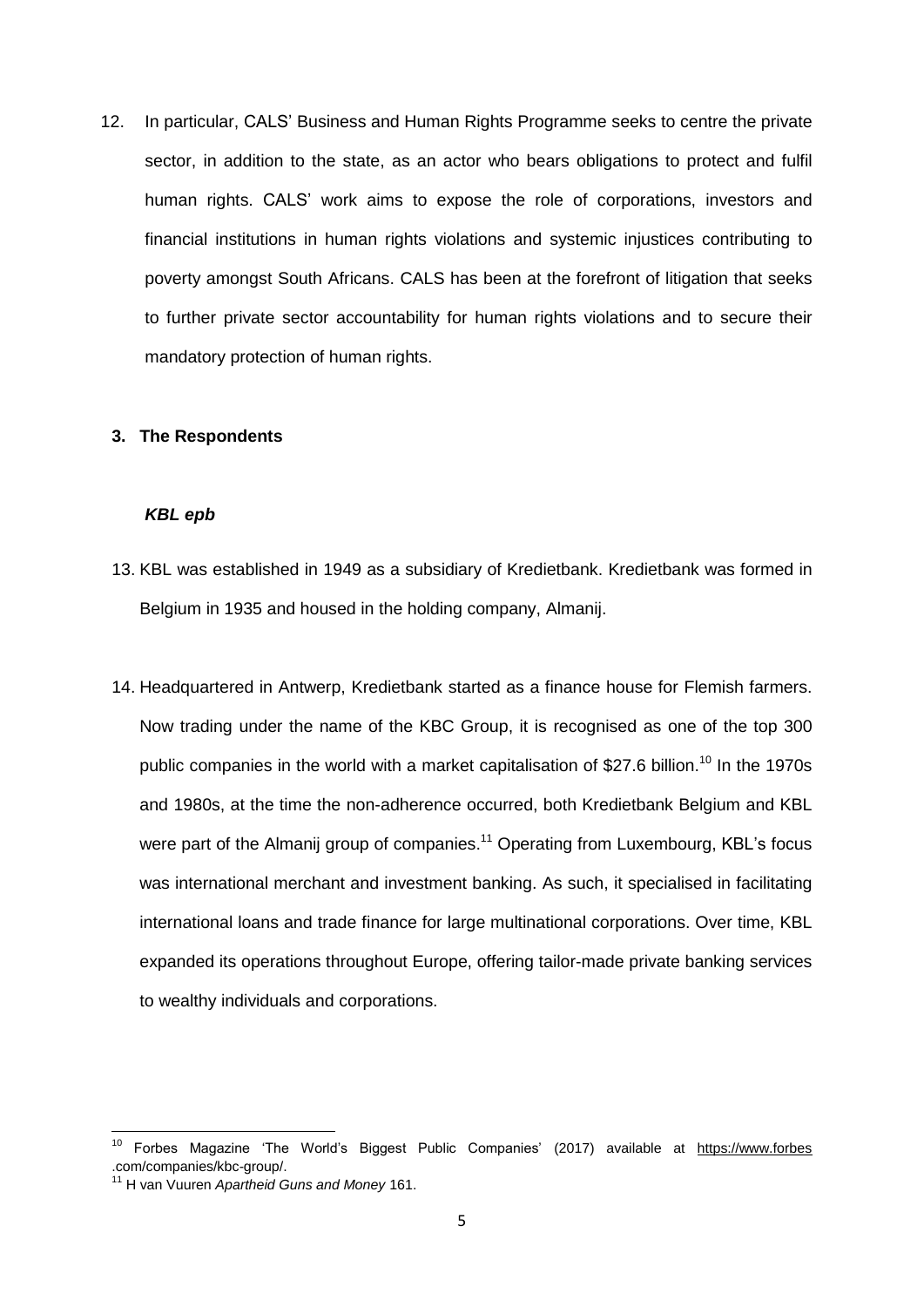- 15. There is continuity in terms of KBL"s structure from the 1970s to today. In 1986 KBL began investing in and purchasing private banks. The first investment was in Brown Shipley,<sup>12</sup> which coincided with the period in which KBL was drawing significant profit from its operations to assist the apartheid state, as described below. KBL"s expansion continued into the 2000s. As discussed in paragraph 17 many of these banks remain part of the corporate structure of KBL today, confirming that the structure of KBL today is largely the same as its corporate structure at the time of the non-compliance.
- 16. In 2012 KBL was acquired by Precision Capital, a Luxembourg-based bank that is supervised by the European Central Bank and the Commission de Surveillance du Secteur Financier.<sup>13</sup> Precision Capital represents the private interests of members of the Al-Thani family of Qatar. It holds 99.9% of KBL with the balance of the investment held by the Grand Duchy of Luxembourg.
- 17. Despite this purchase by Precision Capital, the structure and organisation of the bank remain intact. This is evidenced by the continued existence of KBL"s subsidiaries and their operations. Members of the KBL group that were unchanged by the purchase by Precision Capital include Puilaetco Dewaay (Belgium), Merck Finck & Co. (Germany), Brown, Shipley & Co. (Great Britain), and Theodoor Gilissen Bankiers NV (The Netherlands). Therefore, the entity as it exists now represents and owns the profits made by KBL at the time of its conduct that is the subject of this complaint.

#### *KBC Group*

 $\overline{a}$ 

 $12$  KBL epb Through the Decades 'KBL invests abroad' available at: http://www2.kbl.lu/ common/ timeline/inde [x.html.](http://www2.kbl.lu/%20common/%20timeline/inde%20x.html)

<sup>13</sup> KBL epb Through the Decades "Precision capital acquires KBL epb" available at: [http://www2.kbl.lu/common/timeline/index.html.](http://www2.kbl.lu/common/timeline/index.html)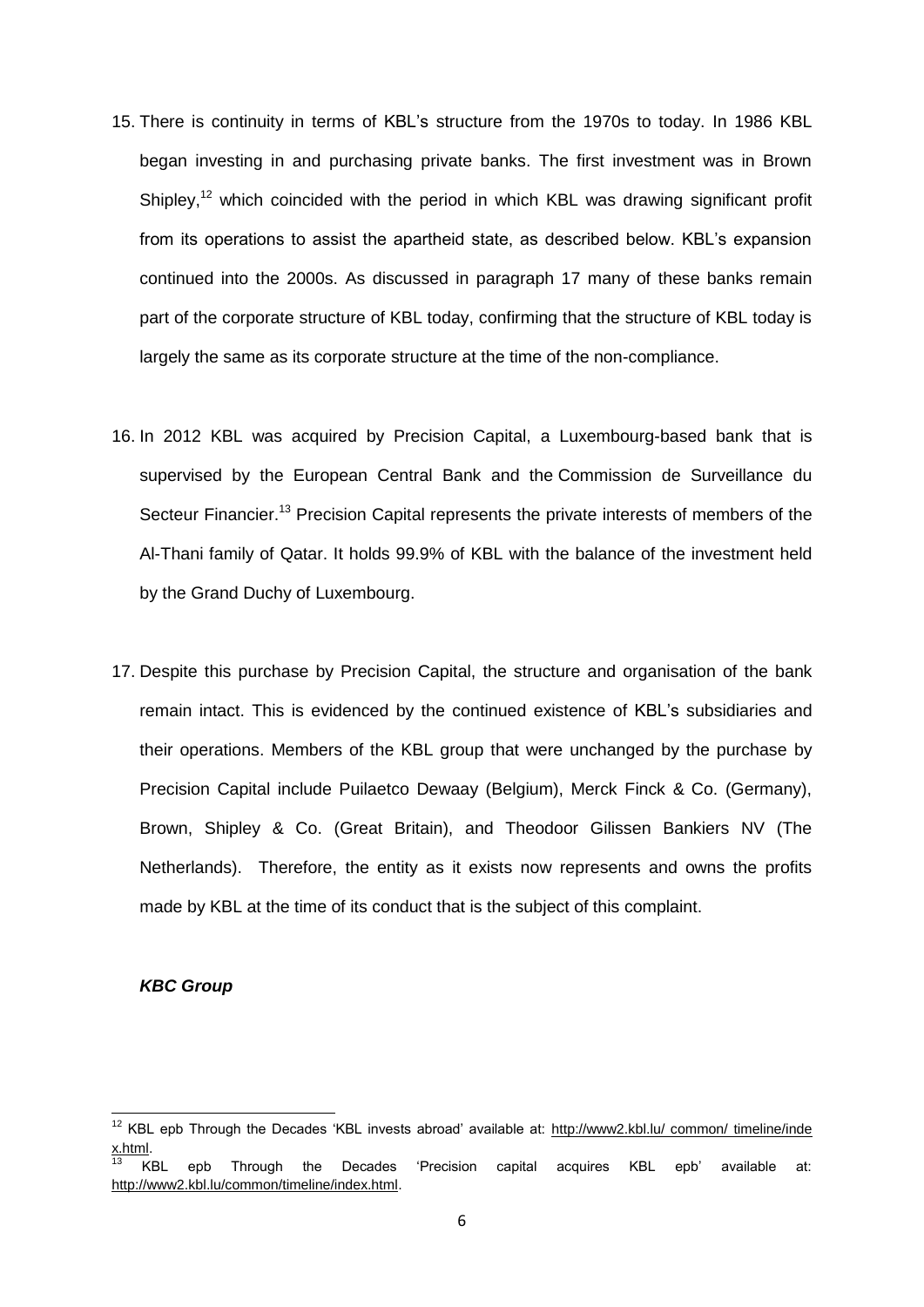- 18. As mentioned in paragraph 11 above, Kredietbank Belgium was established in 1935 as a part of the holding company, Almanij. The bank continues to be headquartered in Antwerp, Belgium. From 1949 to 1998, Kredietbank operated as the parent company of its subsidiary in Luxembourg, KBL. In 1998, Kredietbank merged with two other Belgian entities to create KBC Bank. In 2005, KBC Bank merged with its holding company Almanij to form KBC Group.<sup>14</sup> This means that there is a form of continuity between Kredietbank and the KBC Group today.
- 19. From the above timeline, it is important to note that as the parent company of KBL, Kredietbank exercised direct control and authority over the conduct of KBL between 1977 and 1994, that is, the period during which the complainants allege KBL facilitated the violation of UN arms embargoes against apartheid South Africa.
- 20. An organogram setting out the historic and current structure of KBL and Kredietbank is attached hereto as "**Annexure A.**

### **4. Jurisdiction of Belgium and Luxembourg NCPs**

21. The Belgian and Luxembourg NCPs have jurisdiction to hear this complaint. A complaint may be lodged at the NCP of a country where the alleged violations resulting from conduct of a multinational corporation occurred. In the event that such country is a non-OECD member, the complaint may be submitted to the NCP in the country where the offending multinational corporation has its headquarters.<sup>15</sup> This complaint is therefore submitted to the Luxembourg and Belgian NCP on the following grounds:

<sup>&</sup>lt;sup>14</sup> KBC 'Our History' available at [https://www.kbc.com/en/brief-history-kbc-group.](https://www.kbc.com/en/brief-history-kbc-group)

<sup>15</sup> S Marshall "OECD National Contact Points: Better Navigating Conflict to Provide Remedy to Vulnerable Communities" (2016) Monash University 12.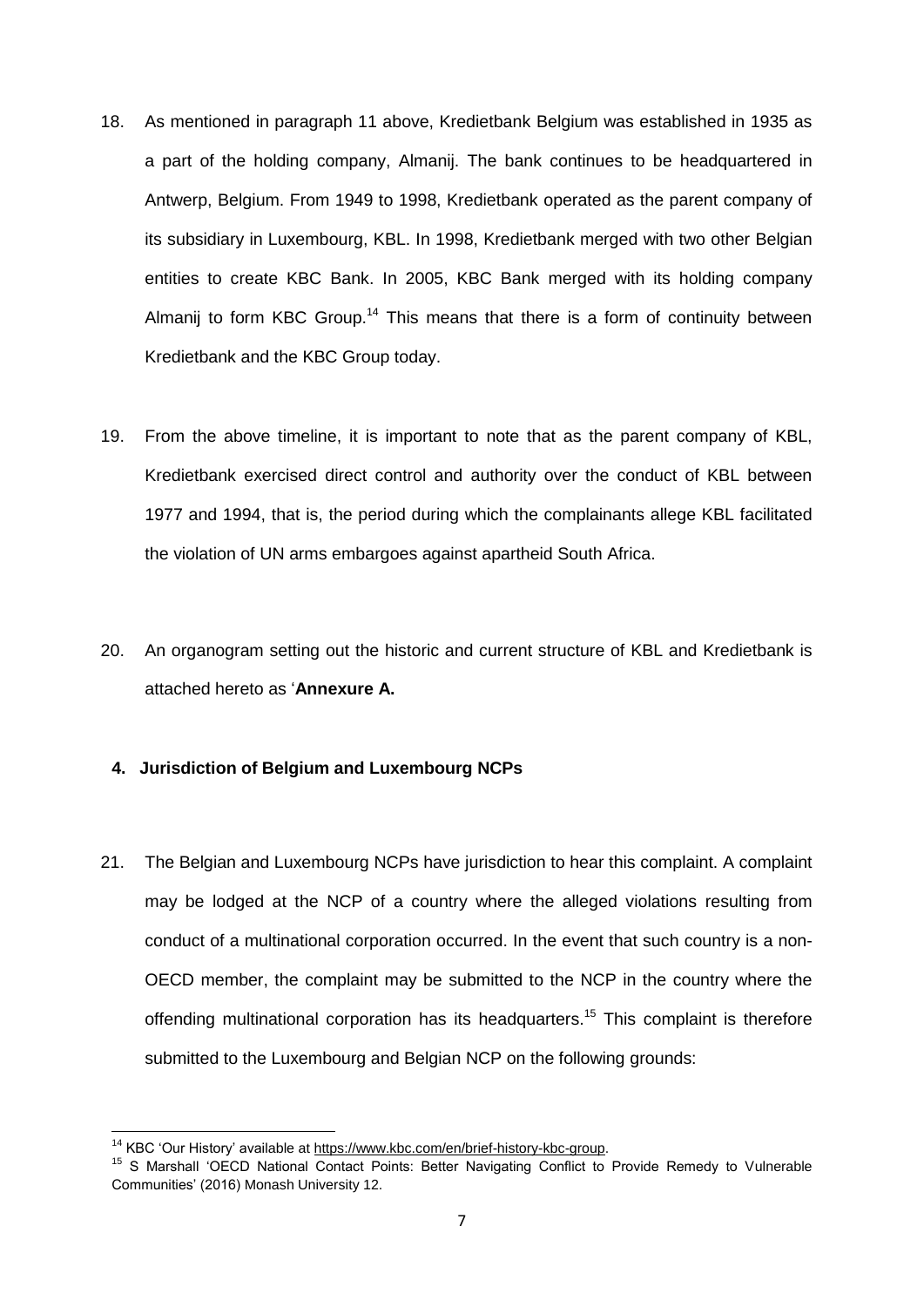#### *Luxembourg*

22. KBL is presently headquartered in Luxembourg and served as the jurisdiction from which the impugned conduct of KBL was administered. The Luxembourg NCP thus has jurisdiction to hear this complaint both because of the location of KBL"s head office and the location of the harmful conduct.

#### *Belgium*

- 23. Kredietbank was a parent company of its subsidiary, KBL, at the time of the alleged wrongful conduct of KBL. As argued later in the complaint, Kredietbank was aware, or should reasonably have been aware of KBL"s conduct that stood in contravention to the OECD Guidelines and should have taken the necessary steps to prevent KBL"s conduct. The OECD Guidelines themselves articulate their application to parent and local entities of a multinational enterprise according to the actual distribution of responsibilities amongst them.<sup>16</sup> Further, the Guidelines call on OECD member countries in whose jurisdiction multinational corporations are headquartered and house a central part of the corporation's operations to cooperate with the OECD system.<sup>17</sup> However, Kredietbank failed to fulfil its obligations under the OECD Guidelines to monitor and prevent the offending conduct of KBL.
- 24. The Belgian NCP is thus appealed to on the basis that KBC Group, as Kredietbank"s successor, is head-quartered in Belgium and secondly, due to Kredietbank's wrongful conduct by act and/or omission having occurred in Belgium.

<sup>&</sup>lt;sup>16</sup> 1976 OECD Guidelines, Preamble, para 8.

<sup>&</sup>lt;sup>17</sup> 1976 OECD Guidelines, Preamble, para 2.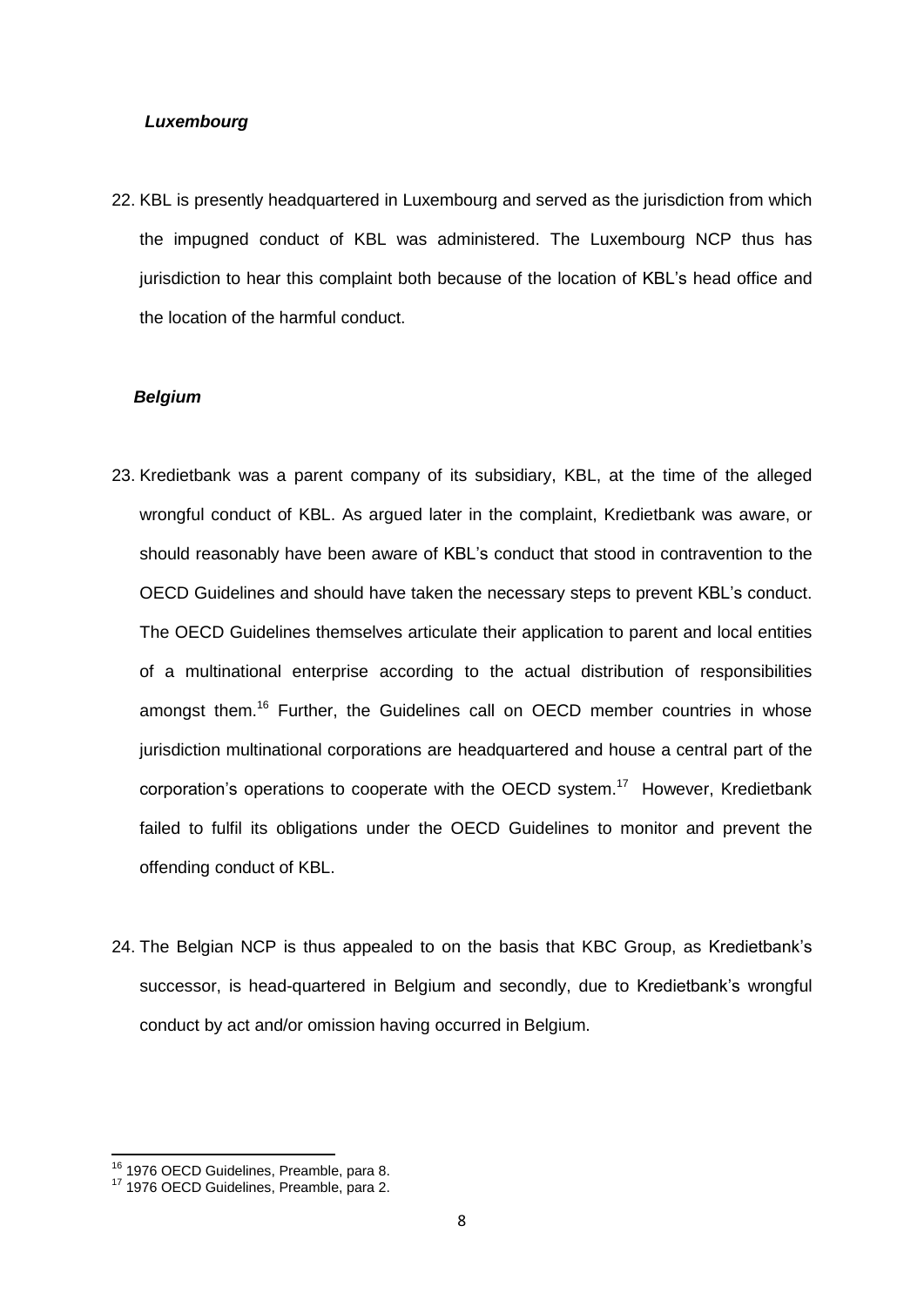#### **5. Background to the complaint**

### *5.1. The UN Arms Embargo*

- 25. The state-sanctioned system of apartheid in South Africa was initiated in 1948 by the National Party government. This system implemented legal segregation of racial groups in South Africa, advancing ideas of white supremacy and the political, economic and social oppression of black people, the details of which are described below. The sustainability and enforcement of apartheid depended on an autocratic government and oppressive security force that relied on propaganda and fear to repress those who opposed the system. On 29 March 1960, 69 black people were murdered and hundreds more injured by security forces outside a police station in Sharpeville while protesting the so-called pass laws. The Sharpeville massacre, as it came to be known, caused international outrage and prompted calls for sanctions against South Africa for the grave violations of human rights of victims of apartheid within its borders. It was at this time that the UN General Assembly adopted Resolution No. 134 of 1960 (attached hereto as Annexure B), urging South Africa to rescind the unlawful apartheid system.<sup>18</sup> Contrary to this appeal, the apartheid government remained relentless in asserting its power and building its military potential.
- 26. The UN Security Council consequently adopted several resolutions aimed at restricting the sale and buying of arms used to implement racist policies in apartheid South Africa. These entailed Resolutions no. 181 and 182 of 1963 and Resolution no. 282 of 1970 (which were not mandatory on member States) and Resolutions no. 418 and 421 in 1977, which imposed a mandatory arms boycott against South Africa. These resolutions

<sup>&</sup>lt;sup>18</sup> United Nations Security Council Resolution 134 of 1960 on the Question Relating to the Situation in South Africa S/RES/134(1960).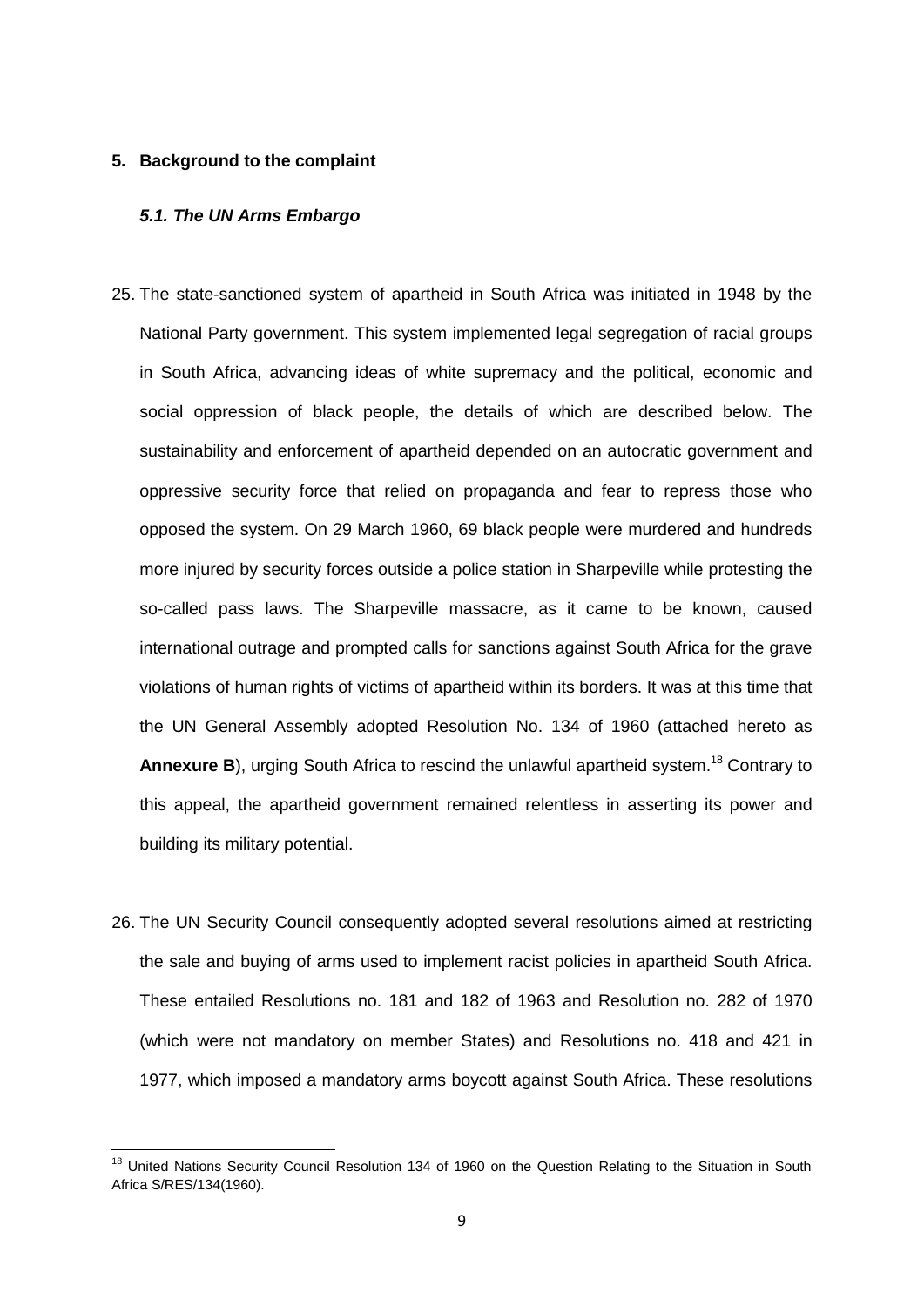are hereinafter collectively referred to as the "arms embargo" (attached hereto as **Annexures C, D, E, F and G** respectively).

27. In particular, Resolution 418 of 1977 provided:

[The Security Council] acting therefore under Chapter VII of the Charter of the United Nations, decides that all States shall cease forthwith any provision to South Africa of arms and related material of all types, including the sale or transfer of weapons and ammunition, military vehicles and equipment, paramilitary police equipment, and spare parts for the aforementioned, and shall cease as well the provision of all types of equipment and supplies and grants of licensing arrangements for the manufacture or maintenance of the aforementioned.<sup>19</sup>

- 28. The 1977 Resolution made the embargo mandatory. It was therefore binding on all member states of the UN and was unanimously adopted by UN member states including Belgium and Luxembourg.<sup>20</sup> Luxembourg, the state in which KBL is registered, officially communicated its acceptance of the Resolution in 1978 (attached hereto as **Annexure** H).<sup>21</sup> Belgium officially registered its acceptance of the Resolution in 1979.<sup>22</sup>
- 29. To reiterate, the 1977 Resolution therefore precluded Luxembourg and Belgium from providing, selling, transferring, manufacturing, licensing or maintaining, a wide array of arms, including spare parts for such arms.

 $\overline{a}$ <sup>19</sup> UNSC Resolution 418 of 1977 5.

<sup>&</sup>lt;sup>20</sup> Chapter VII of the United Nations Charter.

<sup>&</sup>lt;sup>21</sup> The reply from Luxembourg to the Security Council is documented as S/12527. See 'Report of the Secretary-General on the Implementation of Resolution 418 (1977) on the Question of South Africa, adopted by the Security Council at Its 2046th Meeting on 4 November 1978" available at [http://www.aluka.org/stable/pdf/10.5555/al.sff.document.puuns1978002.](http://www.aluka.org/stable/pdf/10.5555/al.sff.document.puuns1978002)

 $22$  United Nations Security Council 'Report of the Security Council Committee established by Resolutions 421 (1977) Concerning the question of South Africa" S/13721 (31December 1979).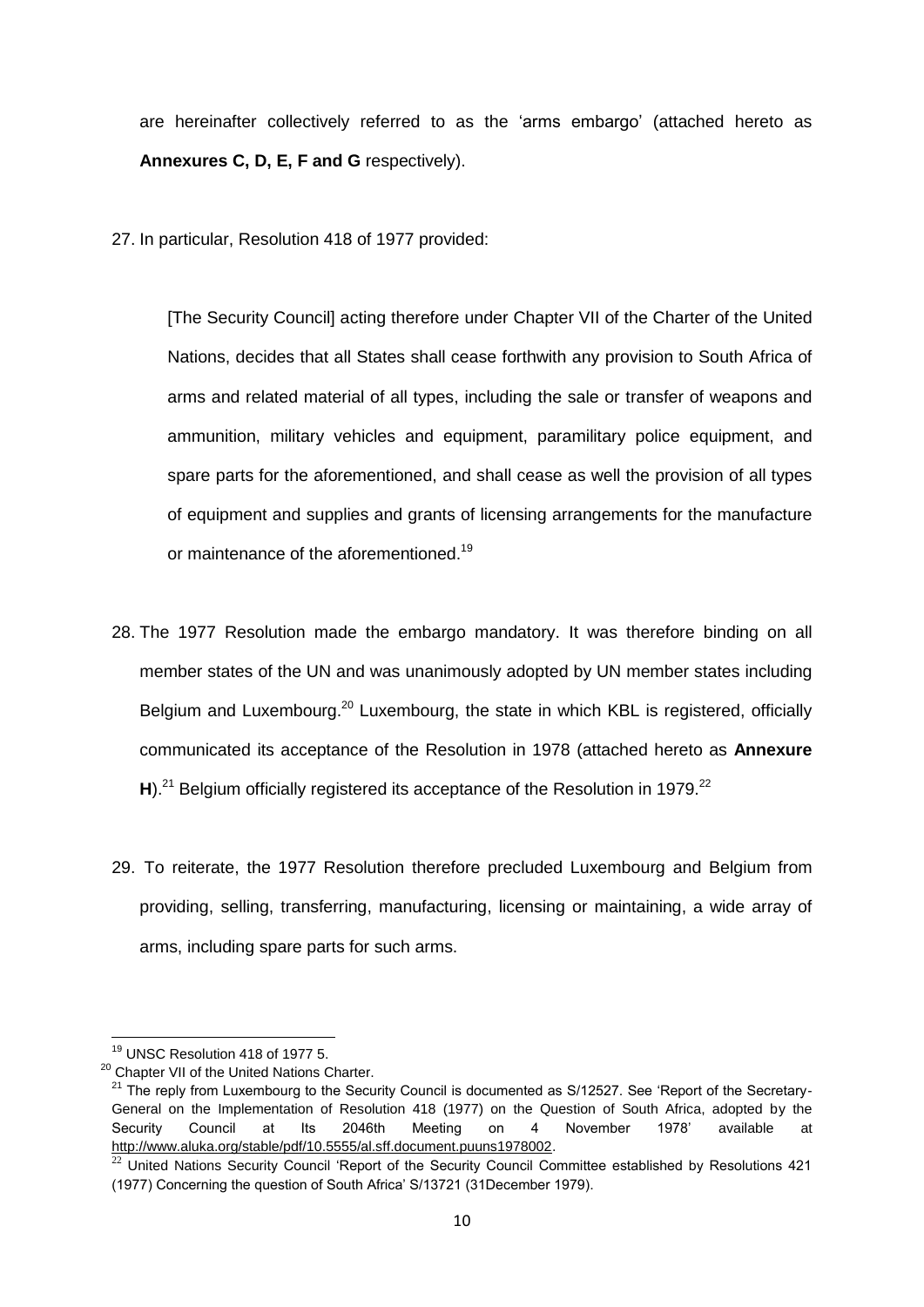- 30. In 1986, the Security Council adopted Resolution 591 (attached hereto as **Annexure I**),<sup>23</sup> which strengthened the embargo and clarified some of the terms and obligations under the 1977 Resolution. Resolution 591 of 1986, inter alia:
	- 30.1. Required states to take measures to ensure that weapons did not reach South Africa through third countries;<sup>24</sup>
	- 30.2. Called on states to refrain from participating in any activities in South Africa which they have reason to believe might contribute to its military capacity; $^{25}$  and
	- 30.3. Required states to investigate violations, prevent future circumventions, strengthen their "machinery" for the implementation of the Embargo and introduce penalties for violations of the Embargo.<sup>26</sup>
- 31. In 1987, Luxembourg once again officially communicated its acceptance of the 1986 Resolution to the Secretary-General.<sup>27</sup> Likewise, Belgium communicated its acceptance of Resolution 591 in 1987.<sup>28</sup>
- 32. A contravention of the arms embargo, both directly or by means of facilitating the violation, was therefore unlawful under international law and deemed to constitute complicity with the apartheid system and its attendant gross human rights violations.

 $\overline{a}$ <sup>23</sup> UN Security Council, *Resolution 591 (1986) Adopted by the Security Council at its 2723rd meeting, on 28 November 1986*, 28 November 1986, S/RES/591 (1986), available at: [http://www.refworld.org/docid/3b00efa017.html.](http://www.refworld.org/docid/3b00efa017.html)

<sup>&</sup>lt;sup>24</sup> Resolution 591, Art 1.

<sup>&</sup>lt;sup>25</sup> Resolution 591, Art 9.

<sup>&</sup>lt;sup>26</sup> Resolution 591, Art 11.

<sup>&</sup>lt;sup>27</sup> The reply from Luxembourg to the Security Council is documented as S/18961/Add.2. See 'Report of the Secretary-General on the Implementation of Security Council Resolution 591 (1986) Addendum" available at [http://repository.un.org/bitstream/handle/11176/60830/S\\_18961\\_Add.2-EN.pdf?sequence=3&isAllowed=y.](http://repository.un.org/bitstream/handle/11176/60830/S_18961_Add.2-EN.pdf?sequence=3&isAllowed=y)

<sup>&</sup>lt;sup>28</sup> Substantive replies received from States in the *Report of the Secretary-General on the Implementation of Security Council Resolution 591 (1986)*, S/18961/Add.3, 26 August 1987.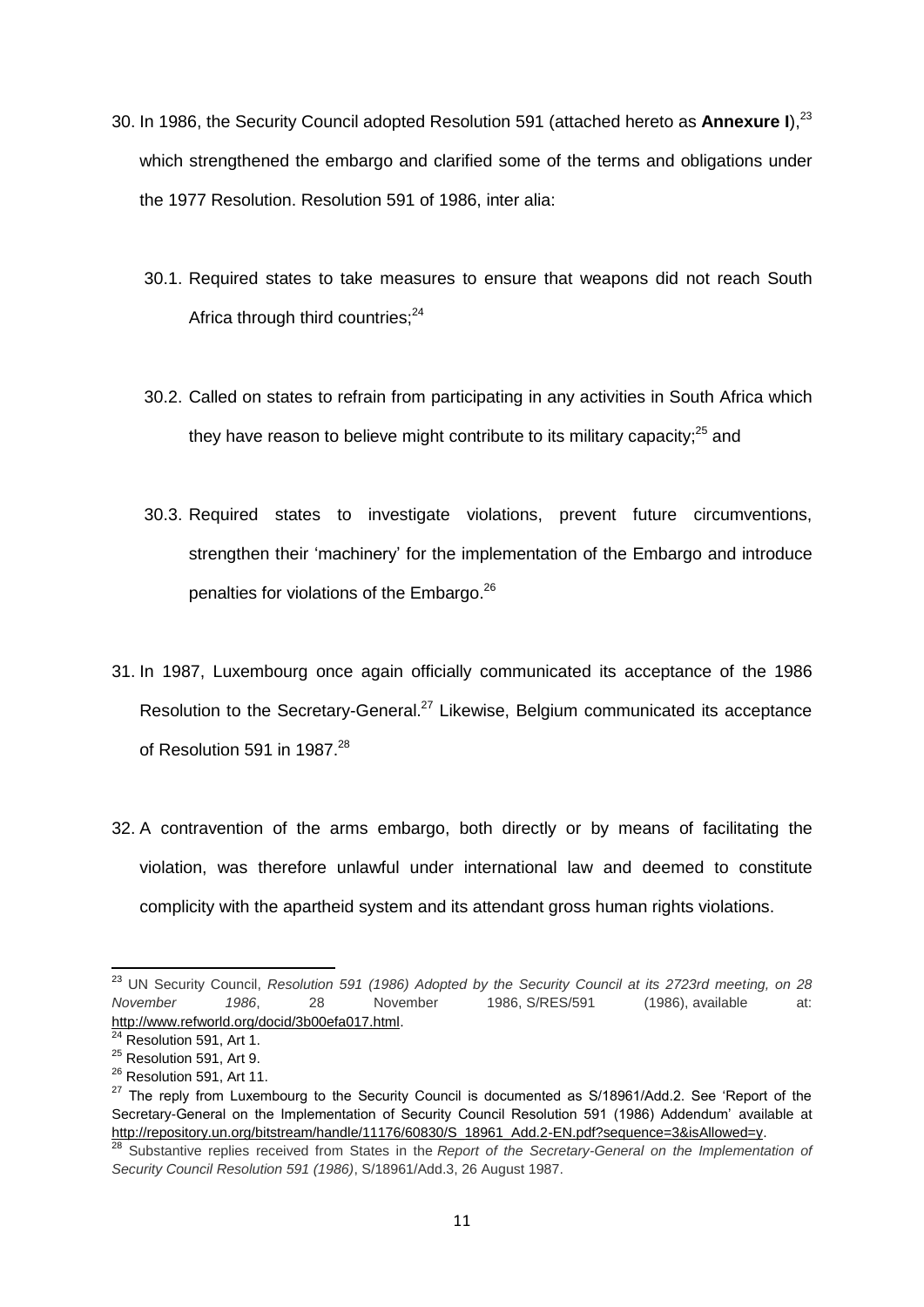33. There are several groups of victims who suffered because of apartheid, which was sustained and strengthened as a result of South Africa"s increasing military strength. The actors who enabled the evasion of the compulsory arms embargo facilitated this militarisation. These factors cannot be separated from violations of the UN arms embargo, specifically designed by the international community, through the UN, to bring about a swift end to the crime of apartheid. Any actor that aided and abetted in the evasion of arms sanctions by act or omission, therefore aided and abetted the crime of apartheid.

#### *5.2. Apartheid Era Violations*

- 34. The apartheid policy of racial segregation gave rise to a miscellany of human rights violations. black South Africans were largely politically disenfranchised and dispossessed of their land. A wide range of repressive laws prevented or limited property ownership. Black South Africans were subject to the inferior system of "Bantu Education',<sup>29</sup> which was premised on the view that black children should be equipped for a life of manual labour alone. Higher education was also segregated, with historically black universities receiving little funding and providing poorer levels of education. Black South Africans were denied adequate health care, access to water and sanitation, housing and basic services. The creation of "Bantustans" territories meant that black South Africans had no freedom of movement in South Africa.
- 35. The Group Areas Act designated zones in which Black South Africans could live.<sup>30</sup> These townships were, and still are affected by overcrowding and the absence of basic services such as water, sanitation, refuse removal, electricity or roads. In some areas

 $^{29}$  This educational system was operationalised through the Bantu Education Act 47 of 1953. For a further synopsis se[e http://overcomingapartheid.msu.edu/sidebar.php?id=65-258-2&page=1.](http://overcomingapartheid.msu.edu/sidebar.php?id=65-258-2&page=1)

 $30$  Group Areas Act 41 of 1950.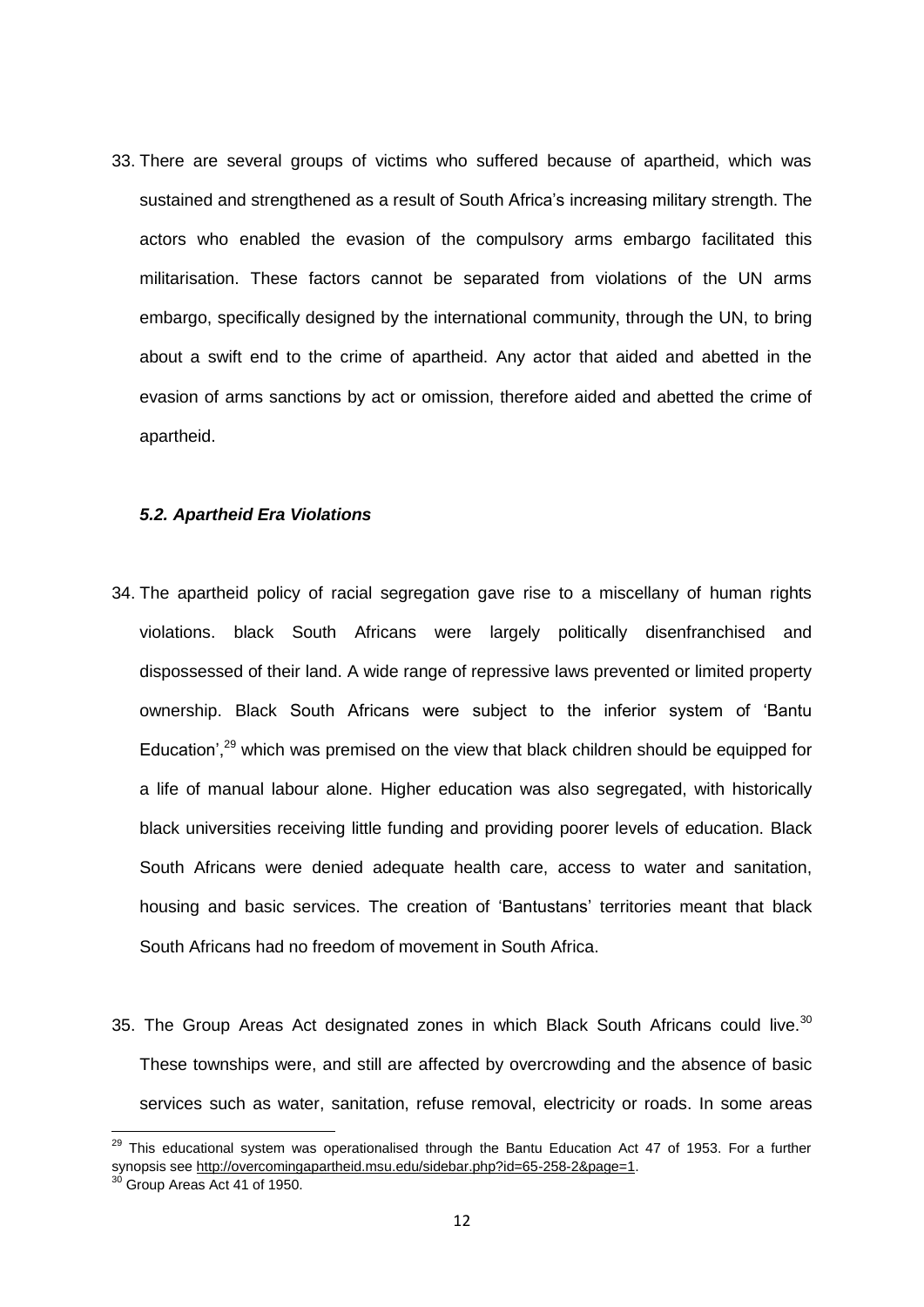flooding is frequent and homes are constructed of corrugated iron and plastic materials to make *ad hoc* structures in which families live. Black South Africans had to get permission to be in white areas and were required to carry passes (a form of identity document) to authorise their presence in "White Only" areas. There were restrictions on the type of employment available to black South Africans and oppression of trade unions. Black South Africans were not allowed to gather in large numbers, had to sit on 'Black Only' benches in parks, were denied access to 'White Only' beaches and were prohibited from eating in "White Only" restaurants. Apartheid penetrated the most intimate part of people"s lives, prohibiting sexual relations between black and white people and allocating racial identities to people with the result that children were not allowed to live with their parents if they were classified as a different race.

- 36. Activists, particularly the leaders of domestic and exiled liberation movements who opposed apartheid and sought to redress these injustices, suffered the brunt of political violence. This included imprisonment, detention without trial, torture, disappearances and the use of bombs, including the notorious letter bomb, to kill and maim dissidents.
- 37. The South African security forces used military arms and ammunition to perpetuate these violations. For example, Professor Laurie Nathan documents how the South African military, predominantly through the South African Defence Force ("**SADF**"), was deployed throughout South African townships to bolster the police"s ability to control and repress black communities during apartheid. $31$  In 1985, 35 372 troops were deployed across 96 different townships in South Africa to combat protest in clashes described by South Africa's own Minister of Law and Order as 'war, plain and simple'.<sup>32</sup>

<sup>31</sup> L Nathan "Troops in the Townships: 1984 – 1987" *War and Society: the Militarisation of South Africa* ed J Cock and L Nathan (1989) 67.

 $32$  Nathan 'Troops in Townships: 1984 – 1987' 70.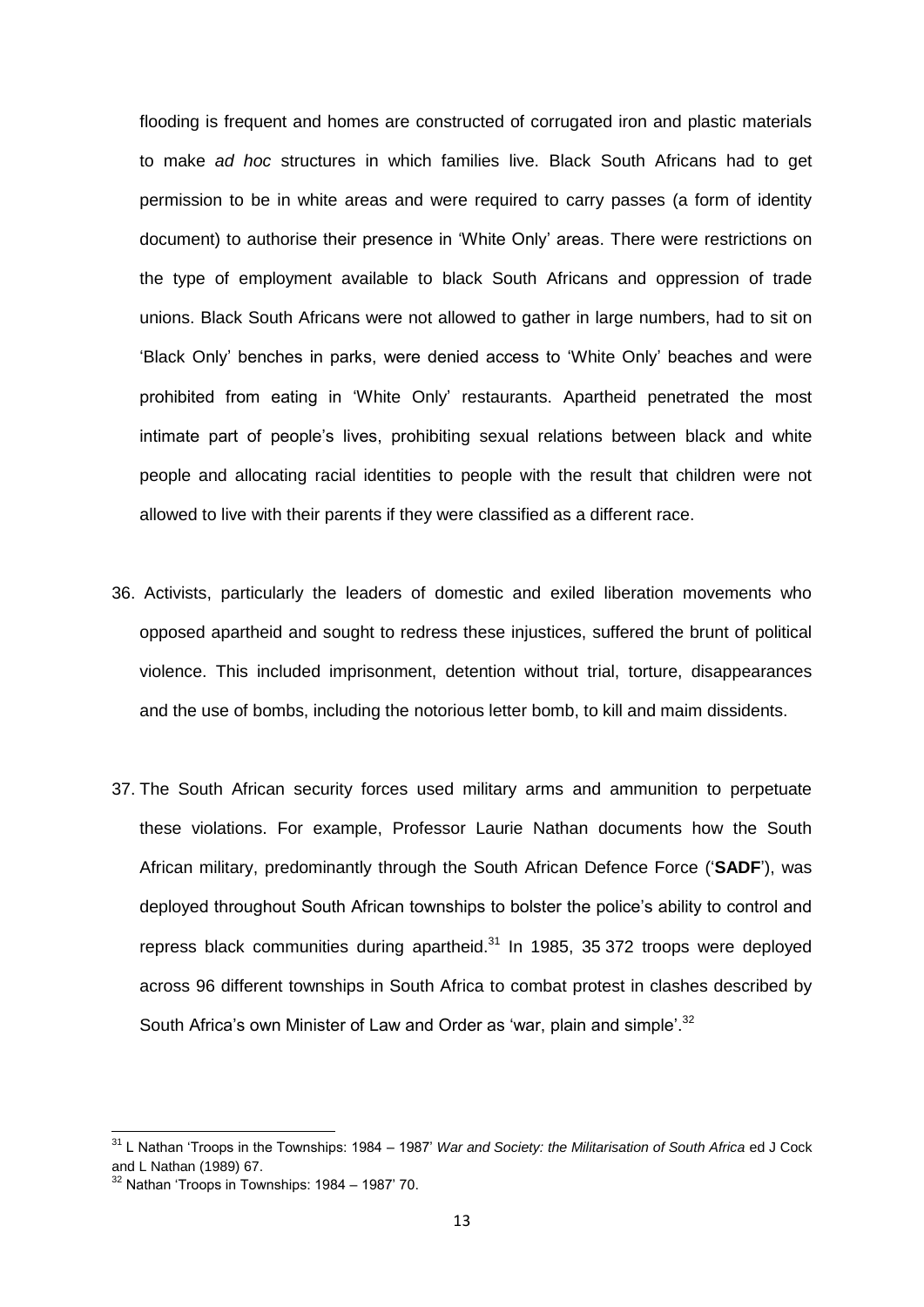#### *5.3. Regional Warfare*

- 38. An integral part of the apartheid state"s survival strategy was to wage war and engage in military destabilisation of neighbouring states. South Africa illegally occupied Namibia (formerly South West Africa) and provided military and financial support to civil wars in Angola and Mozambique during the 1970s and 1980s. The military fought against the liberation forces seeking independence from its South African occupiers.<sup>33</sup>
- 39. The war in Angola recorded significant casualties. UNICEF estimated that between 1980 and 1985 over 100,000 Angolans died, largely as a result of war-related famine.<sup>34</sup> There is little doubt that the war would not have continued for as long as it did were it not for its foreign backers, which included South Africa, the United States, Cuba, Russia and a host of other countries which all gave covert support to various warring parties.
- 40. Similarly, the war in Mozambique recorded millions of victims affected by the war either through murder, starvation, maiming and displacement.
- 41. The continuation and consequences of these conflicts can be materially attributed to South Africa's continued ability to purchase and transfer weaponry. A senior apartheid era military intelligence official confirms that the predominant demand for weapons, particularly small arms, bombs and mines, on the part of the SADF in the late 1970s and 1980s was based on their need to provide weapons to forces allied to the apartheid state in Angola and Mozambique.<sup>35</sup> The official confirms that it was not plausible for the South African military to use South African weapons for this purpose. Hence, a significant

<sup>33</sup> P Holden and H van Vuuren *The Devil in the Detail: How the Arms Deal Changed Everything* (2011) 27.

<sup>&</sup>lt;sup>34</sup> Holden and van Vuuren *The Devil in the Detail: How the Arms Deal Changed Everything* 28.

<sup>&</sup>lt;sup>35</sup> Interview with Chris Thirion, former Chief of Apartheid Military Intelligence, 11 December 2015, as quoted in van Vuuren, *Apartheid Guns and Money* 393.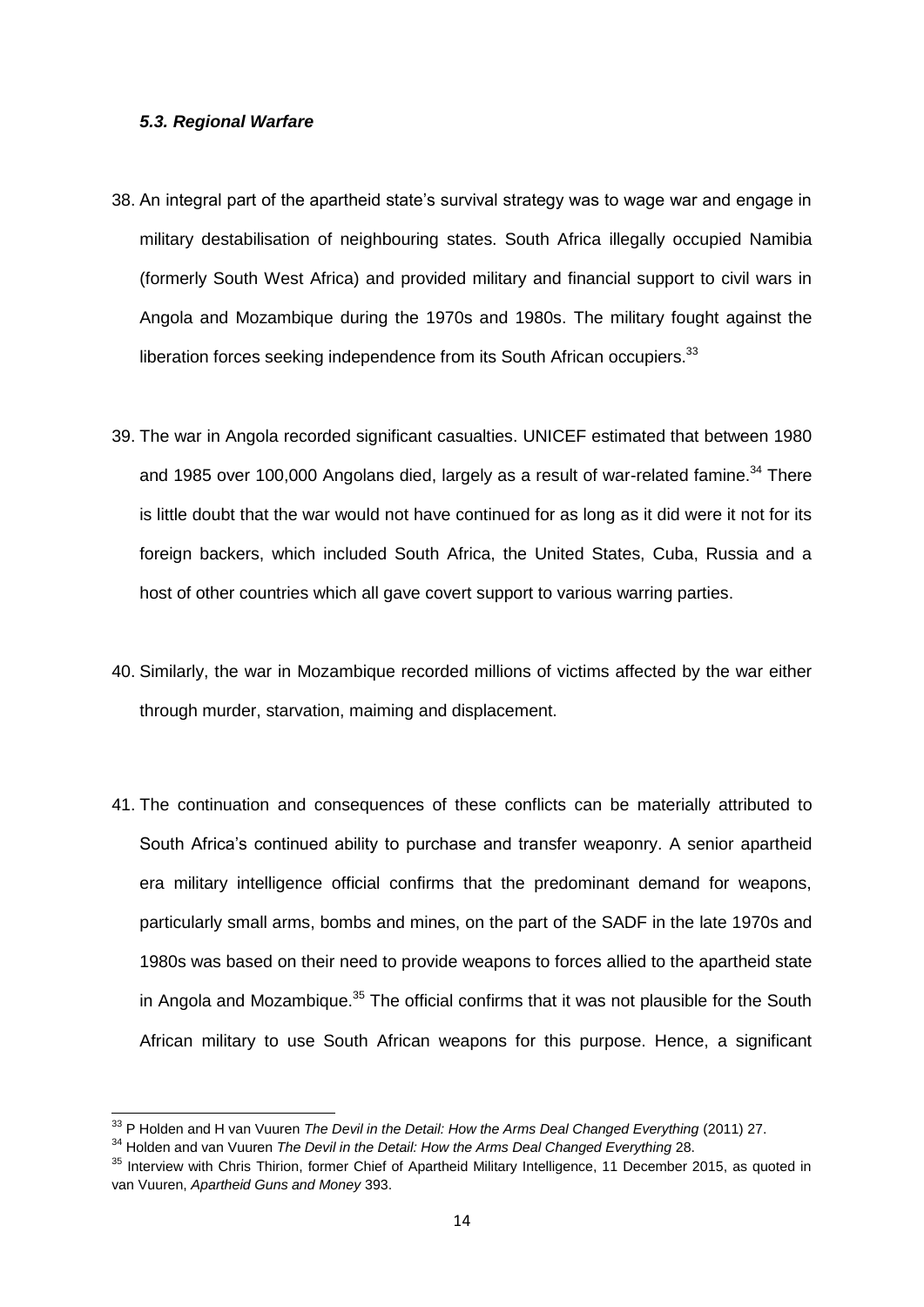amount of foreign weapons purchases, necessarily in contravention of the arms embargo, were used to support these conflicts.

42. In addition to the SADF"s involvement in these wars, the South African Security Forces conducted military raids into the neighbouring territories of Botswana, Lesotho, Swaziland and Zimbabwe, particularly in the period between 1980 until 1994. These raids targeted anti-apartheid activists, often resulting in their deaths. In this way, the raids were designed to destabilise South African liberation movements whose members were largely exiled in these neighbouring states.

#### *5.4. KBL and Sanctions Busting*

- 43. As the UN embargo intensified, South Africa"s state-owned arms procurement and production company, the Armaments Corporation of South Africa ("**Armscor'**), sought ways to circumvent the arms embargo and continue acquiring arms. Armscor and the South African military were able to leverage relationships around the world to secure offers for weapons and weapons technology.<sup>36</sup> Their primary challenge was to ensure clandestine payments for arms transfers and purchases. A simple and direct transfer of money would be easily traceable and would reveal clear evidence of the evasion of the embargo. A secret and obscure payment system was required.
- 44. KBL was the institution that provided a solution to this problem. After 1977, KBL assisted the apartheid government in establishing a money-laundering network that would allow Armscor to pay for weapons without it being apparent that Armscor was the buyer. This was done in two ways.

<sup>36</sup> van Vuuren, *Apartheid Guns and Money* 160 – 172.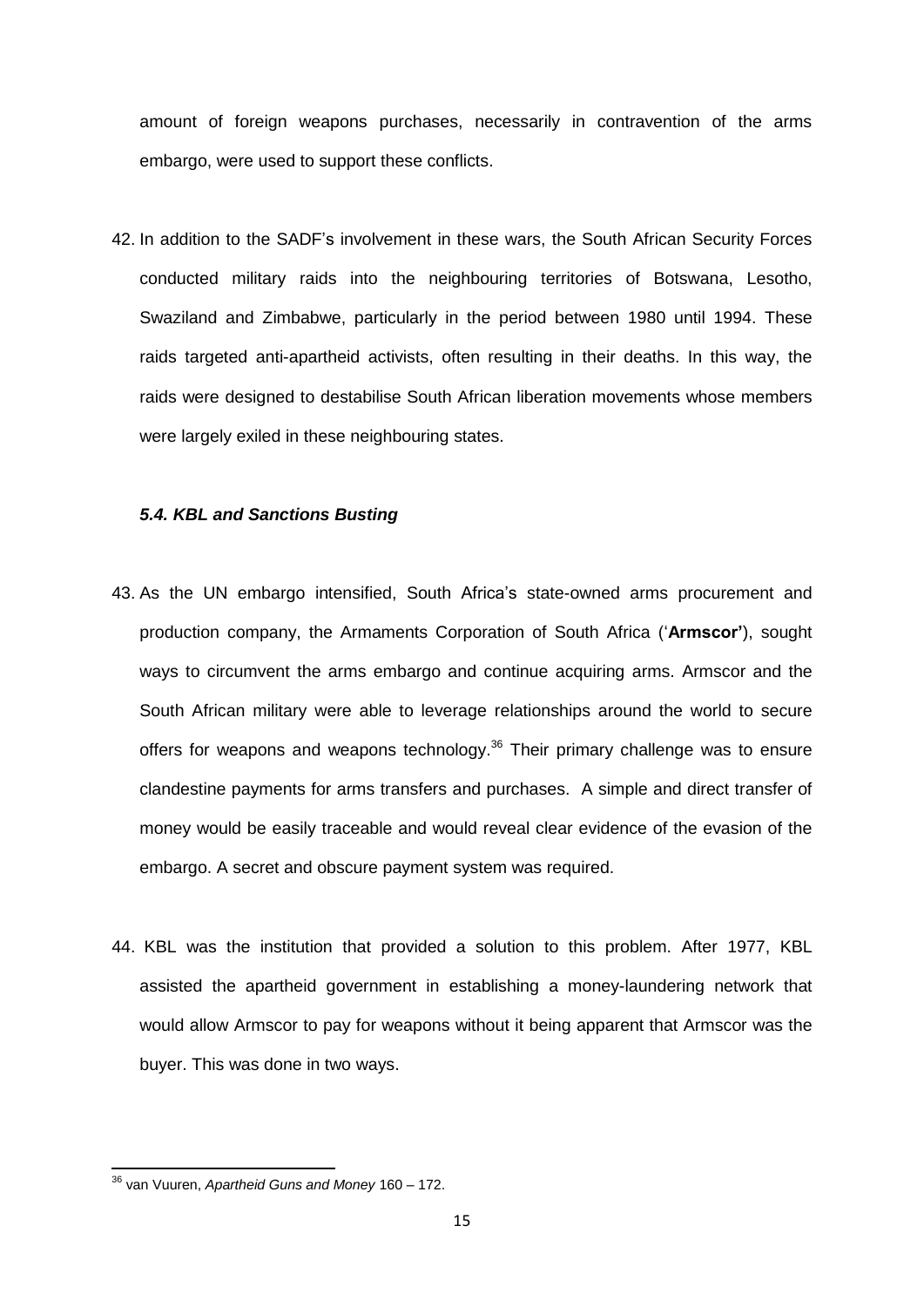- 44.1. The first was the establishment of shell companies registered in Panama and Liberia.<sup>37</sup> The transactions between Armscor and the arms suppliers were channelled through these shell companies. KBL arranged for the appointment of the named directors of these companies. Sometimes Armscor"s own employees played this role. <sup>38</sup>
- 44.2. The second was the provision of hundreds of numbered bank accounts, some for Armscor itself and some attached to the shell companies, to facilitate the movement of the money for the unlawful purchase of arms. Most of the shelf companies" bank accounts were with Luxembourg banks, and were predominantly KBL accounts. For example, 76 front companies identified in Liberia operated 198 accounts at  $KBL$ <sup>39</sup> This meant that while a front company in Liberia may be listed as a party to the transaction, the cash would still flow to their KBL account in Luxembourg.
- 45. This architecture allowed for the following kind of transaction: if Armscor needed to pay a French arms company for a new missile system, it would not make any direct monetary transfer to the company. Rather, the money that left South Africa (with state authorisation) was routed through a series of different "numbered" (as opposed to named) bank accounts before arriving in the account of the front company (controlled by Armscor), usually held at KBL itself. The "numbered" accounts allowed the identity of the ultimate beneficiary or owner of the account to be withheld, with only a series of digits identifying the account. This made tracking the funds impossible.<sup>40</sup> With the cash reassembled in Luxembourg, Armscor officials could direct the bank to make payment

 $37$  A shell company (also front company) has no significant assets nor undertakes business activities itself, but can be used by others to undertake a transaction without it being traceable to that party. They are usually, as is the case here, registered in jurisdictions that allow for secrecy in ownership, are low in taxation, and do not require extensive reporting.

<sup>&</sup>lt;sup>38</sup> van Vuuren, Apartheid Guns and Money 177.

<sup>39</sup> van Vuuren *Apartheid Guns and Money* 177.

<sup>40</sup> van Vuuren *Apartheid Guns and Money* 190 – 194.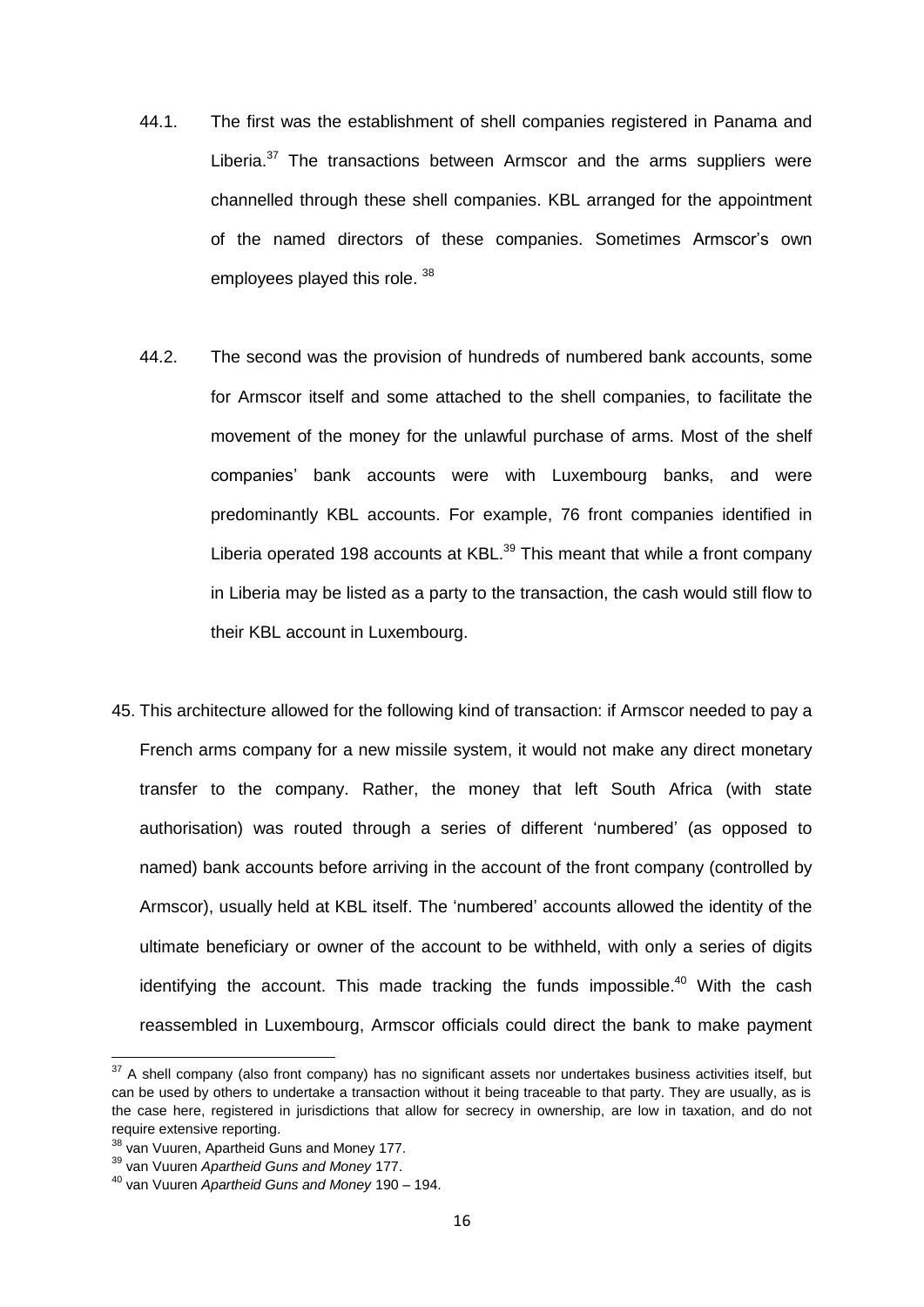from these Luxembourg accounts to the weapons suppliers, without the instruction appearing to come from Armscor. The series of bank accounts and inclusion of front companies broke the audit trail, ensuring that the transactions could not be linked directly to Armscor.

- 46. This secrecy was essential for Armscor to evade the embargo on a sustained basis without coming under more pressure from the organised anti-apartheid movement that was investigating arms transactions and attempting to enforce the embargo. The secrecy provided by KBL"s network of accounts made such investigations nearly impossible.
- 47. The scale of the contribution is also highly significant. South African records show that the military spent, in today"s value, approximately R500 billion (€33 billion) on secret weapons purchased between 1977 and 1994.<sup>41</sup> As elaborated below, former Armscor officials involved in managing the payment system say that KBL handled 70% of their transactions in this period. This information is contained in ex – Armscor official Martin Steynberg"s further statement (attached hereto as **Annexure J**).<sup>42</sup>
- 48. KBL"s payment architecture facilitated a range of sales between 1977 and 1994. An example of this clandestine payment architecture is the sale/purchase agreements between Armscor and the French company Aérospatiale. The agreement involved the upgrading and expansion of South Africa"s existing fleet of Puma Search and Rescue Helicopters.<sup>43</sup> This agreement is referenced in a series of memos of the SADF attached hereto as **Annexure K**. In order to bypass the embargo, payment for the helicopter parts was made via a Portuguese military intermediary. This was codenamed Project Adenia. The Portuguese intermediary was run by an arms dealer, Jorge Pinhol of Beverly

<sup>&</sup>lt;sup>41</sup> Review by the Auditor General of the Secret Funds for the Period 1960– 1994, Report to the Truth and Reconciliation Commission, 17 July 1998.

<sup>42</sup> Supplementary statement by Martin Steynberg, 8 April 2006 para 15.

<sup>43</sup> Memorandum from Chief of the South African Air Force on Project Adenia, 15 September 1986, DOD/SANDF (CSF, GP 3, Box 793, 302/6/A160, SAW Proj: Proj Adenia, 1, 22/07/1985).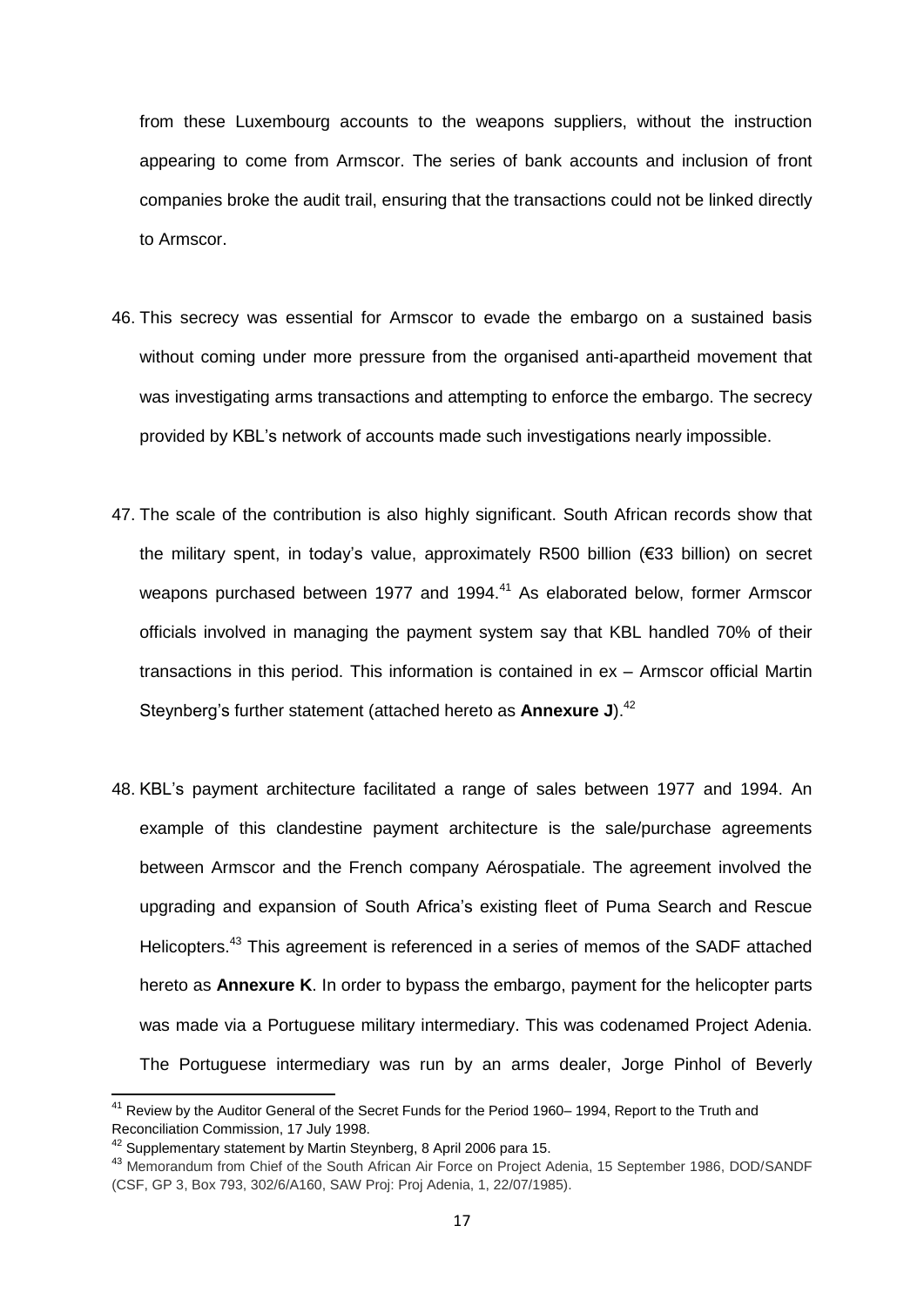Securities Limited ("BSL"), in collaboration with the Portuguese military. This intermediary became known as the Portuguese Channel. It was through the Portuguese Channel that hundreds of financial transactions took place to mask the payment by Armscor to Aérospatiale for the parts ("**the transactions**"). According to an affidavit provided in the Pinhol litigation<sup>44</sup> by the former chairperson of OECD Working Group on Bribery (1990-2013), Professor Mark Pieth, the total value of the transactions is estimated to be over US\$3 billion (Professor Pieth"s affidavit is attached as **Annexure L**). <sup>45</sup> As with much of the above-described conduct, these Armscor transactions were in violation of the arms embargo.

- 49. The bank that facilitated the transactions was KBL. Both BSL and Armscor were clients of KBL. Based on the documentation described below, it is clear that KBL had full knowledge of its clients" identities and the arrangement between Armscor and Aérospatiale. In a further statement given in relation to the Pinhol litigation by banking expert Mr Christian Weyer (attached hereto "**Annexure M**"), it can be verified that KBL also had knowledge of the Portuguese Channel, facilitated by Pinhol.<sup>46</sup>
- 50. KBL actively facilitated multiple similar transactions by setting up a multitude of accounts globally through which the monies were processed.
- 51. During the period of the transactions, the capitalisation and annual revenues of KBL increased substantially, transforming it from a relatively small bank to one of Europe"s

<sup>&</sup>lt;sup>44</sup> Pinhol is engaged in ongoing civil litigation in Portugal whereby he seeks to claim an unpaid commission for this role in facilitating this deal.

<sup>&</sup>lt;sup>45</sup> Affidavit by Mark Pieth dated 2 August 2007 6.

<sup>46</sup> This is confirmed by banking and finance expert Mr Christian Weyer at paras 18-19 of his statement 7 March 2007 ("the Weyer Statement").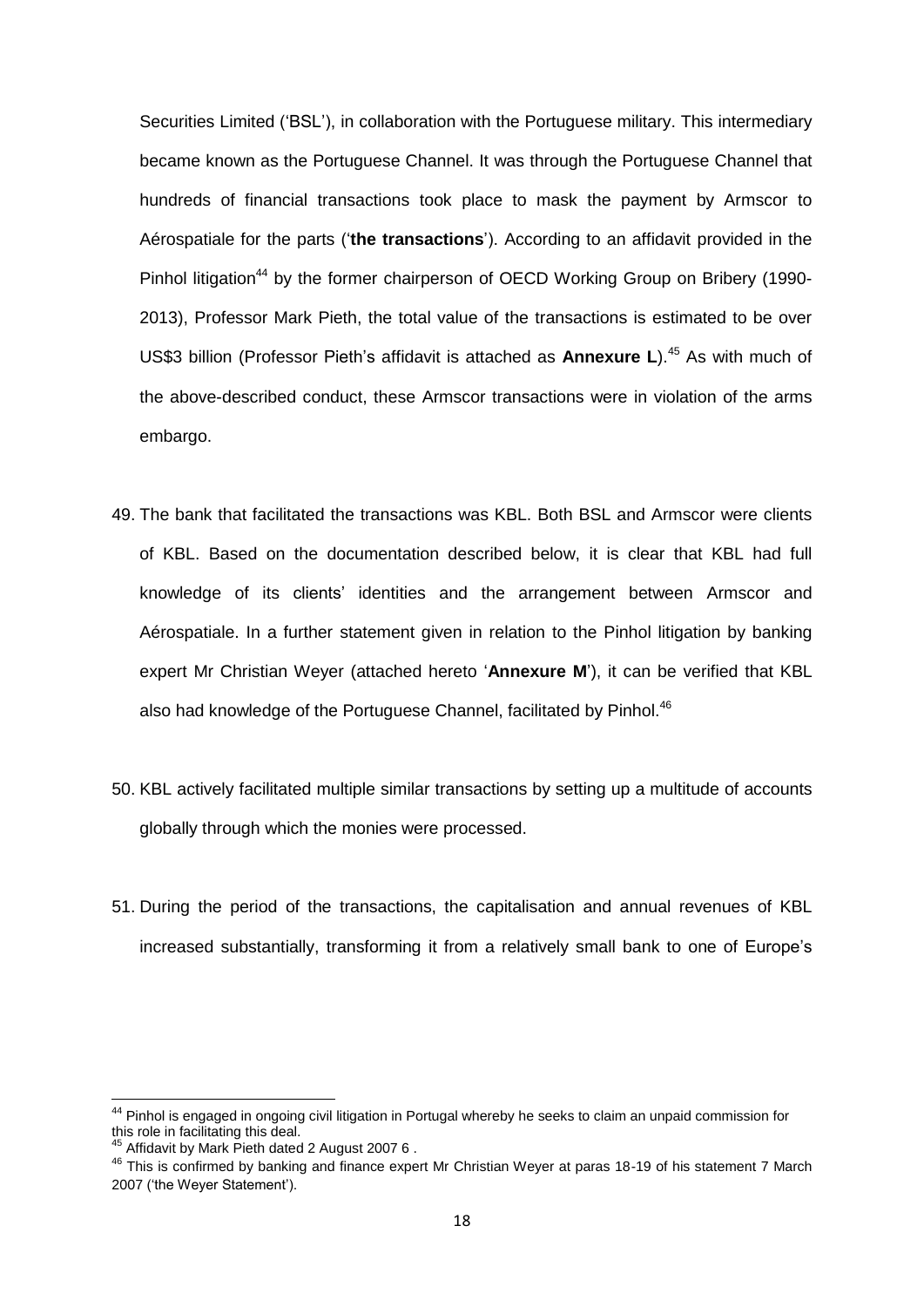largest banking actors. $47$  This rapid growth was characteristic of banks that undertook sensitive and high-risk transactions to grow their business.<sup>48</sup>

#### *5.5. The Relationship between Armscor and KBL*

- 52. Armscor"s banking relationship with KBL was managed by Armscor officials out of Armscor's secret office in the South African embassy in Paris ("the Armscor Paris office"). The Armscor Paris office managed the majority of Armscor"s procurement projects in Europe at the time, identifying weapons providers and then directing the payment via instructions to KBL. A former senior official at Armscor, Martin Steynberg, who worked closely with KBL and managed the payment system, stated in an affidavit (**Annexure J**) that KBL was pivotal in the vast majority of the transactions managed from the Armscor Paris office. As intimated in paragraph 45, Steynberg confirms that the KBL network of accounts handled about 70% of their activities and received written instructions from officials who worked with him in the Armscor Paris Office. Steynberg also confirms that KBL would purchase the front companies for Armscor in jurisdictions such as Panama and Liberia, as well as assist in the provision of nominee directors for those front companies.<sup>49</sup>
- 53. It is clear from the above that the respondent was an active and knowing actor in sanctions busting through (i) acquiring offshore companies in Panama and Liberia and (ii) providing "Front Directors" for those companies. The bank received instructions regarding these illegal transactions directly from the Armscor Paris Office.
- 54. A former Armscor official, Daniel Loubser, who worked from the Armscor Paris office, confirms that Armscor had frequent interactions with KBL in the Armscor Paris office,

 $47$  The forensic analysis of the banking itself is described in detail in the Weyer Statement.

<sup>48</sup> Weyer Statement, para 6.

<sup>49</sup> Supplementary statement by Martin Steynberg, para 16.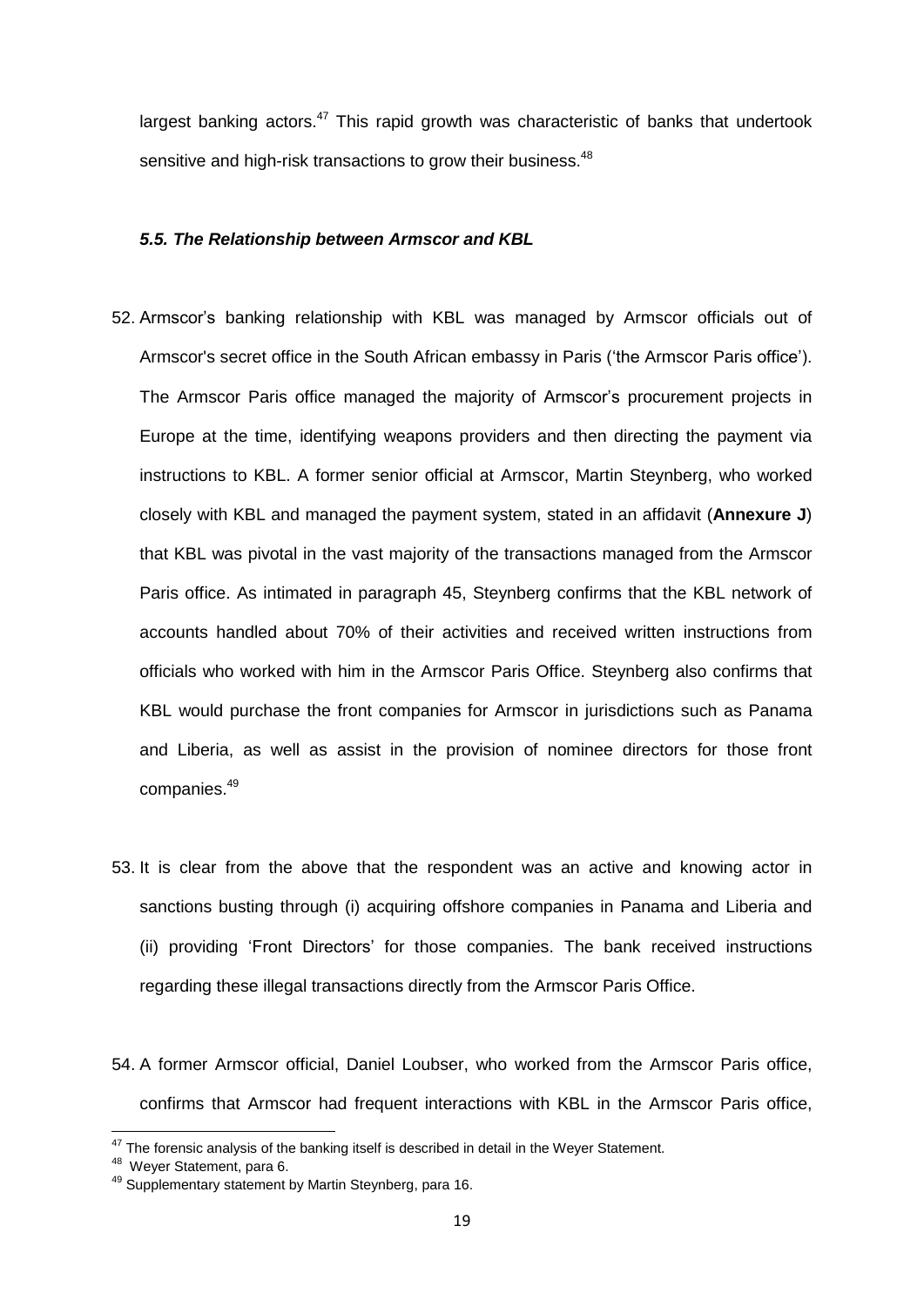including weekly visits, usually on a Wednesday. Instead of any telephone communication, all instructions to KBL, were delivered through diplomatic pouches carried to/from the Wednesday meetings by Armscor officials. The use of diplomatic pouches, reserved for official diplomatic business of the South African state, is further evidence that KBL and its officials were inevitably aware that the source of the transactions was ultimately the South African government. According to Loubser, the pouches carried the fully completed instructions to the bank for the week in question. Later, KBL and the Armscor Paris office would develop a coded telex system for urgent communications.<sup>50</sup>

55. Loubser states that Armscor was a "privileged and very special client" of KBL:

The internal name "le Group Special" was given to Armscor by personnel working in the bank. During the visits to Paris, he [Loubser] went for lunch a couple of times with [Kredietbank official] Germain (Dick) Menager. They would lunch at a banker's club in Luxembourg. Prior to that, Menager's predecessor, Mergand, sometimes also took him to have lunch at that club. A good working relationship prevailed between the bank and our company in the light of its importance to the bank. Indeed, it appeared that KBL's management would go out of their way to do our bidding... Hiding the payment trails for the foreign military procurement projects could not have been done without the full knowledge and blessing of the very top managements of both Armscor and the banks involved. This was due to the volumes of money being channelled and the sensitivity of the activities associated with the transfers. $51$ 

56. The intimate relationship between Armscor and KBL illustrated above dispels any argument that KBL was unaware of the true and exact nature of the bank accounts with

<sup>&</sup>lt;sup>50</sup> H van Vuuren, Apartheid Guns and Money, 189

<sup>&</sup>lt;sup>51</sup>H van Vuuren, Apartheid Guns and Money, 189.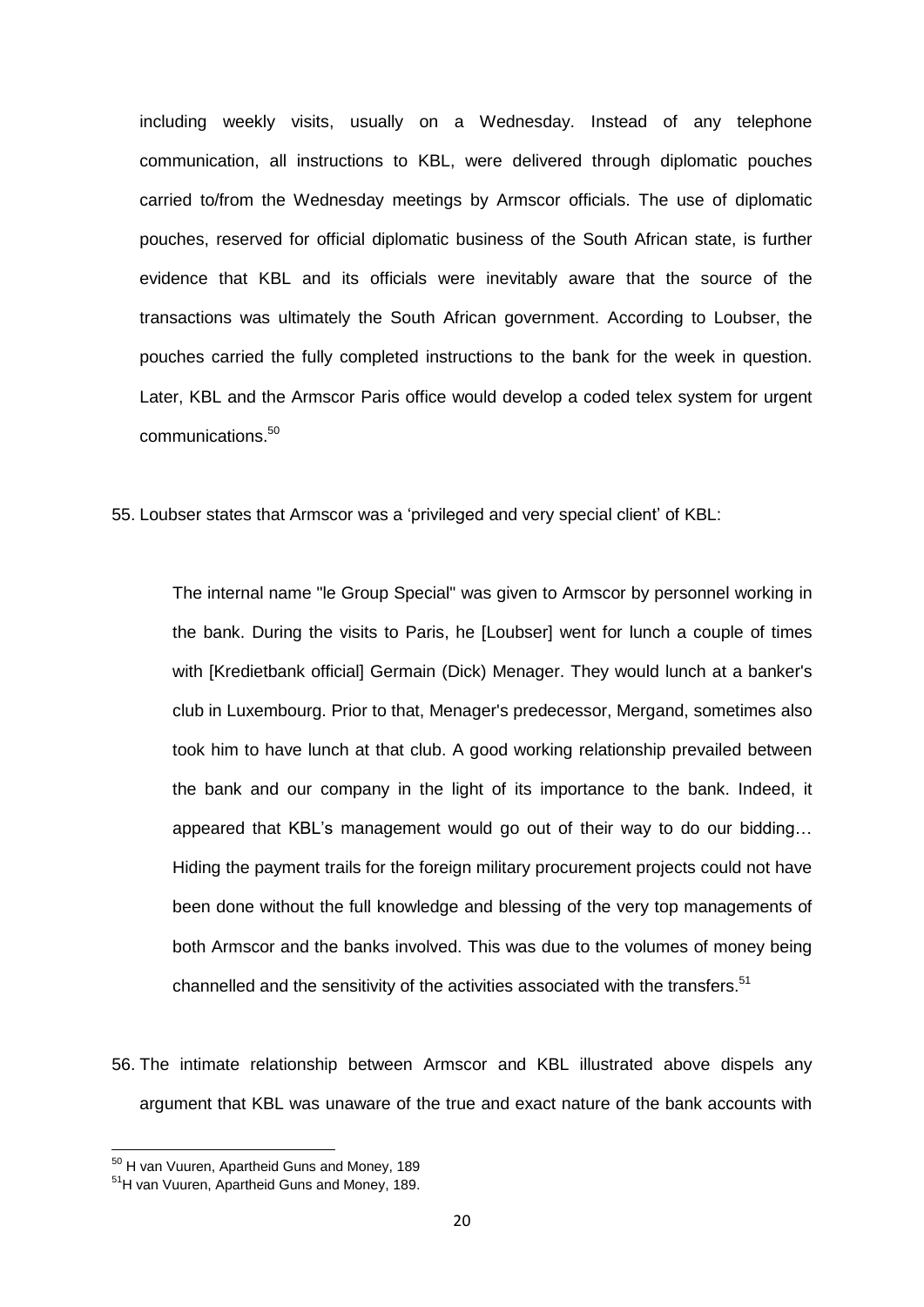Armscor, and the purpose that they served. Providing financial services to the weapons arm of the South African government by definition constituted a violation of the UN arms embargo. KBL"s conduct goes beyond the negligent or careless contribution to a distant crime. Rather, the evidence shows that KBL deliberately and knowingly acted unlawfully in assisting the South African government in contravening the arms embargo.

- 57. Professor Mark Pieth, in providing expert evidence in Pinhol"s litigation against Armscor, inspected the documents in the complainants" possession. Professor Pieth served as chairperson of the OECD"s Working Group on Bribery in International Business Transactions for almost two decades and was appointed by the UN Secretary General to act as a member of the Independent Inquiry Committee into the Oil-for-Food Program of the UN in Iraq in the mid -2000s.
- 58. In an affidavit (**Annexure L**) Professor Pieth states that if KBL did indeed serve as a deliberate conduit for Armscor"s arms busting operations, it "would be one of the most serious forms of sanctions violation registered by far." Pieth argues that busting an embargo is not just done by those selling the goods or those that facilitate clandestine routes for the goods, but also by those that facilitate the movement of money in the transaction. He contends that "the financial channel [was] a fundamental part of the conspiracy to subvert the UN Security Council Resolution 418'.<sup>52</sup> Pieth reminds us that not only was the conduct "clearly illegal according to international law (Chapter VII of the UN Charter)" but that it was also a clear violation of the norms and standards associated with professional banking: "A bank that deliberately channels billions of dollars of then undoubtedly illegal payments through its system does not offer the requirements of an "honourable" and "experienced" professional. This is an obvious offence against the rule of "fit and proper conduct".<sup>53</sup>

<sup>&</sup>lt;sup>52</sup> Pieth's affidavit, para 31.

<sup>53</sup> Pieth"s affidavit, para 30.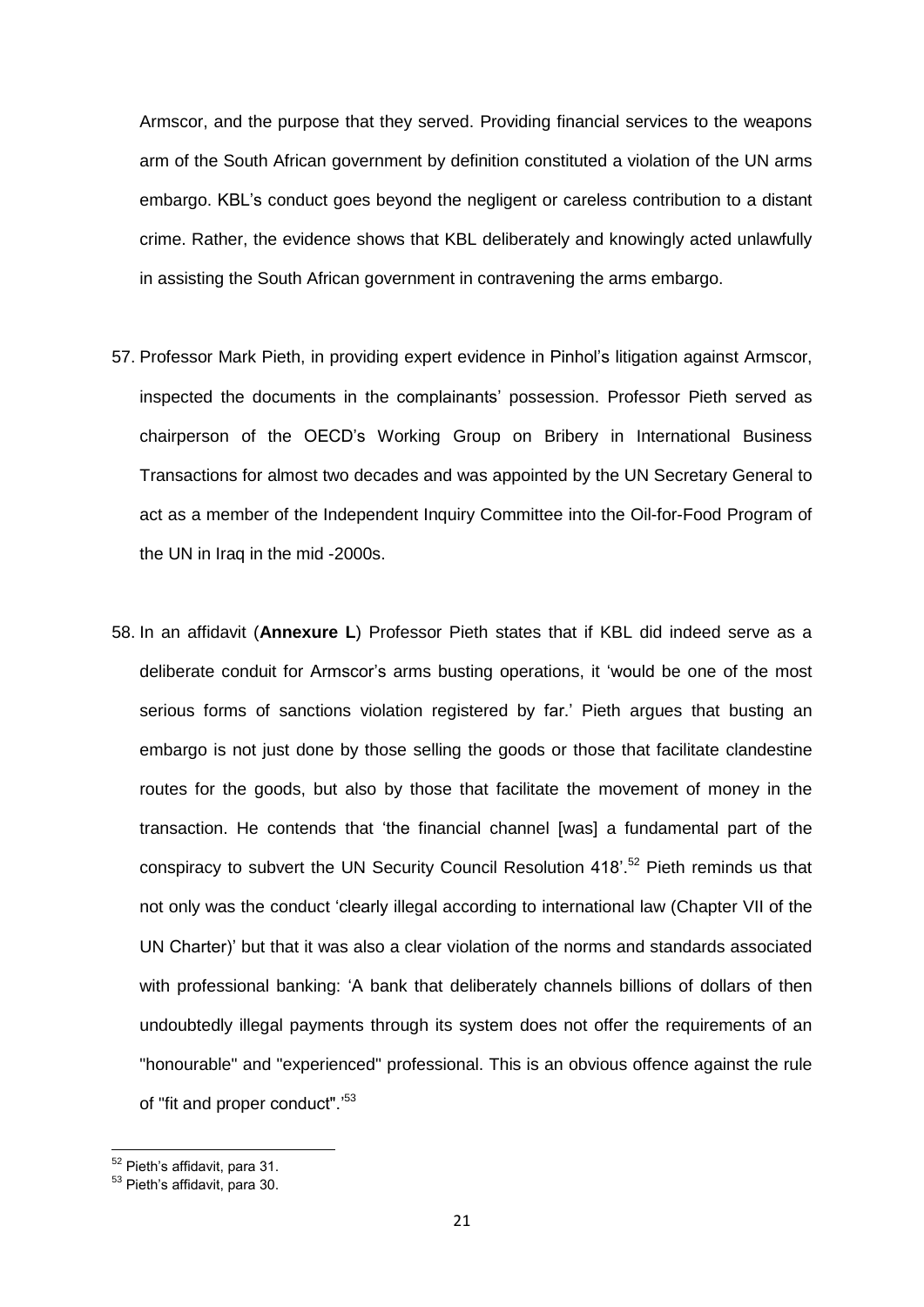59. Professor Pieth unequivocally critiqued the conduct of KBL, which he found to have fallen far short of the professional conduct expected of such an institution, regardless of the specific codified laws of the period. He argued that rules against the conduct in question were in place long before they were formerly codified, and were well known by both banks and regulators. He says:

running hundreds of shell corporations at clandestine accounts to subvert the sanctions was clearly not what one would call professional behaviour of a serious financial institution. Although Luxembourg only codified the considerations of "fit and proper conduct" for bankers in 1993, these rules were in place long before. Under these circumstances, if the supervisory authorities would have known of the behaviour of KBL, they would or should have intervened with the strictest of measures available.<sup>54</sup>

- 60. Another expert opinion in the possession of the complainants was compiled by Phillippe Mortge, an experienced Swiss forensic accountant (the opinion is attached hereto as "**Annexure N**"). Upon analysis of a sample of 4000 transactions made by Armscor with the assistance of KBL, Mortge concluded that KBL must have had detailed insight into all Armscor operations involving movements of money through and by that bank.
- 61. A third expert to review the transactions and records in question was Christian Weyer, a banker with over 35 years" experience, including as President of Banque Paribas (see "**Annexure M**"). Weyer concurred that senior management of the respondent was aware of the transactions and their purpose, namely to circumvent the arms embargo to allow for the continued supply of weapons to the apartheid regime.

**<sup>.</sup>** <sup>54</sup> Pieth's affidavit, para 46.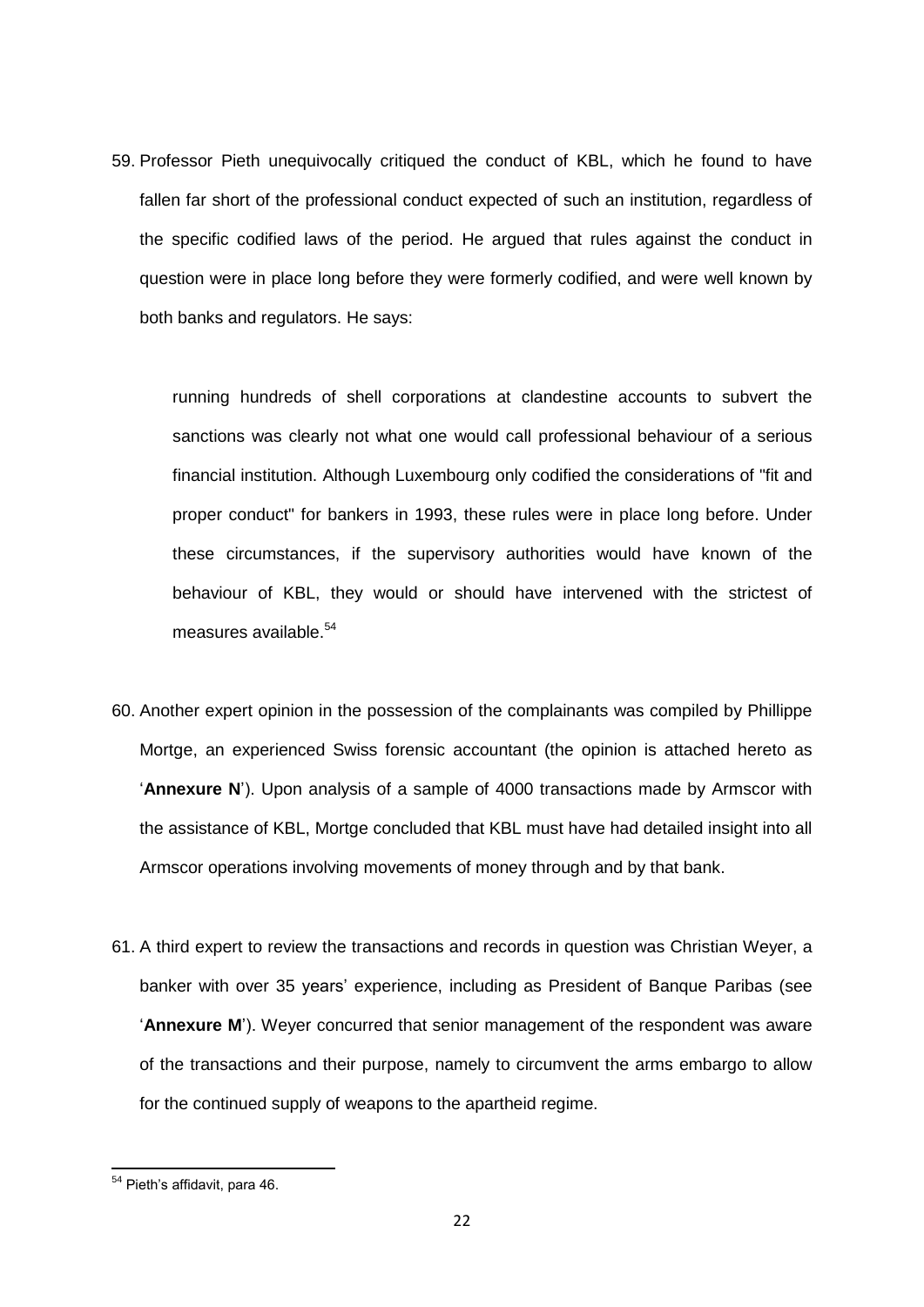62. The evidence presented above shows that this was not simply a case of KBL failing to determine the identity and risk factors associated with Armscor as a client. It clearly knew both the identity of the client and the illicit purpose of the accounts. KBL"s willingness to assist Armscor in the creation of hundreds of numbered accounts as well as the front companies for the purposes of their transactions, coupled with the regular meetings between senior officials at the bank and Armscor officials, leaves KBL"s knowledge of the purpose of these transactions beyond any doubt.

#### *5.6. Kredietbank as a Creditor to Armscor*

63. It is important to mention that the systematic circumvention of the UN arms embargo was not the only assistance that the respondents provided to the apartheid military establishment. Kredietbank Belgium was also a primary creditor to Armscor. A minute of an Armscor board meeting from 1980 ("**Annexure O**") reveals the full Armscor overseas loan portfolio in the year 1980 (three years after the implementation of the arms embargo). At this time, Kredietbank Belgium had provided loans to Armscor totalling R56 916 210 (over 2.3 Billion Belgian Francs). In today's terms, this is over R1 billion (€64 million). At the time in September 1980, these loans from Kredietbank Belgium made up 25% of Armscor"s foreign loan portfolio. Kredietbank was also the single biggest source of loans to Armscor in this period. Thus, Kredietbank was a crucial supplier of the capital required by apartheid South Africa"s state-owned arms purchaser at a time when it was contrary to international law to sell any weapons or weapons technology to the apartheid regime. As such, this conduct on the part of the Kredietbank also violated the arms embargo.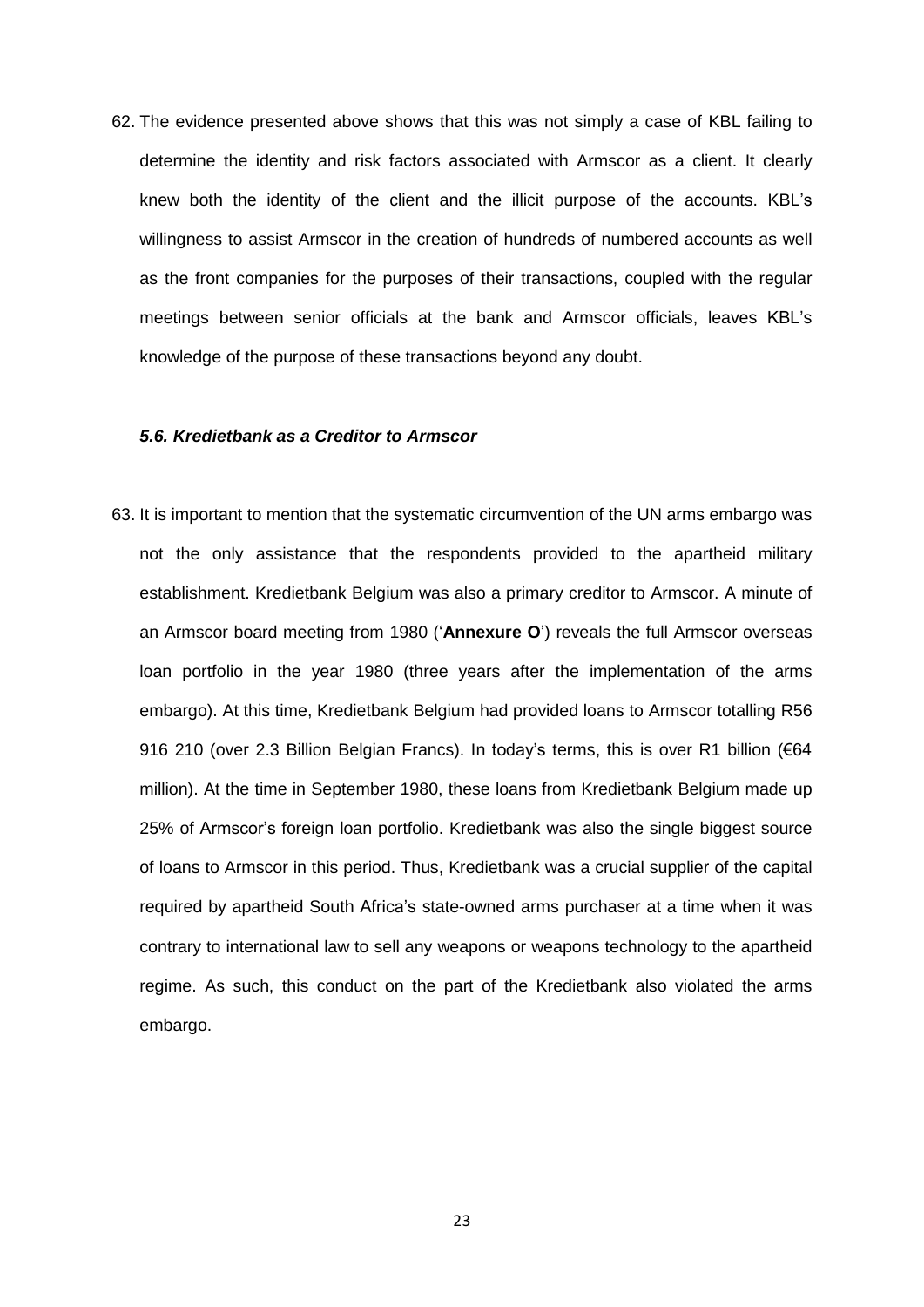#### **6. Applicability of the 1976 OECD Guidelines for Multinational Enterprises**

- 64. The conduct in question in this complaint took place between 1977 and 1994 during the period that South Africa was subject to the compulsory UN arms embargo. It was during this period that the respondent banks provided the essential assistance to the South African government in order to violate that embargo.
- 65. The OECD Guidelines in force at the time of the conduct were contained in the Declaration on International Investment and Multinational Enterprises ("**Declaration on** MNEs')<sup>55</sup>, promulgated on 21 June 1976. These Guidelines contained requirements for the conduct of multinational enterprises which were breached by KBL and Kredietbank in terms of its assistance to Armscor and the South African government between 1977 and 1994.
- 66. The purpose of this section is to detail the substantive provisions of the 1976 Guidelines violated by the above-described conduct of KBL and Kredietbank. Section 6.1 of this complaint enunciates the substantive provisions of the 1976 Guidelines breached by the respondents" conduct. Section 6.2 of the complaint sets out the relevant provisions of international human rights law violated by KBL and Kredietbank by showing the connection between the Preamble, international human rights law instruments and internal corporate standards of KBL and KBC.
- 67. To summarise section 5 above, the impugned conduct of KBL argued to contravene the OECD provisions relates to:

<sup>1</sup> <sup>55</sup> OECD *Declaration on International Investment and Multinational Enterprises* (1976).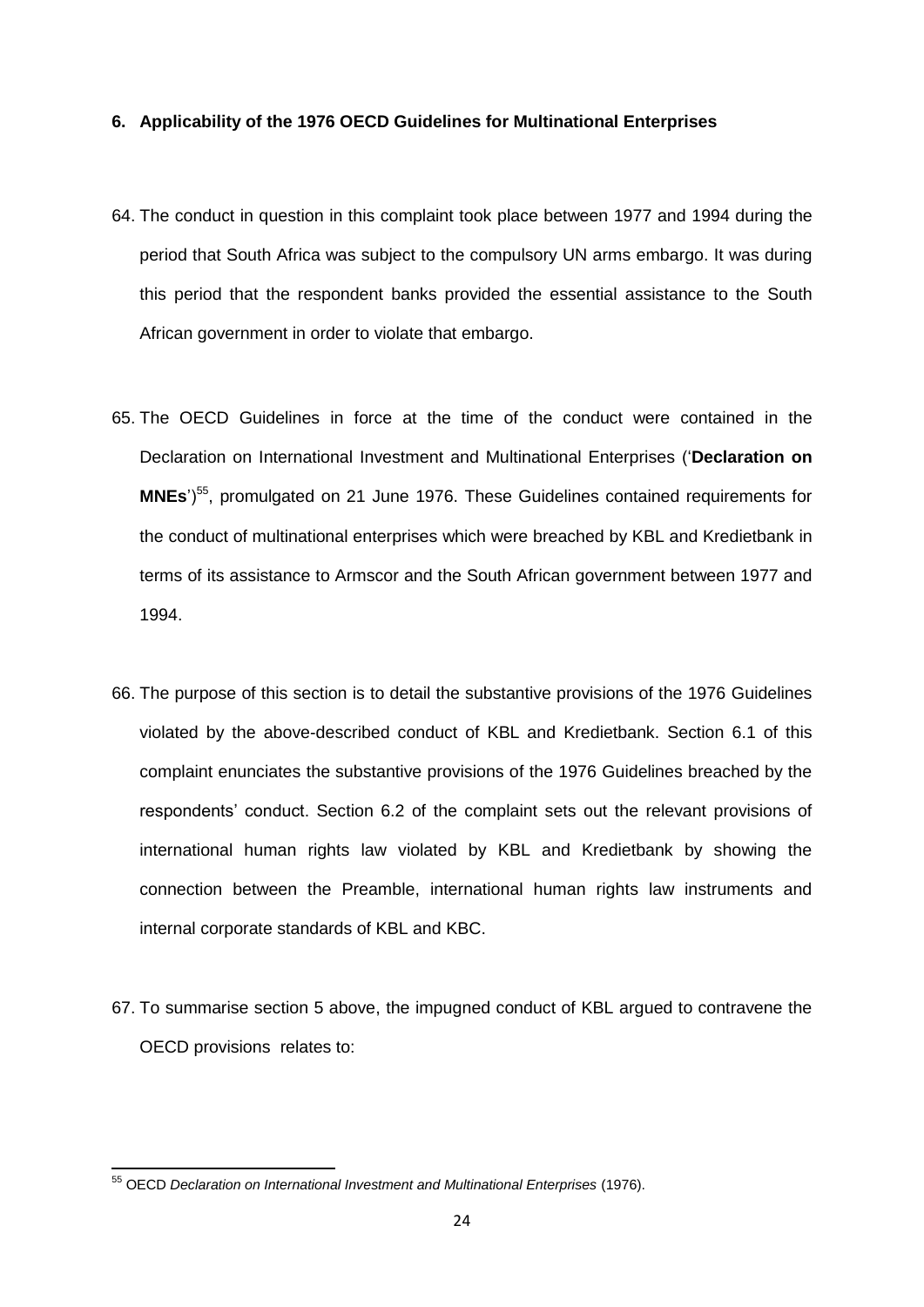- 67.1. Intentionally establishing shell companies in foreign jurisdictions, including the appointment of directors, for the channelling of arms transactions and arms delivery between Armscor and global arms companies;
- 67.2. Intentionally providing multitudes of numbered bank accounts to Armscor and shell companies to facilitate the concealed movement of money for illegal arms purchases by Armscor; and
- 67.3. KBL"s failure to take reasonable measures to comply with appropriate business ethics and the national law to which it was subject at the time of its conduct.

68. The conduct of Kredietbank argued to contravene the OECD provisions relates to:

- 68.1. Kredietbank"s wilful instructionand/or support in relation to its subsidiary company KBL"s unlawful conduct during its business relationship with the apartheid government and Armscor. This occurred through Kredietbank or its employees holding and/or facilitating business relationships between KBL, Armscor and apartheid government officials;
- 68.2. Kredietbank"s wilful provision of financial loans to the apartheid government;
- 68.3. Kredietbank"s failure to exercise reasonable and adequate due diligence and monitoring of KBL"s operations as the parent company of the KBL; and
- 68.4. Kredietbank"s failure to take reasonable measures to ensure that both its own and KBL's conduct was in conformity with business and ethical standards as well as applicable national law at the time of the impugned conduct.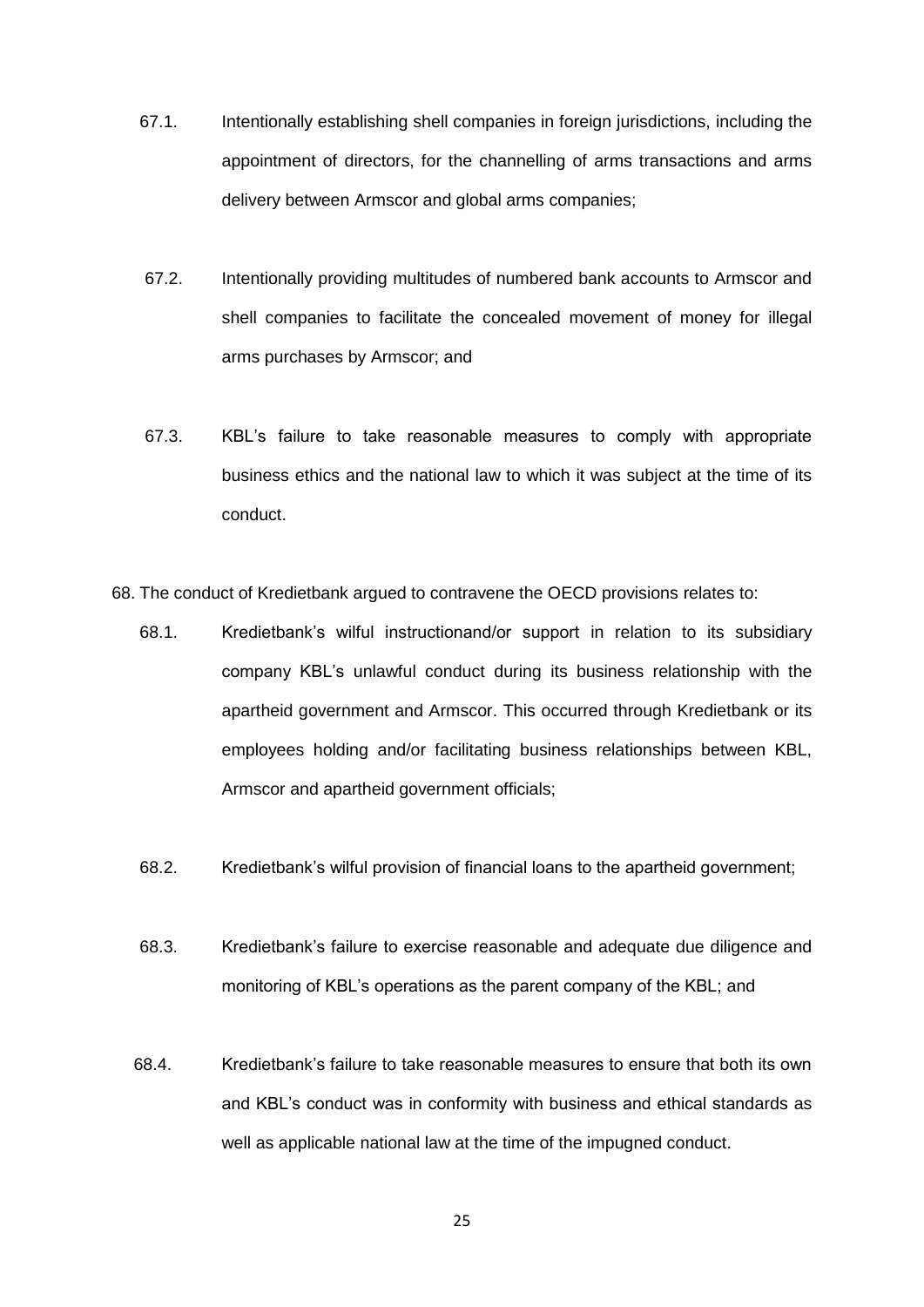#### **7. Substantive provisions of the 1976 OECD Guidelines contravened by KBL and KBC**

# *7.1. Chapter II(1) General Policies: Duty to act in accordance with general policy objectives of member countries*

- 66. Paragraph 1 of the 1976 OECD Guidelines" General Policies requires that all multinational enterprises should "take fully into account established general policy objectives of the member countries in which they operate". Paragraph 2 states that this requirement should "in particular give due consideration to those countries' aims and priorities with regard to economic and social progress".
- 67. The OECD identifies its mission as being to promote policies that will improve the economic and social well-being of not just citizens of member countries, but of peoples around the world. Echoing its preamble, Article 2 of the OECD Convention states that member countries agree to contribute to the economic development of member and non-member countries.<sup>56</sup> The Convention further reveals that the OECD members view their cooperation in regard to general economic development as being "a vital contribution to peaceful and harmonious relations among the people of the world".<sup>57</sup>
- 68. As such, taking the OECD itself as a starting point for the analysis, its member states" "general policy objectives" should be read to include social and economic development outside of their borders. This is particularly the case when read with paragraph 3 of the preamble to the 1976 Guidelines, which requires all countries to "give their full support to efforts undertaken in cooperation with non-member countries, and in particular with developing countries, with a view to improving the welfare and living standards of all

<sup>&</sup>lt;sup>56</sup> Article 2(e) of the OECD Convention (1960).

<sup>&</sup>lt;sup>57</sup> Preamble to the OECD Convention.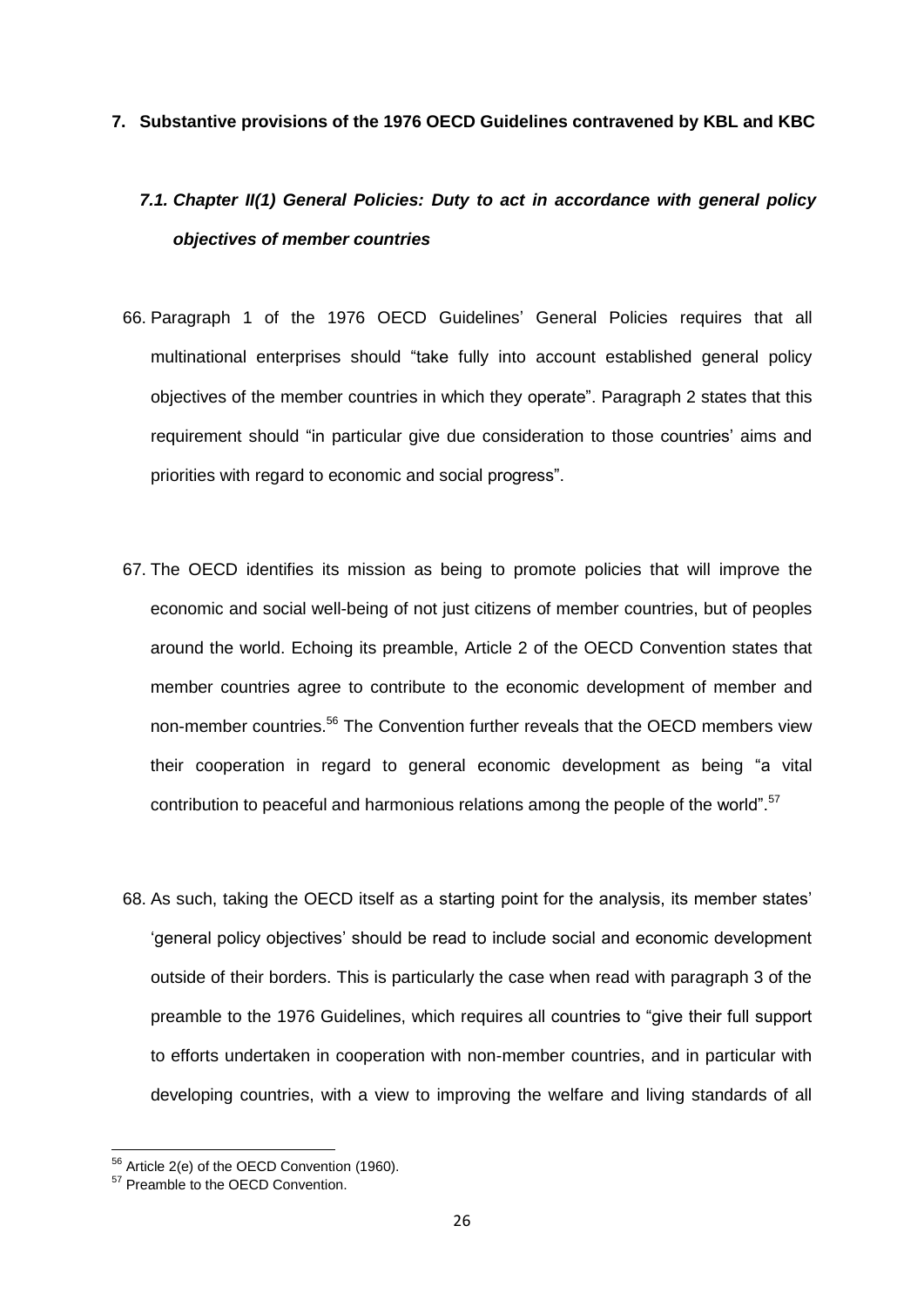people both by encouraging the positive contributions which MNEs can make and by minimising and resolving the problems which may arise in connection with their activities".<sup>58</sup>

- 69. Read together, the OECD Convention and the 1976 Guidelines imply that MNEs had a responsibility to consider the priorities of economic and social progress where their conduct had the potential to have a significant impact, not just in member states, but in developing countries.
- 70. Yet, it is clear that the apartheid regime was a system designed and enforced with the assistance of a militarised state in order to cripple the social and economic progress of the majority of its citizens. As canvassed in section 5.2, apartheid South Africa substantially and materially violated the civil, political and social and economic rights of all black South Africans.
- 71. Apartheid reaped socio-economic devastation on several generations of black South Africans. The systemic dispossession, disenfranchisement and restricted rights of millions of black South Africans in this period have had severe socio-economic consequences that have far outlived the formal end of apartheid.<sup>59</sup> In 2015, 25% of black South Africans experienced food poverty, having inadequate resources to meet their food needs. Nearly half the population (47%) are unable to attain essentials without forgoing food.<sup>60</sup> These rates are grossly disproportionate to poverty levels for other racial groups, indicating the continued cost of violations under apartheid to black

**.** 

2015", Available Online:<http://www.statssa.gov.za/publications/Report-03-10-06/Report-03-10-062015.pdf>

<sup>58</sup> Paragraph 3 of the Preamble to the 1976 *Declaration on International Investment and Multinational Enterprises.*

<sup>59</sup> Statistics South Africa, 2017, "Poverty Trends in South Africa: An examination of Absolute Poverty – 2006- 2015", Available Online:<http://www.statssa.gov.za/publications/Report-03-10-06/Report-03-10-062015.pdf>  $60$  Statistics South Africa, 2017, 'Poverty Trends in South Africa: An examination of Absolute Poverty – 2006-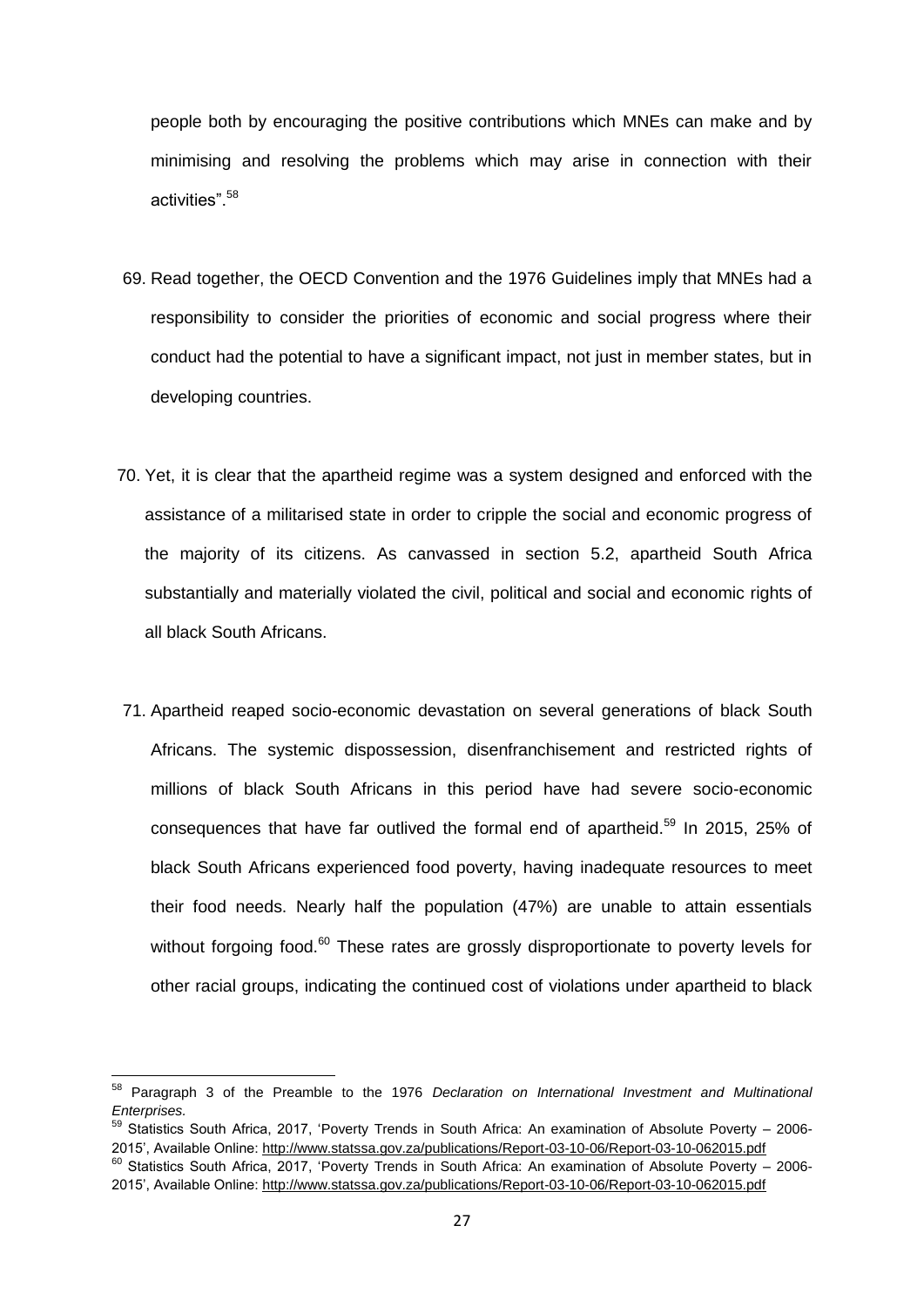South Africans.<sup>61</sup> Additionally, similar magnitudes of socio-economic consequences were imposed on neighbouring countries through South Africa's acts of regional warfare.<sup>62</sup>

- 72. The international community, through the UNSC, recognised these threats to international peace and security by adopting mandatory embargoes in Resolution 418 and 591. As such, any conduct that assisted the apartheid regime in violating the embargo was in aid of a regime that was recognised as a threat to international peace and security, and that had systematically undermined stability and development in the region.
- 73. Hence, any assistance to such a regime was contrary to the stated policy objectives of all OECD members to promote development and economic progress in developing countries. It is common cause that war and the instability that surrounds it has been a major obstacle to growth and development wherever it occurs. In addition, such conduct clearly also violated the stated objective of the OECD Convention to assist in making a "vital contribution to peaceful and harmonious relations among the people of the world".<sup>63</sup>

#### *7.2. Chapter II(9): Duty to abstain from improper involvement in local politics*

74. Under the 1976 Guidelines "General Policies", Paragraph 9 requires MNEs to "abstain from any improper involvement in local political activities". This requirement should be read together with Paragraph 8 that precludes contributions to political candidates, parties and other political organisations.

 $61$  It must be noted that black South Africans were not the only racial group persecuted by apartheid. However these statistics portray the continued disadvantage suffered by the majority of those persecuted under Apartheid.  $62$  See section 5.3 of the complaint.

<sup>&</sup>lt;sup>63</sup> OECD Convention, Preamble.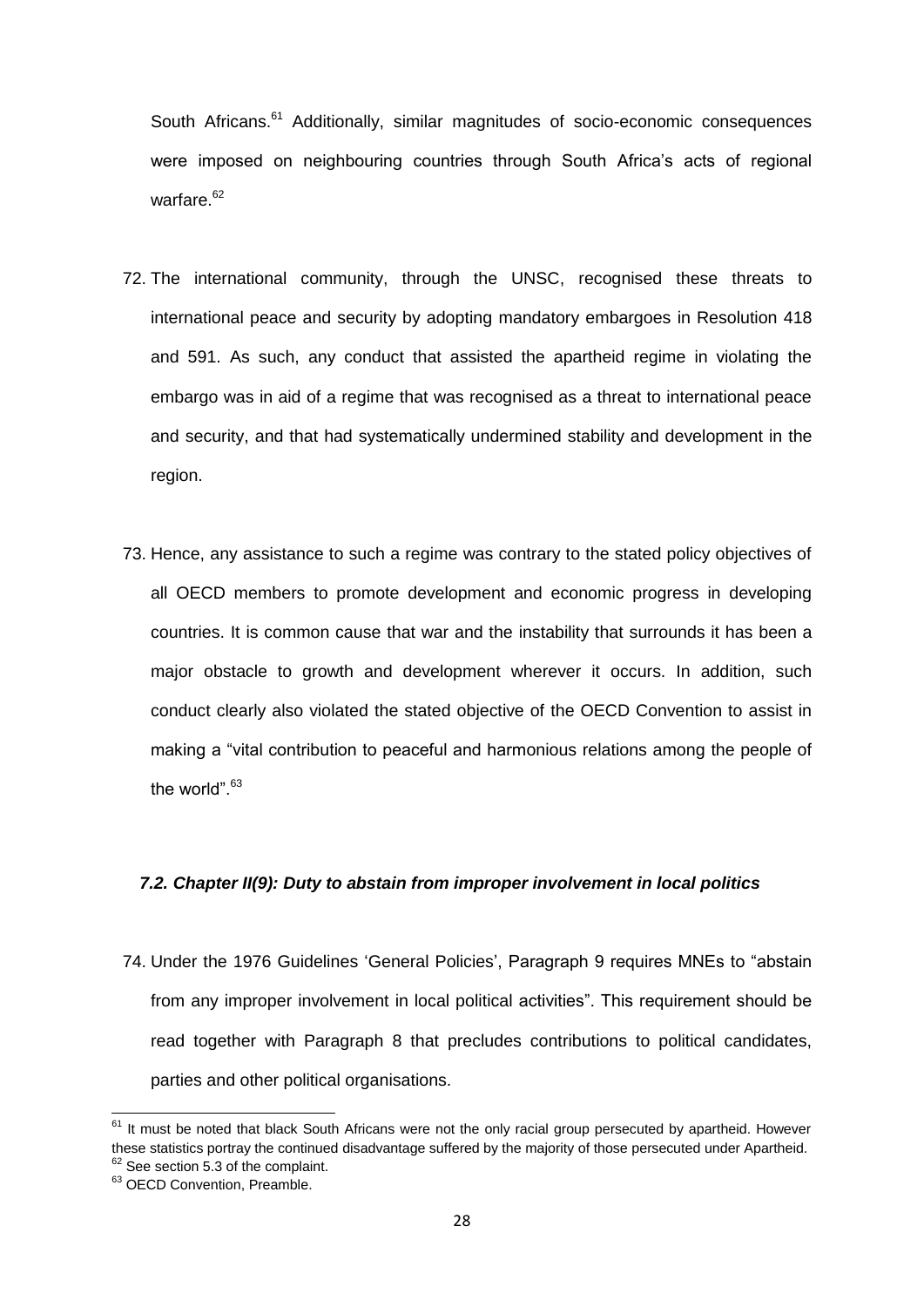- 75. When read together, it is likely that "improper involvement" in local politics should be understood to include material or logistical support to a particular political group, faction or institution inside a country in which the corporation is operating, made for a partisan political purpose. The most reasonable interpretation of this requirement is that an MNE should not engage in material support for a specific political ideology or agenda in a country where it operates, particularly if such support is given outside of a legally sanctioned framework.
- 76. At the time of the respondents" conduct, the fundamental political question in South Africa was the question of apartheid which had been declared a crime against humanity in international law. The fundamental political contestation between different political actors (both formal legal actors at the time such as political parties, and the banned liberation movements) was whether to abolish or maintain the racist apartheid state.
- 77. It is undeniable that senior executives of both Kredietbank and KBL were aware of this political contestation. Not only this, but they were aware of the crucial role of the UN sanctions in trying to bring about a swift end to apartheid. This evidence can be found in both public and private documents relating to André Vlerick. For over two decades, Vlerick filled several senior management positions at Kredietbank, first as deputy chairman from 1974 to 1980 and then as chairman of the board from 1980 to 1989. $64$ Shortly before his death in 1990 he was appointed honorary chairman. He was also central to the establishment of KBL as a Kredietbank subsidiary.
- 78. In the period in question, Vlerick not only spoke publicly in praise of the apartheid state, going so far as to propose it as a model for a Belgian state, but crucially dedicated time and resources to fight against the compulsory sanctions in place against Apartheid. For

<sup>64</sup> Terry Gourvish (ed.) *Business and Politics in Europe: 1900-1970* (2003).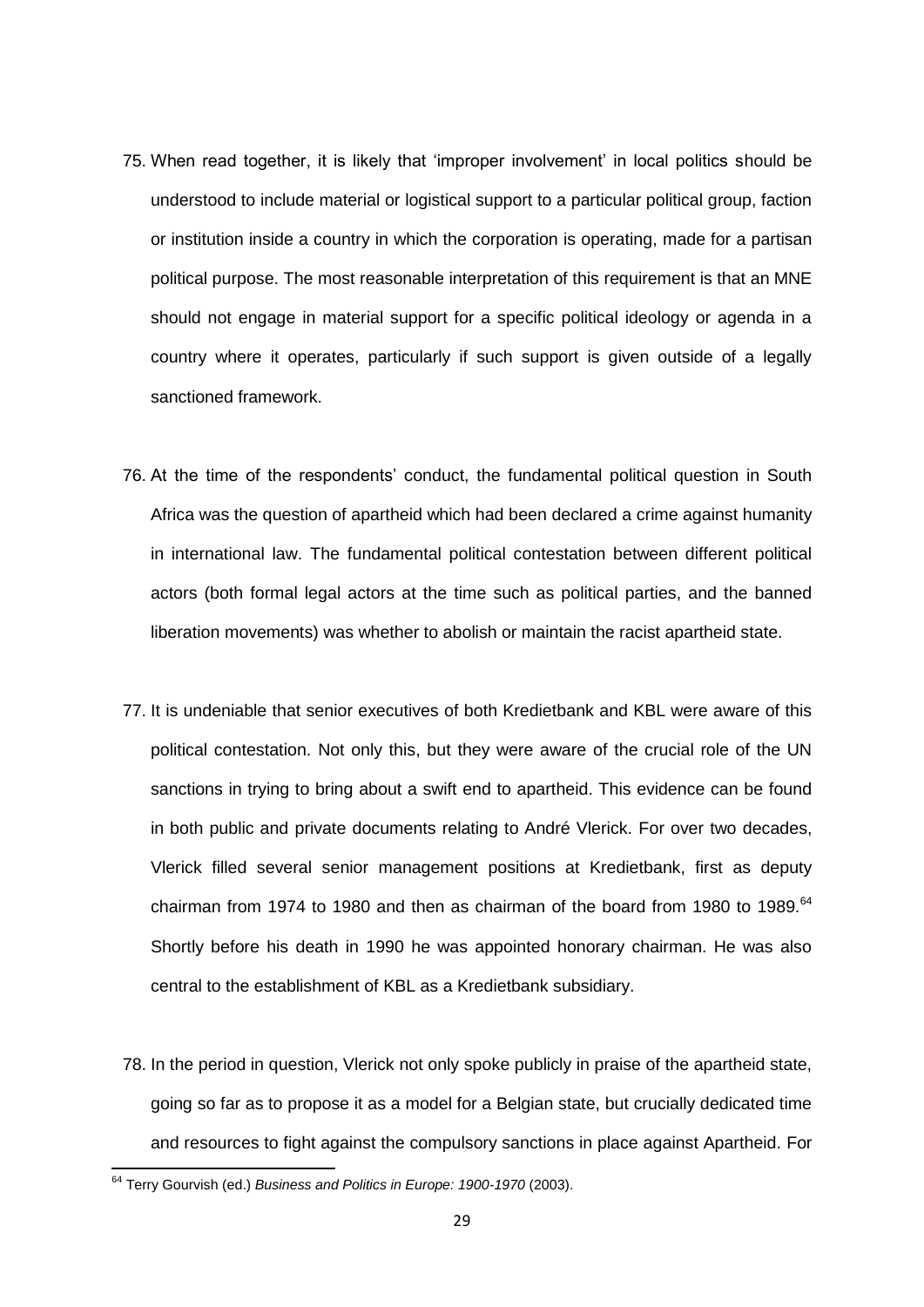example, **Annexure P** attached hereto presents a set of pro-apartheid posters financed and published by Vlerick. He did so primarily through a lobby group, *Protea,* that he founded in Belgium, and a pan-European lobby group, Eurosa, which was in part funded by the South African government.<sup>65</sup> His 'anti-sanctions' work eventually led the apartheid government to award him the highest political honour for foreigners for his "service to the Republic of South Africa".<sup>66</sup>

- 79. This long-standing support for the apartheid state led Vlerick to form close relationships with the conservative political and military elite in South Africa that staunchly aimed to perpetuate apartheid. This claim is supported by the evidence of visits and meetings between Vlerick and senior National Party politicians, including then State President PW Botha who oversaw a vicious clampdown of domestic political opponents. Botha also led South Africa"s militarisation and was a staunch defender of apartheid in the context of growing resistance at home and abroad.<sup>67</sup>
- 80. As pointed out in section 5.5 above KBL, Kredietbank and Armscor officials had a direct relationship with each other for purposes of facilitating clandestine arms transfers. These officials thus had intimate knowledge of the purpose of the transactions they oversaw, as well as the political interests in South Africa that they served. Not only were the respondents acutely aware of the implications of their conduct, they also substantially interfered in South Africa's domestic affairs, facilitating a quantifiable 70% of Armscor's procurement transactions.<sup>68</sup>

<sup>&</sup>lt;sup>65</sup>Letter from André Vlerick to SA Ambassador, Brussels, 13 March 1980, KADOC, Archief André Vlerick (Diverse engagement en persoonlijke stukken, Zuid-Afrika, 9.1.1.8, Protea/Eurosa, 1979–1982) quoted in van Vuuren, *Apartheid Guns and Money.*

<sup>&</sup>lt;sup>66</sup> The award was called 'The Order of Good Hope' and was awarded to Vlerick in 1987. Found in 'SA Vereer Belg met hoogste orde" Die Beeld (14 December 1987) quoted in H van Vuuren, *Apartheid Guns and Money 16*5. <sup>67</sup> H van Vuuren, *Apartheid Guns and Money* 28.

<sup>&</sup>lt;sup>68</sup> Supplementary statement by Steynberg, para 15.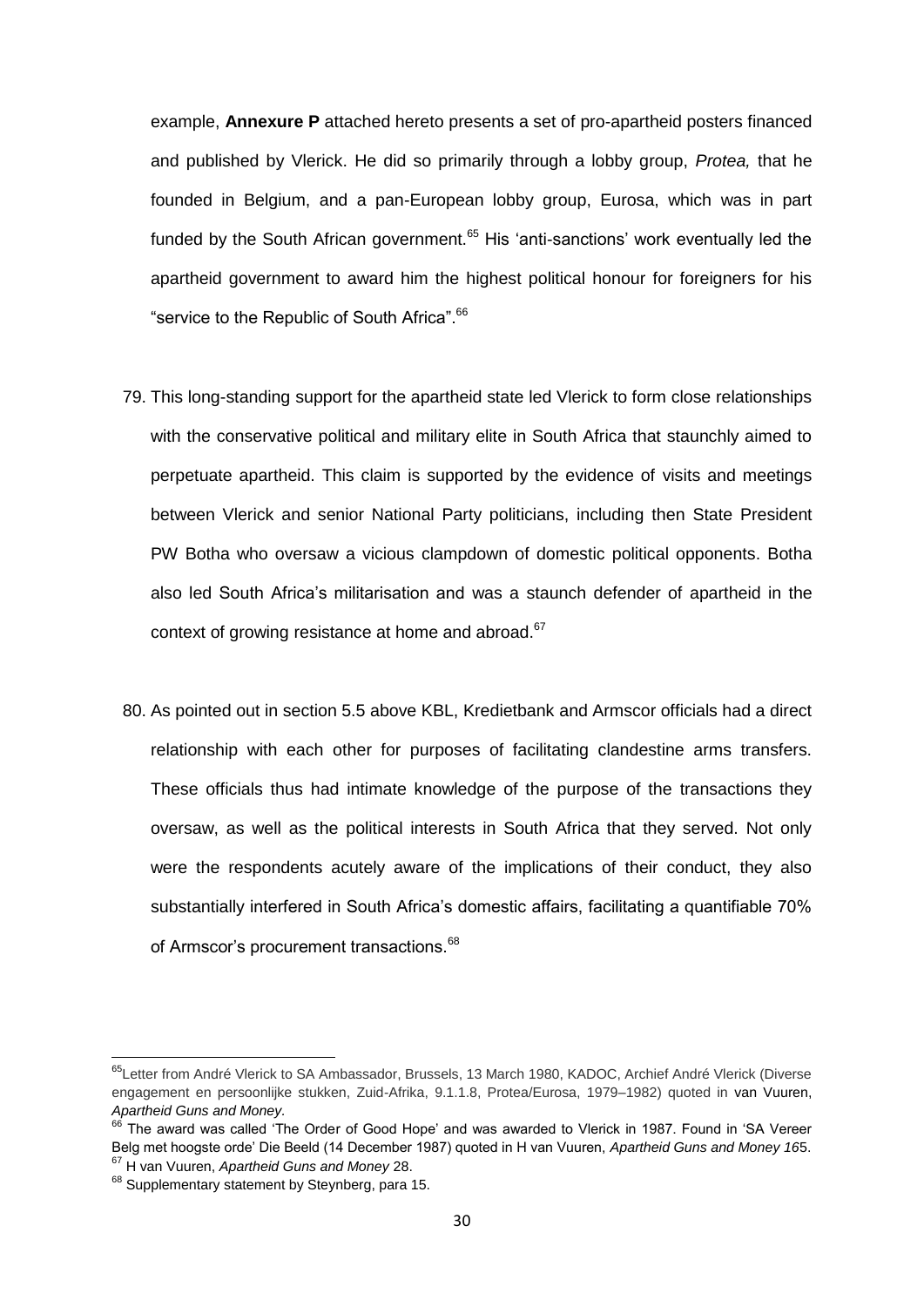- 81. When we put together the knowledge of both banks' senior management and employees, with the extensive lengths that KBL went to to hide a large volume of transactions, there is a strong indication that the bank provided significant material assistance to a particular political grouping within South Africa"s political and military elite, via Armscor, and at that political elite"s direction, in order to protect and promote the political and ideological agenda of that grouping. Put simply, their material assistance to Armscor appears to have been at least in part a political decision to support and perpetuate the apartheid regime.
- 82. By any reasonable reading, this material and deliberate assistance by Kredietbank and KBL should be considered improper involvement in local political activities. While the assistance was international in nature, its fundamental effect was to entrench and strengthen a conservative political grouping in South Africa by undermining international efforts to bring an end to the apartheid regime. This is a clear breach by Kredietbank and KBL of their duty in terms of Chapter II Paragraph 9 of the 1976 Guidelines.

#### *7.3. Chapter III: Duty to Disclose Information*

83. Chapter 3 of the 1976 Guidelines lays down a series of detailed requirements in terms of the disclosure of information that is required from multinational enterprises. Particularly relevant is provision 3(b) that demands that all multinational enterprises should, "having due regard to their nature and relative size in the economic context of their operations… publish in a form suited to improve public understanding a sufficient body of factual information… relating to the enterprise as a whole, comprising in particular… the geographic areas where operations are carried out and the principal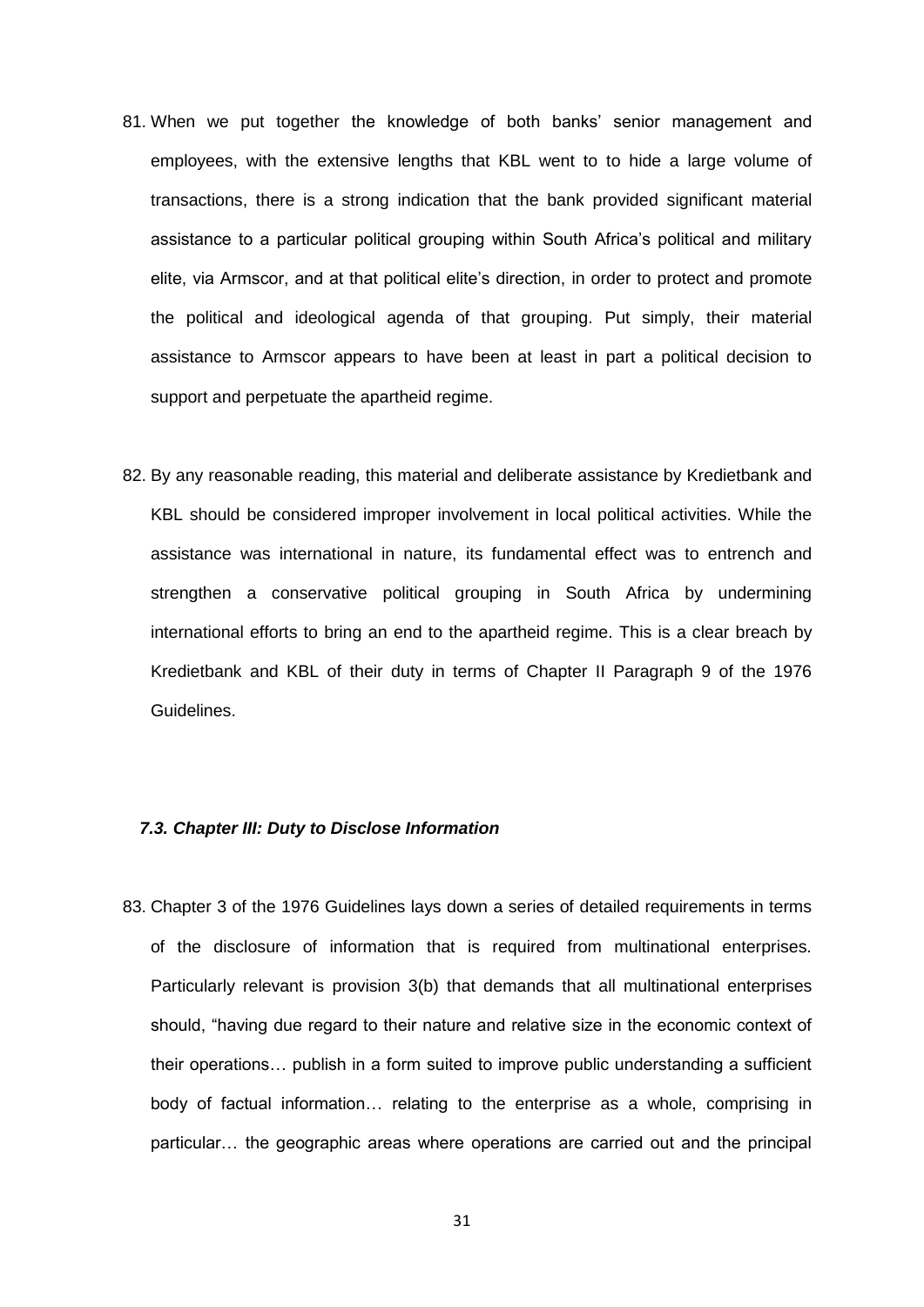activities carried on therein by the parent company and main affiliates". $69$  Paragraph 3(e) requires the disclosure of information to also include "a statement of the sources and uses of funds by the enterprise as a whole".<sup>70</sup>

- 84. According to the OECD"s commentary on the 1976 Guidelines, the requirement for enterprises to disclose information should be seen as having the general objective of creating greater transparency and knowledge around the activities, structures and policies of the enterprise, including its subsidiaries. An important aspect of this, as specified in paragraph (e) of the Guidelines is that the disclosure should include information on the sources and uses of funds by the enterprise in question. Read with section 3(b), this should include sufficient information about both the geographic area and nature of the enterprise's activities.
- 85. It may well be that this Guideline was centrally motivated by a concern for shareholders and others with an interest in the financial standing of the enterprise in question. In fact, a criticism of the disclosure of information requirement in the Guidelines has been that it was limited to "information that may materially affect the performance of the company".<sup>71</sup> As such, this requirement in the Guidelines was focussed centrally on ensuring that shareholders and other stakeholders were aware of the risks that the enterprise may face, particularly based on the nature and location of its activities and where its income was coming from. This was particularly relevant in the context of MNEs, whose often complex structures and widespread operations may obscure such information from shareholders and other interested parties.

<sup>&</sup>lt;sup>69</sup> 1976 OECD Guidelines, Chapter III.

 $70$  1976 OECD Guidelines para 3(e).

<sup>71</sup> R Lake (Traidcraft), *Social Accountability, the OECD Guidelines for Multinational Enterprises and the OECD Principles of Corporate Governance*, OECD Conference (1999).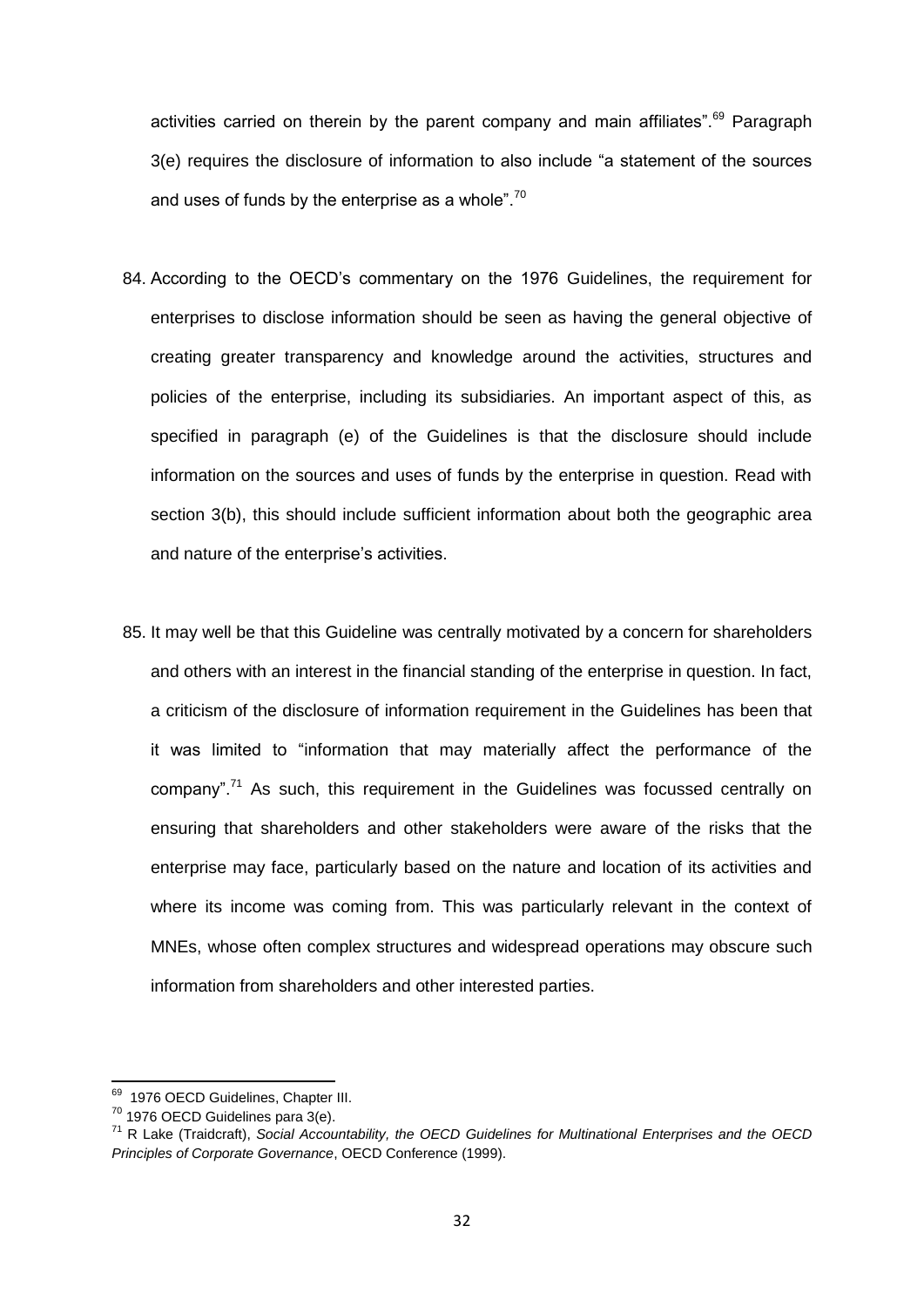- 86. The foregoing analysis in this complaint shows that the relationship between Armscor and KBL was extensive and lucrative for KBL and Kredietbank. Yet the material extent of the transactions, and the fact that they were necessarily illicit – as evidenced by the bank"s assistance in creating a deliberately obfuscatory architecture to hide this illicit nature - means that they should have been disclosed in KBL"s public statements and disclosures, as well as in Kredietbank"s statements as the holding company of KBL.
- 87. The conduct in question here consisted of transactions worth billions of euros of that were facilitated and undertaken by the respondents with the intent of obscuring the underlying weapons transfers which contravened international law. The sheer scale and value of the transactions suggest that they were likely of significant value to the bank and constituted an important source of revenue and profit. In addition, the activities were highly risky given their illicit nature. In the context of the time, particularly the precarious and unstable nature of the South African state and the significant global pressure to end the regime, there was a material risk inherent in both the possibility of the illicit activity being exposed, and in it being ended.
- 88. Reverting to Mr Weyer's expert statement, he argues that KBL's behavior is typical of small to mid-sized banks that engaged in generating profit aggressively. He says:

In my professional experience, small and mid-sized banks would often attempt to grow by engaging in sensitive or marginal business areas, where the possibility of gain for the bank was greater… Such small and mid-sized banks could also grow by accepting more sensitive types of business. It was recognized that assisting clients to achieve certain corporate endeavours, including for example tax reduction or avoidance of currency exchange

33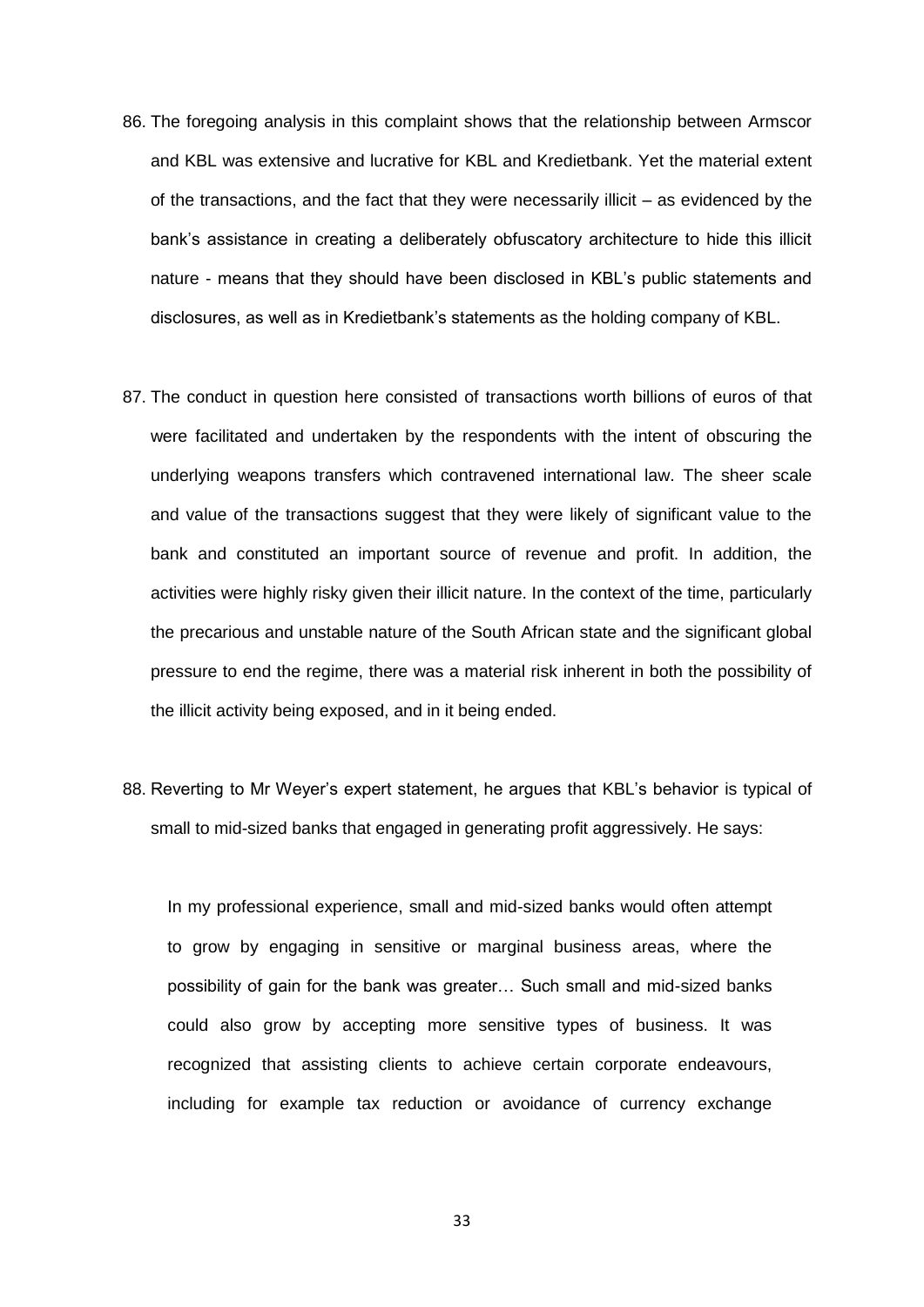restrictions, could carry risks for the bank and its officers as well as for the clients. 72

- 89. It is precisely the high reward and potential risk in engaging in more 'marginal' or 'risky' business that makes the requirement of disclosure more important. As such, both Kredietbank and KBL had a clear obligation under the Guidelines to fully disclose the nature of their assistance to Armscor and the South African government, including the service of setting up hundreds of accounts and associated front companies to which bank employees acted as directors. In addition, the enterprises should have fully disclosed the volume and proportion of their income and profits drawn from these activities.
- 90. Without such disclosure by these entities, shareholders could not have adequate clarity on the activities, structure and income sources of the banks in question. This undermines the central objective behind the detailed disclosure provisions in the 1976 Guidelines.
- 91. There is no evidence that either entity fulfilled this requirement. In fact, the very nature of these activities, namely to assist the apartheid regime in violating the arms embargo, required the banks to assure secrecy to their client. To fully disclose the nature of these activities would inevitably have led to significant pressure to halt them immediately, given their violation of a compulsory UN arms embargo.
- 92. In conclusion, such an extensive, risky and lucrative relationship with the apartheid state-owned arms company should necessarily have been disclosed by both

<sup>&</sup>lt;sup>72</sup> Weyer Statement, 'Annexure M', para 7.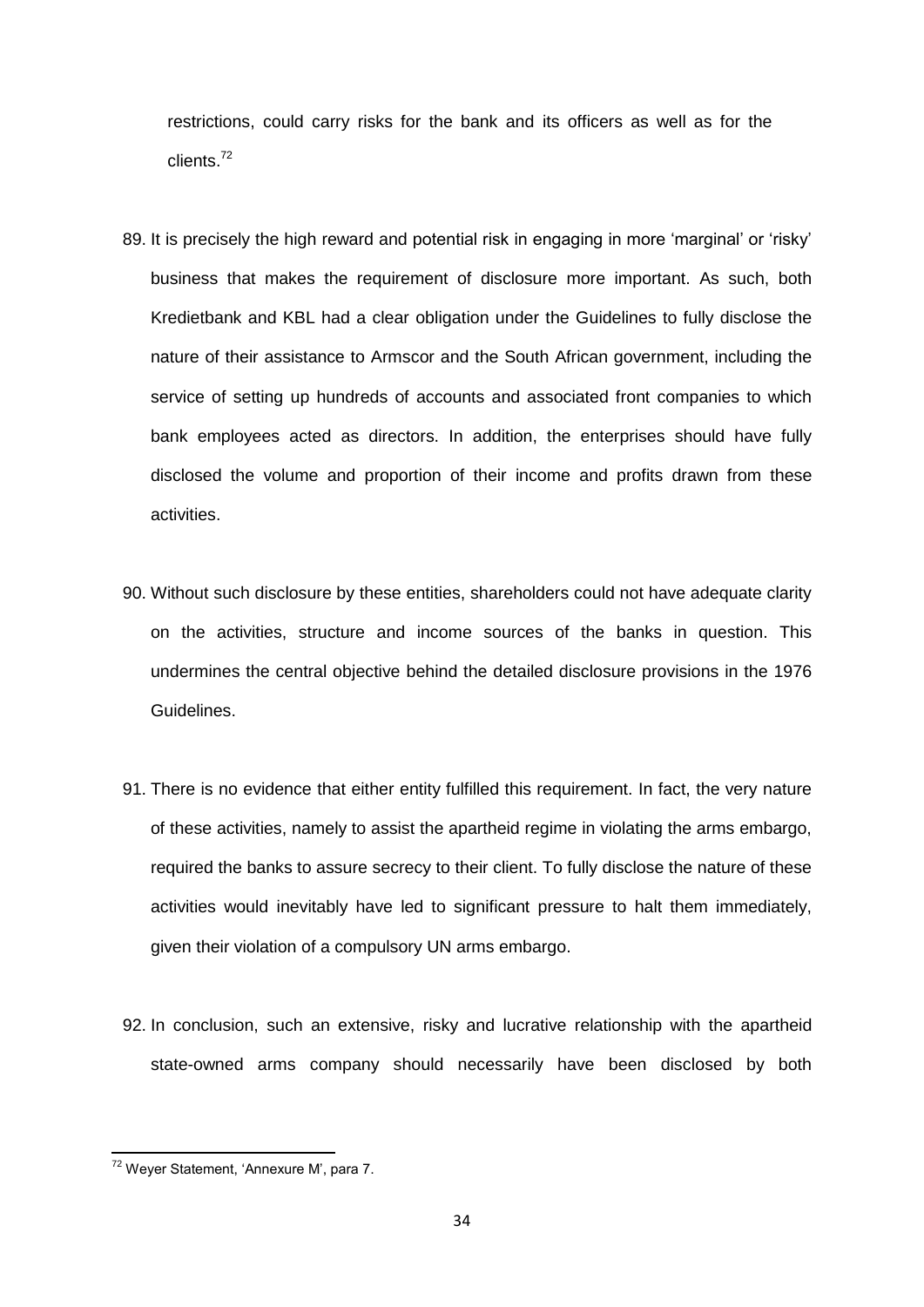Kredietbank and KBL as envisioned by the 1976 Guidelines. Both entities failed to do so.

# **8. Respondents' violation of international human rights law: the Preamble of the 1976 Guidelines**

93. The Declaration on Multinational Enterprises recognises that the primary motivation for OECD states collaboration to regulate the conduct of multinational enterprises (MNEs) is the significant opportunity for MNEs to both positively and adversely affect economic and social development through their global operations.<sup>73</sup> The OECD Guidelines is a framework to foster collaboration between states and MNEs and to hold MNEs to account for their operations. As described in the following paragraphs, the Guidelines do not seek to achieve this aim in isolation and instead either expressly or implicitly incorporate other normative and ethical frameworks, including general principles of international law.

## *8.1. Complementarity between the 1976 Guidelines and KBL's and KBC's internal policies*

94. The Guidelines encourage MNEs to positively contribute to and promote the economic and social progress in both member and non-member countries,<sup>74</sup> particularly developing countries, so as to improve the living standards of *all* people.<sup>75</sup> To this end, both KBL and KBC have espoused overarching values governing their trade conduct and have adopted codes of conduct, anti-money laundering, anti-bribery and corruption, human rights and whistle-blower policies.

<sup>&</sup>lt;sup>73</sup> Declaration on MNEs, Preamble.

<sup>74</sup> Preamble of the 1976 Guidelines, paras 1 and 2.

 $75$  Preamble of the 1976 Guidelines para 3.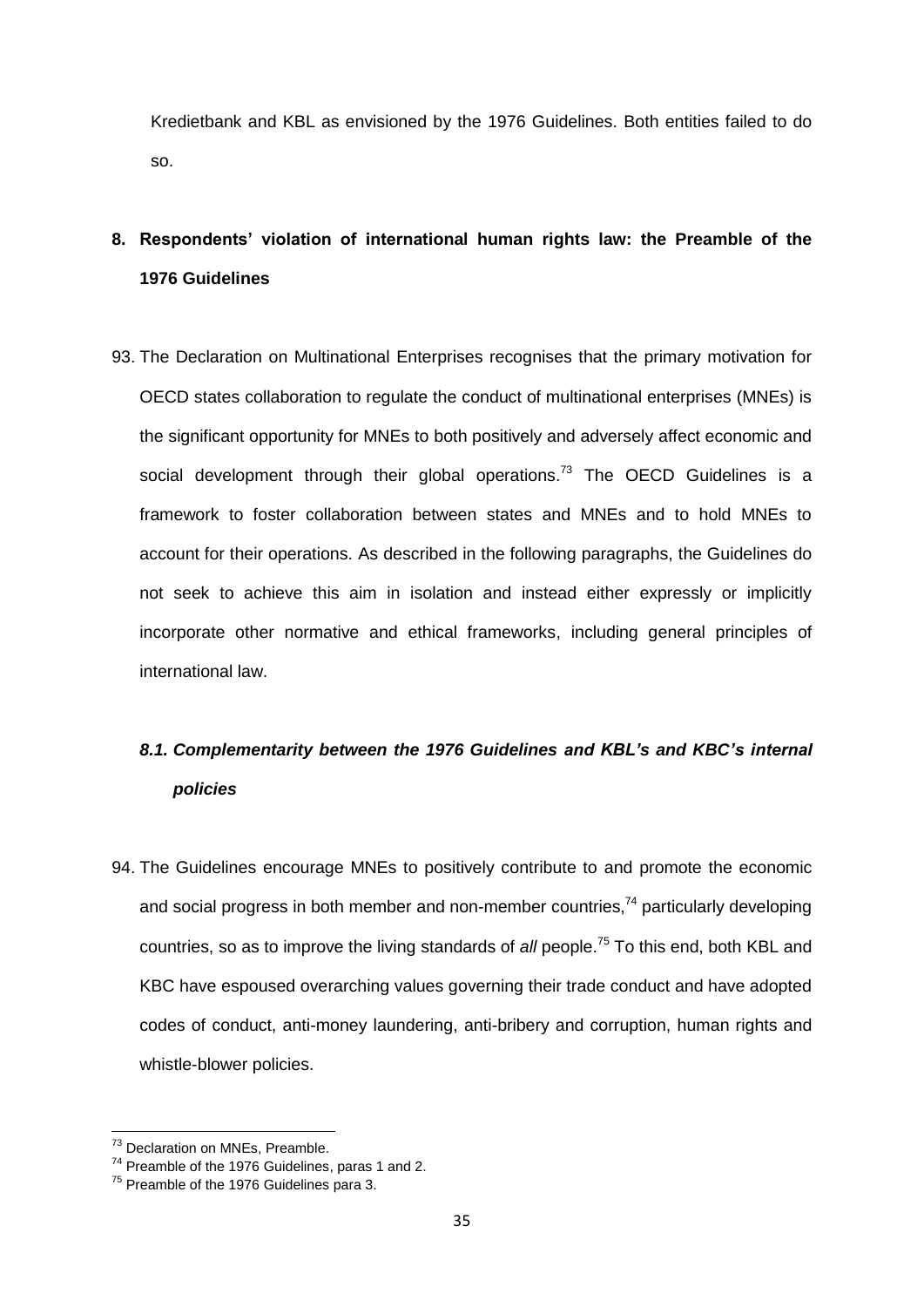- 95. Explicit values informing the work of KBL are integrity, professionalism and respecting business ethics and the rule of law. KBL"s Anti-Corruption and Bribery Policy indicates the company"s firm opposition to bribery and corruption and recognises the link between these activities and money-laundering, which it also denounces.<sup>76</sup> KBL adopts a zerotolerance approach to staff, consultants or KBL representatives, including those acting on the instruction or suggestion of senior staff members engaging in corrupt, collusive, fraudulent or coercive practices. The receiving of gifts or donations and making of  $'$ facilitation payments' also constitute sanctionable conduct. $''$
- 96. KBC Group has shown enhanced commitment to responsible and accountable corporate conduct by, amongst others, adopting the Equator Principles on environmental and social risk management, the OECD Guidelines, the United Nations Guiding Principles on Business and Human Rights as well as the principles of the Universal Declaration of Human Rights.<sup>78</sup> Further, KBC's Anti-Money Laundering Policy explains its high antimoney laundering standards imposed on all its staff and management. This anti-money laundering policy is implemented through the "Know Your Customer" principle, which requires the bank to conduct due diligence on each customer before entering into a business relationship with them, and the "Know Your Transactions" principle, which entails constant monitoring of transactions to deter unlawful conduct.<sup>79</sup> The Group's Anti-Corruption and Bribery Policy<sup>80</sup> adopts a zero-tolerance approach to managers and staff involved in fraud, collusion, bribery and coercive practices. In its Human Rights Policy, KBC pledges allegiance to the Universal Declaration of Human Rights, other international and regional treaties covering business standards and the laws of each of its host countries. KBC acknowledges the direct and indirect human rights impact of its

 $^{76}$  KBL epb Group 'Anti-Corruption and Bribery Policy' (date of adoption unknown) 1 available at [https://www.kbl.lu/en/legal-information/regulatory-affairs/.](https://www.kbl.lu/en/legal-information/regulatory-affairs/)

<sup>77</sup> KBL Anti- Corruption and Bribery Policy 3, 5.

 $78$  For a full list of KBC's partners and undertakings in corporate sustainability and responsibility see [https://www.kbc.com/en/signatories.](https://www.kbc.com/en/signatories)

<sup>79</sup> KBC Group "Anti-money laundering Policy" (2015) 1 -3 available at [https://www.kbc.com/en/policies.](https://www.kbc.com/en/policies)

<sup>80</sup> KBC Group "Anti-Corruption and Bribery Policy" (2010) 1 -2 available at [https://www.kbc.com/en/policies.](https://www.kbc.com/en/policies)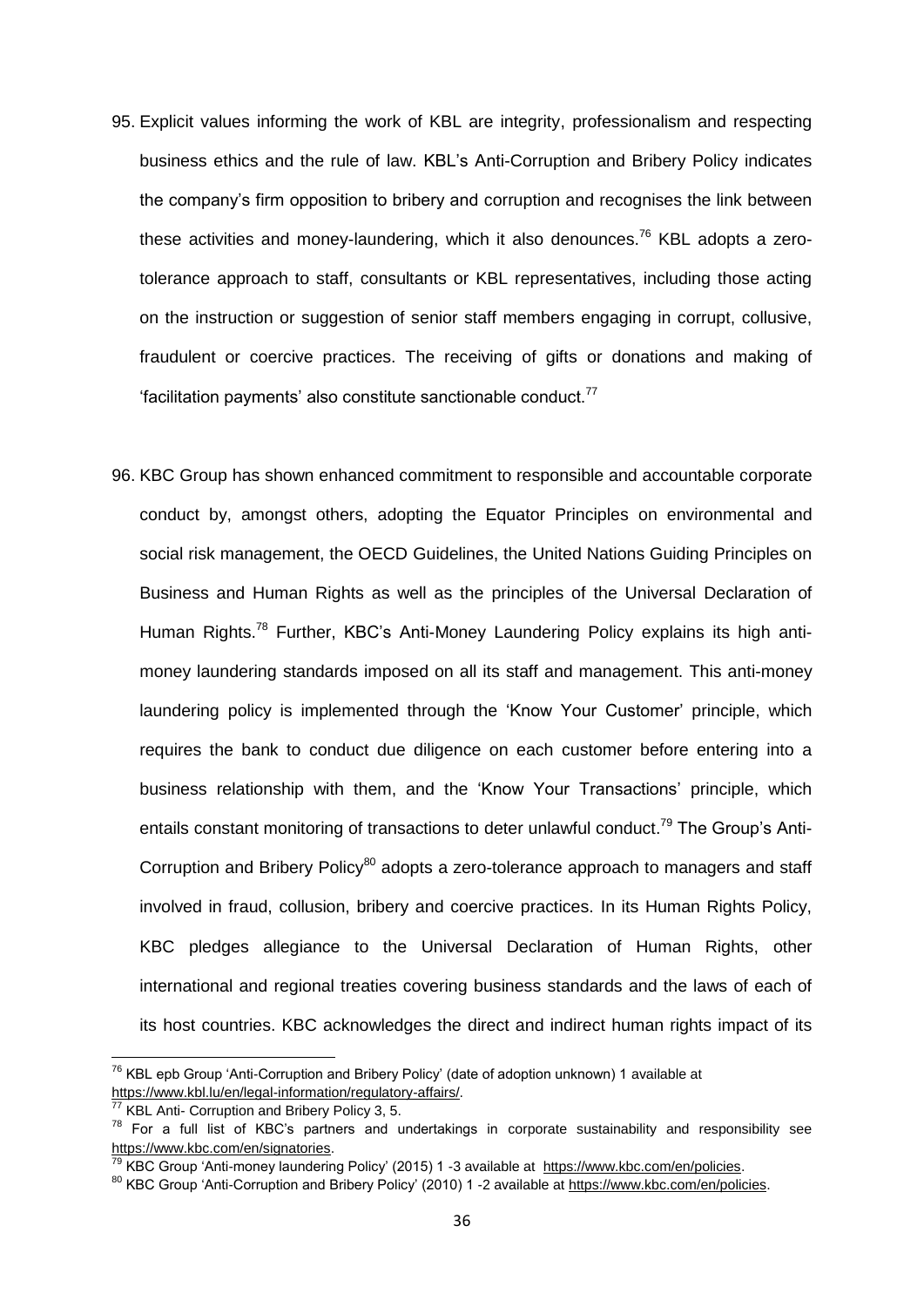operations and commits to abstaining from commercial relationships with companies not compliant with necessary regulatory standards.<sup>81</sup> Finally, and perhaps most notably in relation to this complaint, KBC"s policy on Arms-Related Activities provides that KBC is strictly only willing to finance arms companies under conditions where it is clear that no deliveries are made to countries under the UN, EU or US embargo.<sup>82</sup>

- 97. The litany of policies adopted by the respondents and human rights standards espoused by them, albeit in more recent years, evidences KBL and KBC"s commitment to the promotion of responsible economic and social development.
- 98. The companies" values and policies intersect with and reinforce the tenets of the Guidelines in respect of accountability and the promotion of responsible business and investment conduct. Given this overlap, and both companies' commitment to the values of integrity and ethical business conduct, KBL and KBC Group should welcome the application of the 1976 Guidelines to their historic conduct and operations. Committing to this OECD process should therefore be non-contentious and stand to evidence KBL and KBC"s commitment to integrity by accounting for their historic conduct that may well have contributed to their expansion and concomitantly obtained reputation today.

# *8.2. Complementarity between the Preamble of 1976 Guidelines and international human rights law instruments*

99. In the Declaration, adhering governments expressly recommend MNEs operating in their territories to observe the Guidelines "having regard to the considerations and understandings which introduce the Guidelines and are an integral part of them'.<sup>83</sup> From the Preamble, and for the purposes of this complaint, two pivotal considerations appear

<sup>&</sup>lt;sup>81</sup> KBC Group 'Policy on Human Rights' (2016), 1, available at [https://www.kbc.com/en/policies.](https://www.kbc.com/en/policies)

<sup>82</sup> KBC Group 'Policy on Arms-Related Activities' (2016), 1, available at [https://www.kbc.com/en/policies.](https://www.kbc.com/en/policies)

<sup>83</sup> Declaration on MNEs para I.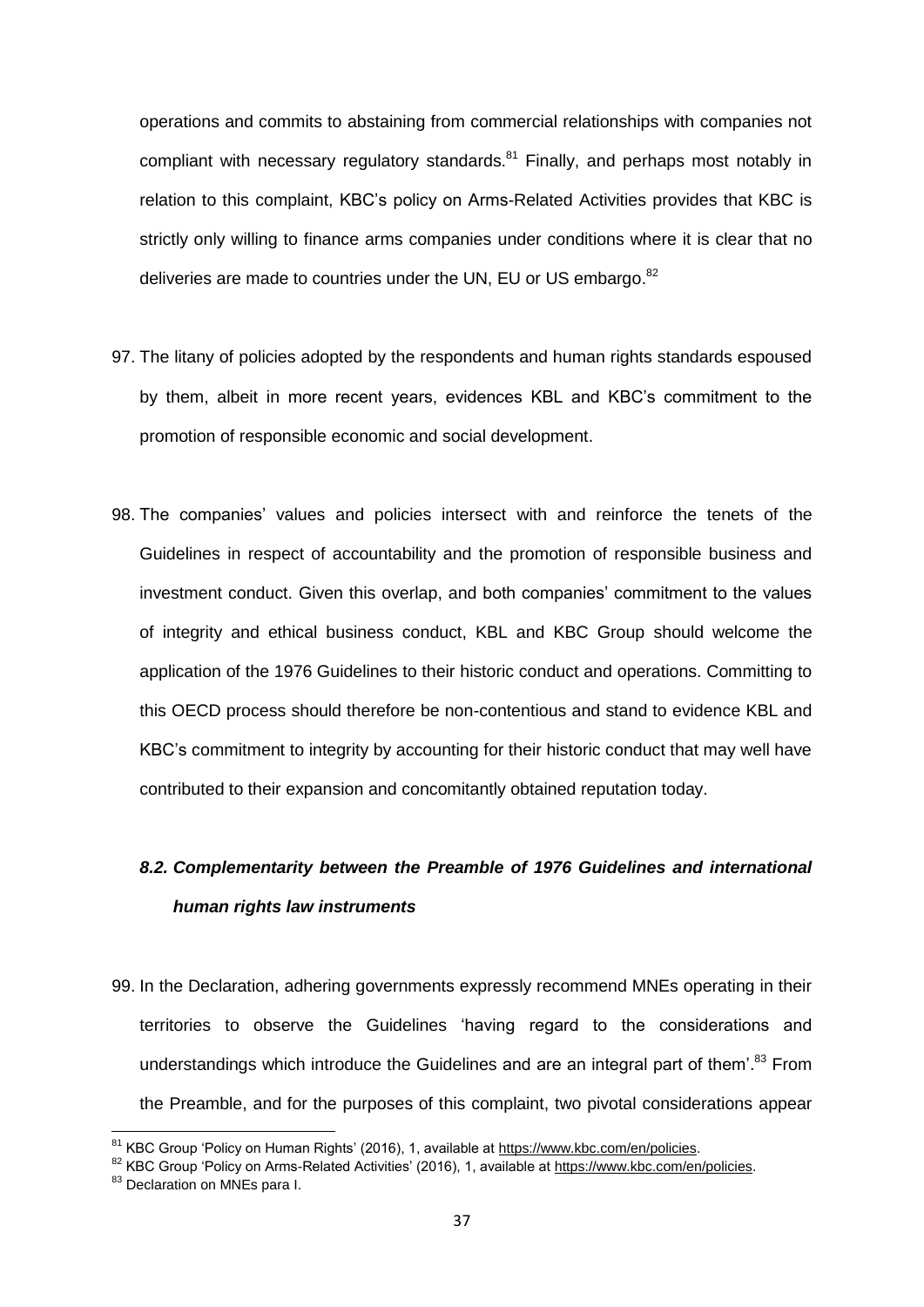to inform the adoption of the Guidelines. The first is that member states encourage the positive contributions MNEs make to economic and social progress and wish to minimise and resolve the difficulties their operations may give rise to. $84$  The second consideration is that member states seek to ensure that MNEs operating in their jurisdiction operate in harmony with the host state's national laws and policies, international law adopted by the state and international contractual agreements to which the host state has subscribed.<sup>85</sup>

100. While the discussion below is prefaced by the complainants" recognition of the fact that states, and not corporations, are the main subjects of international law, an argument is made that the express incorporation of international law in the OECD Guidelines obliges MNEs to comply with international law obligations undertaken by the MNEs host state. Following this principle, KBL"s and Kredietbank"s operations were required to be in conformity with the domestic and international obligations of their host states, Luxembourg and Belgium. Failure to act in accordance with these obligations translates to the respondents contravening the spirit and objects of the OECD Guidelines codified in its Preamble.

# *a) Belgium and Luxembourg's international law obligations to which KBL's and Kredietbank's operations were subject:<sup>86</sup>*

101. Both KBL"s and Kredietbank"s conduct is contrary to the UNSC Resolutions and provisions of the UN Charter adopted by Luxembourg and Belgium. Read together, the

<sup>&</sup>lt;sup>84</sup> Preamble of the 1976 Guidelines para 1, 2, and 3.

<sup>&</sup>lt;sup>85</sup> Preamble of the 1976 Guidelines, para 6, 7, 1 and the final paragraph of the Preamble. See also paragraph II of the Declaration on MNEs which recommends the "National Treatment" of Foreign Controlled Enterprises. This provision requires that foreign controlled enterprises operating in a host state be treated according to the same standards as domestic MNEs, namely, in line with the host country's need to maintain public order, protect essential security interests and fulfil commitments relating to international peace and security. This further elucidates the standards to which KBL and Kredietbank had to align their operations to.

<sup>86</sup> Preamble of the 1976 Guidelines para 6 and 7.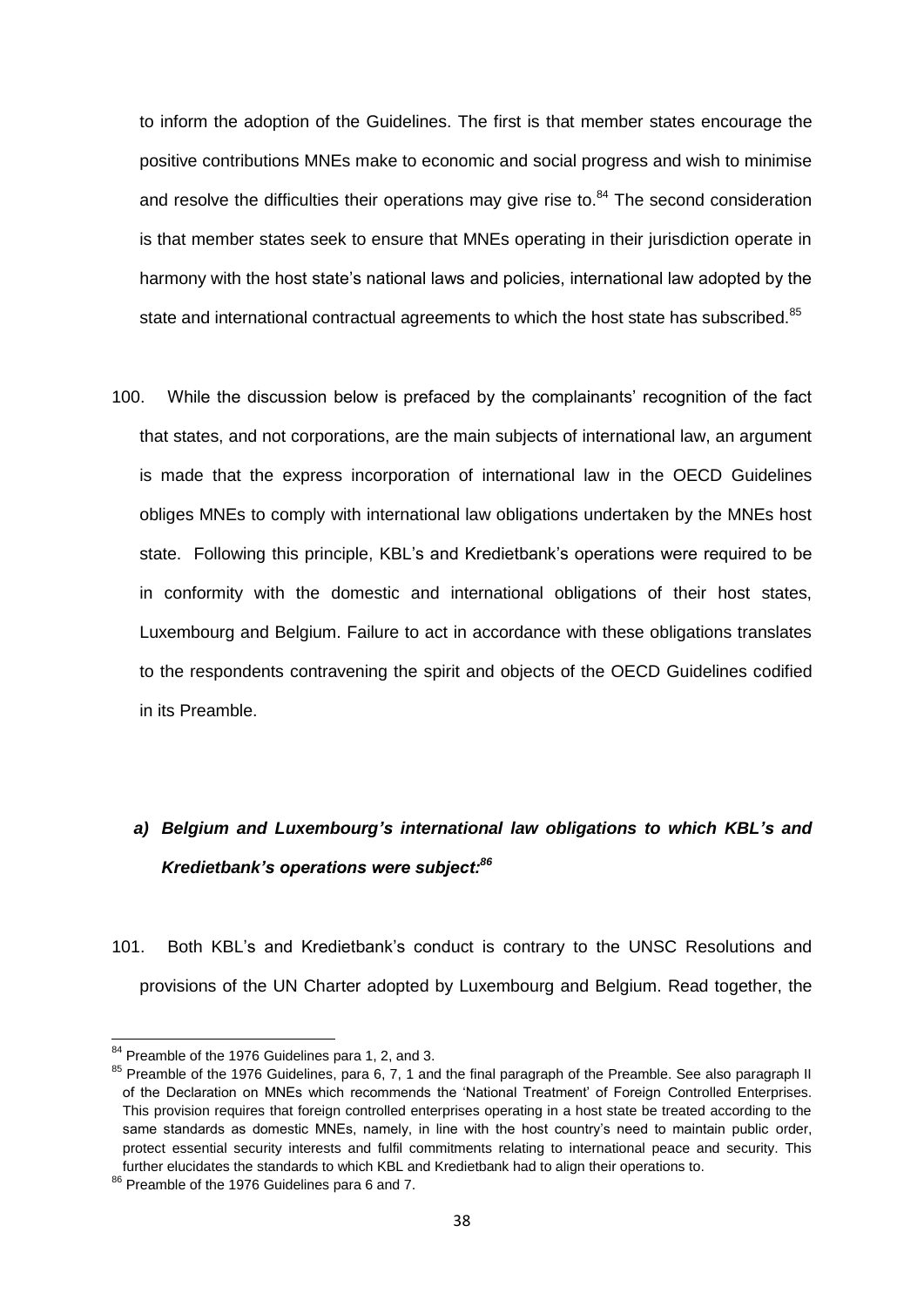objective of these instruments was to ensure international peace and security through collective action aimed at suffocating the South African government's military capacity that sustained the system of Apartheid.<sup>87</sup> The ultimate end of the collective action was to promote peace, respect for human rights and higher standards of living for the South African people.<sup>88</sup>

- 102. Contrary to the international obligations of their host states, KBL"s and Kredietbank"s conduct in financing and facilitating South Africa"s military capability materially contributed to apartheid"s sustained threat to international peace and security and denied thousands of people fundamental freedoms and the enjoyment of human rights on discriminatory grounds.
- 103. In so doing, KBL and Kredietbank contravened the OECD Guidelines" objective to harmonise the conduct of MNEs with its host state's legal obligations<sup>89</sup> and to use the respondents" operations to improve social and economic welfare while reducing their adverse social impact.<sup>90</sup>

#### *b) KBL and KBC's complicity in the commission of the crime of Apartheid*

103. The International Convention on the Suppression and Punishment of the Crime of Apartheid ("Convention on Apartheid") declared apartheid a crime against humanity capable of being committed by both state and non-state actors.<sup>91</sup> Article 3 of the

 $87$  Articles 1(1) and 56 of the Charter of the United Nations read with paras 1, 8, 9 and 11 of Resolution 518 of 1989.

<sup>88</sup> UN Charter, art 55.

<sup>89</sup> Preamble of the 1976 OECD Guidelines paras 6 and 7.

<sup>&</sup>lt;sup>90</sup> Preamble of the 1976 OECD Guidelines paras 1, 2 and 3.

<sup>&</sup>lt;sup>91</sup> UN General Assembly, International Convention on the Suppression and Punishment of the Crime of Apartheid (1976), Resolution 3068 of 30 November 1973, art 1(1) and 3.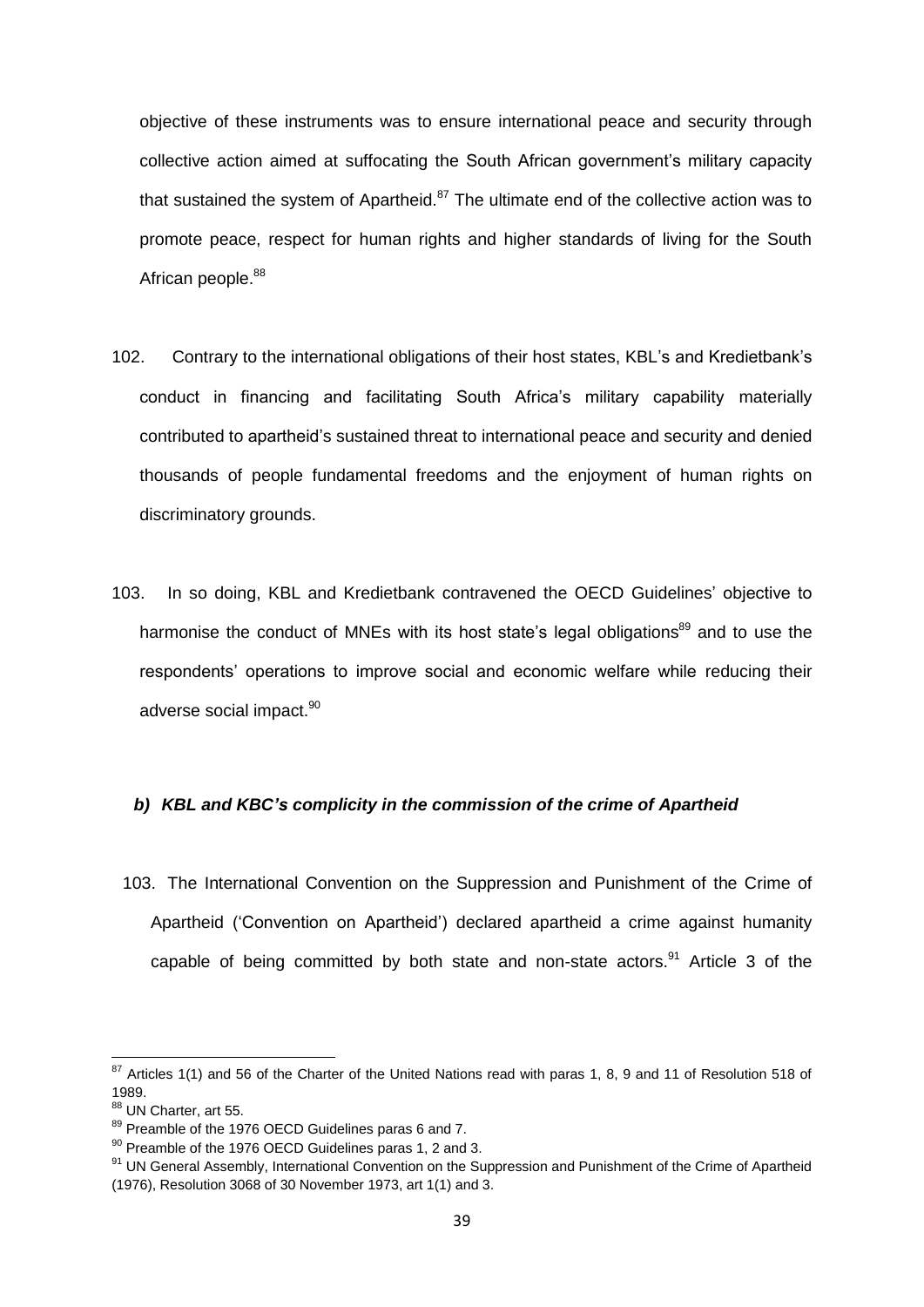Convention on Apartheid imposes international criminal responsibility on *any entity* when they:

- (a) commit, participate in, directly incite or conspire in the commission of the acts mentioned in Article  $2;^{92}$  and
- (b) directly abet, encourage or co-operate in the commission of the crime of apartheid<sup>93</sup>

in order to establish and maintain a system of domination of one racial group over another in order to systematically oppress the latter racial group.<sup>94</sup>

- 104. Without repeating the arguments set out above, the complainants submit that the facilitative nature of KBL's and Kredietbank's conduct detailed in section 5 above fall squarely within the ambit of aiding and abetting the crime of Apartheid in Article 3. In this instance, KBL and Kredietbank, through their own unlawful acts, contributed to the commission of the crime of apartheid by the apartheid government (through Armscor).
- 105. While neither Belgium nor Luxembourg adopted the Convention on Apartheid, the complainants argue that the respondents were bound to the provisions of the Convention as a result of the crime of apartheid having acquired the status of a *jus cogens* norm.
- 106. *Jus cogens* or peremptory norms are rules of international law held to possess a universal character from which states may not derogate and to which they are bound

 $92$  Convention on Apartheid Art 3 (a).

<sup>93</sup> Convention on Apartheid, Art 3(b).

<sup>&</sup>lt;sup>94</sup> Convention on Apartheid, Art 2.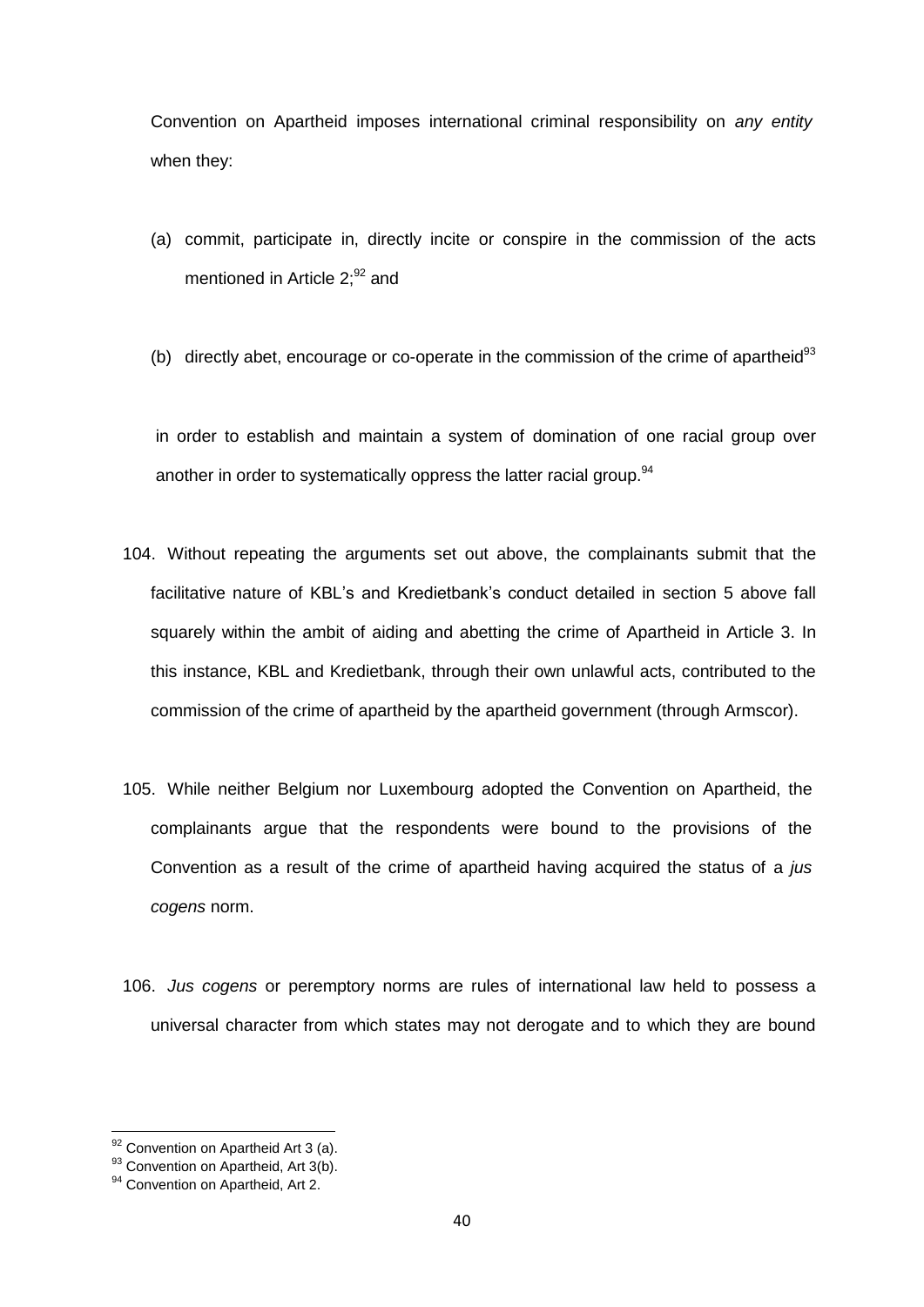irrespective of whether they consent to the norm or not.<sup>95</sup> Contrastingly, rules of customary international law refer to rules that have, as a result of state practice, been generally accepted and practiced in international law. Based on a form of consent, states may derogate from customary international law. <sup>96</sup>

- 107. With reference to a range of international human rights treaties and UNSC Resolutions that have repeatedly condemned racial discrimination and apartheid, Dugard and Reynolds argue that apartheid has reached the status of customary international law.<sup>97</sup> More importantly, scholars argue that apartheid is a *jus cogens* norm that gives rise to obligations *erga omnes*, or put differently, it creates a right that is enforceable against anybody, including non-state actors.<sup>98</sup>
- 108. The status of apartheid as a *jus cogens* norm is attributed to two findings. First, the International Law Commission has stipulated that apartheid constitutes a peremptory norm of international law by virtue of the "widespread agreement" amongst states that without exception, apartheid is prohibited in widely ratified international treaties and conventions.<sup>99</sup> Secondly, the elevation of the prohibition against racial discrimination to a *jus cogens* norm,<sup>100</sup> with racial discrimination itself being a foundational element of apartheid, could be extrapolated to mean that heightened discrimination perpetrated by apartheid also constitutes a peremptory norm.<sup>101</sup>

<sup>&</sup>lt;sup>95</sup> WE Conklin 'The Peremptory norms of the international community' *European Journal of International Law* (2012) 23(2) 838.

<sup>96</sup> Buergenthal, *International Human Rights in a Nutshell* (1988) 245.

<sup>97</sup> J Dugard and J Reynolds "Apartheid, International Law and the Occupied Palestinian Territory" *European Journal of International Law* (2013) 24(3) 867–913. The authors refer to the Convention on the Elimination of all forms of Racial Discrimination (1969) and the Convention on the Non-Applicability of Statutory Limitations to War Crimes and Crimes against Humanity that recognises apartheid as a crime against humanity. The authors additionally refer to the numerous UNSC arms sanctions against South Africa.

<sup>98</sup> Dugard and Reynolds "Apartheid, International Law and the Occupied Palestinian Territory" 867–913.

<sup>99</sup> International Law Commission, 'Draft Articles on Responsibility of States for Internationally Wrongful Acts, with commentaries" (2001) II(2) Yearbook of the International Law Commission 31, 62.

<sup>100</sup> *Case Concerning the Barcelona Traction, Light and Power Company* (*Belgium v*. *Spain*), Limited Second Phase, Final Judgment [1970] ICJ Rep 3 at 32 paras 33–34

<sup>&</sup>lt;sup>101</sup> Dugard and Reynolds Apartheid, International Law and the Occupied Palestinian Territory 883.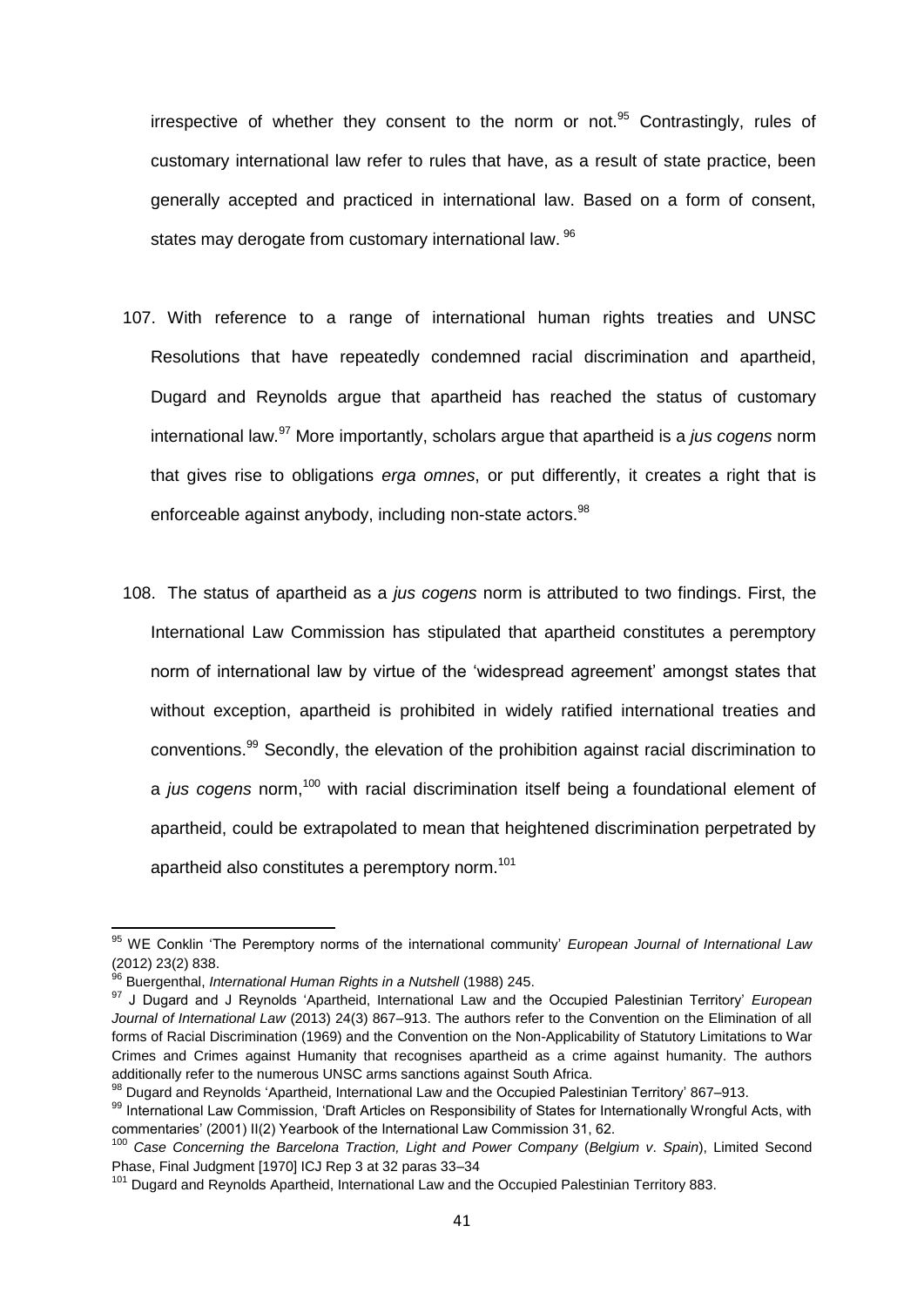- 109. This argument is supported by Carola Lingaas who stresses that it should not be forgotten that of all discrimination, apartheid developed a unique dynamic: this was because in addition to being listed in several international legal instruments described above, it is also subject of two international treaties, proscribed with individual criminality, accorded *jus cogens* status and universal jurisdiction, not to mention finding its way into the Rome Statute.<sup>102</sup>
- 110. In light of the above, the complainants submit that despite the fact that Belgium and Luxembourg did not ratify the Convention on Apartheid, KBL and Kredietbank were obliged to not perpetrate the crime of apartheid either indirectly or directly by the fact that apartheid had acquired the status of a *jus cogens* norm. Contrary to these dictates, KBL and Kredietbank, through their willful financing and facilitating of arms purchases by the apartheid government, were complicit in the commission of the crime of apartheid.

### **9. Applicability of the 2000 OECD Guidelines for Multinational Enterprises**

111. In addition to the arguments posited above for the application on the 1976 Guidelines to the conduct of the KBL and Kredietbank, the complainants argue that the revised 2000 Guidelines apply retrospectively to the conduct of the respondents. This argument is premised on the continuing effect of the respondents" conduct on South Africans subsequent to the democratic transition.

<sup>102</sup> C Lingaas "The Crime against Humanity of Apartheid in a Post-Apartheid World" *Oslo Law Review* (2015) 3 114.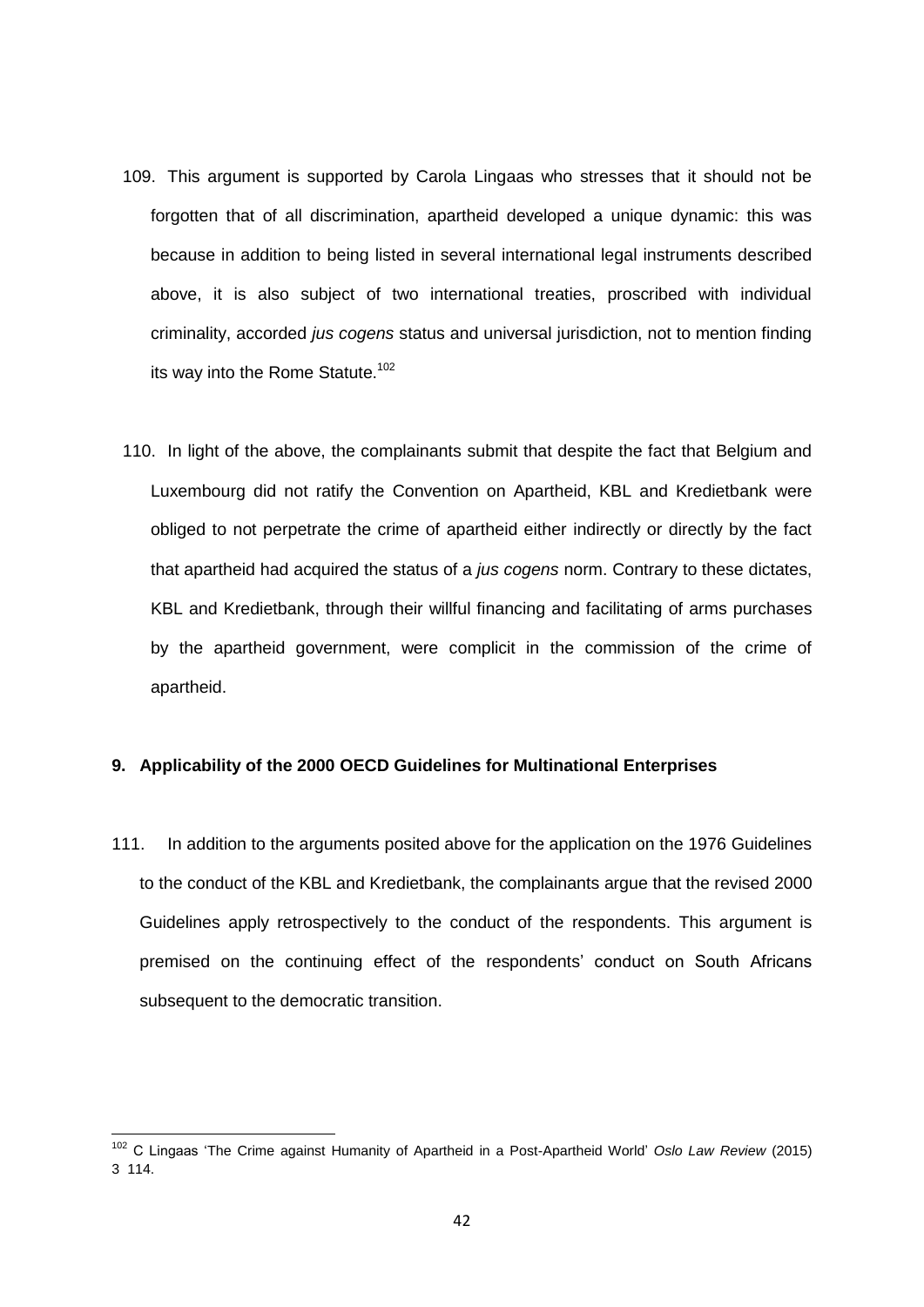- 112. It has been decided by the United Kingdom NCP, in a case brought by the non-profit organisation RAID against Anglo American, that the 2000 Guidelines can be retrospectively applied to conduct from before their adoption.<sup>103</sup> The decision was informed in part by advice sought from the OECD Committee on International Investment and Multinational Enterprises (CIME). Both CIME and the UK NCP agreed that it was legitimate to apply the 2000 Guidelines retrospectively which were sufficiently flexible to accommodate this.<sup>104</sup> They further agreed that NCPs should apply the Guidelines in such a way that best resulted in a proper assessment and resolution of the complaint, including by way of retrospective application.
- 113. We submit that the argument for retrospective application of the 2000 Guidelines is strengthened by the complementary principle of "continuing effect", implying that if the prior conduct (before a set of Guidelines) of an enterprise has a continuing effect upon those affected by its actions, and which has lasted beyond the adoption of the revised Guidelines, then such prior conduct should also be considered under the provisions of the revised Guidelines.
- 114. The commentary to Article 14 of the Draft Articles on State Responsibility ("Draft Articles')<sup>105</sup> discusses the characteristics of conduct that has a continuing effect. Conduct that has a continuing effect refers to conduct that constituted a breach of international law at the moment that the act was performed, but which, upon completion of the act, no longer constitutes a violation of international law even if its distributive effects

 $\overline{a}$ 

<sup>&</sup>lt;sup>103</sup> Statement by the United Kingdom National Contact Point for OECD Guidelines for Multinational Enterprises (NCP): Anglo American (May 2008).

<sup>&</sup>lt;sup>104</sup> Letter from Marinus Sikkel, Chair of CIME, to the United Kingdom National Contact Point, 13 April 2004, Paris. <sup>105</sup> International Labour Organisation Draft Articles on Responsibility of States for Internationally Wrongful Acts, with commentaries (2001).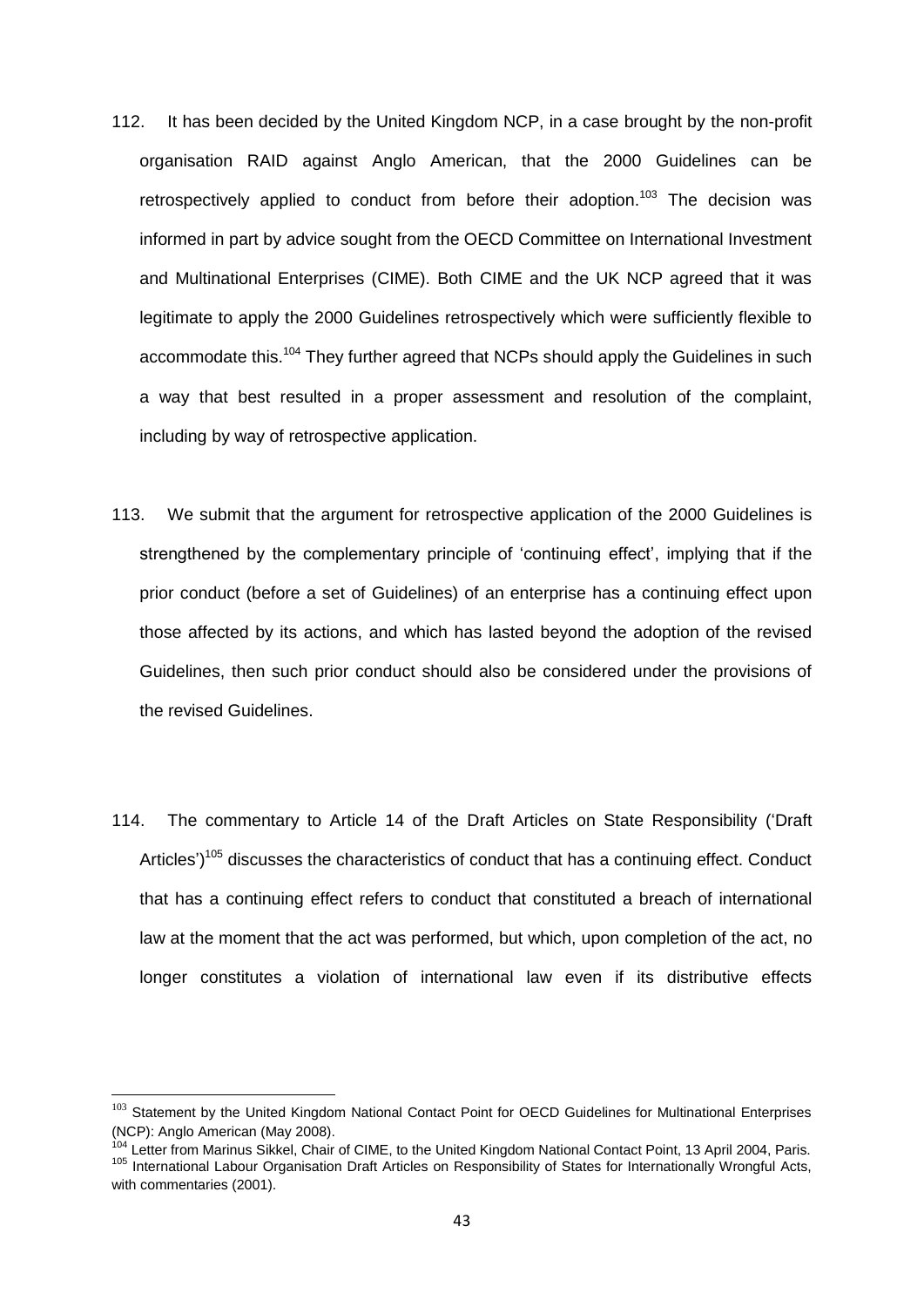continue.<sup>106</sup> In other words, effects or consequences of an internationally wrongful act that continue after the commission of the act do not themselves necessarily mean that the initial wrongful act continues. Instead, the continuing effect of the act are factors that trigger the offending country's reparatory obligations under the Draft Articles.<sup>107</sup> The nature of the consequences and the prolonged effects thereof are important considerations in determining the nature and extent of reparations that the offending state has to effect through restitution, compensation and/or satisfaction.<sup>108</sup>

- 115. The continuing effects of apartheid are well documented and prevail in South Africa to this day. The systematic and structural oppression of black South Africans under apartheid resulted in racialised and gendered poverty that is manifested through disproportionate economic distribution between black people and other racial groups (as well as between men and women at a further layer), and affects the social power, autonomy and decision-making power of black persons and women in South Africa today.<sup>109</sup> Subsequent to the democratic transition the number of people living on incomes of less than \$1 a day increasing by 1.8 million over  $1995 - 2000$ .<sup>110</sup>
- 116. In 2011 more than 9 out of 10 (94,2%) poor people living in South Africa were black Africans.<sup>111</sup> Even up to 2015, data collected by Statistics South Africa depicts the slow progression of development and recuperation by the South Africa population. Compared to the 28.4% of the country found to be living in in extreme poverty in 2004, this figure

<sup>&</sup>lt;sup>106</sup> Draft Articles on State Responsibility Art 14 Commentary para (2) and (3). Conduct with a continuing effect should be distinguished from conduct that constitutes a continuing *violation*, also detailed in Art 14 of the Draft Articles.

<sup>&</sup>lt;sup>107</sup> Draft Articles, Art 14, para (6).

<sup>&</sup>lt;sup>108</sup> Draft Articles, Art 14, para (6).

<sup>109</sup> Modiri M "Law" Poverty" *Potchefstroom Electronic Law* (2015) 18(2) 228 – 229.

<sup>110</sup> van den Burg *et al* "Trends in Poverty and Inequality since the Political Transition" *Annual Forum 2005* 5 <http://www.tips.org.za/files/782.pdf> .

<sup>111&</sup>lt;sub>Statistics</sub> South Africa 'Poverty Trends in South Africa: an examination of absolute poverty between 2006 and 2011" 27.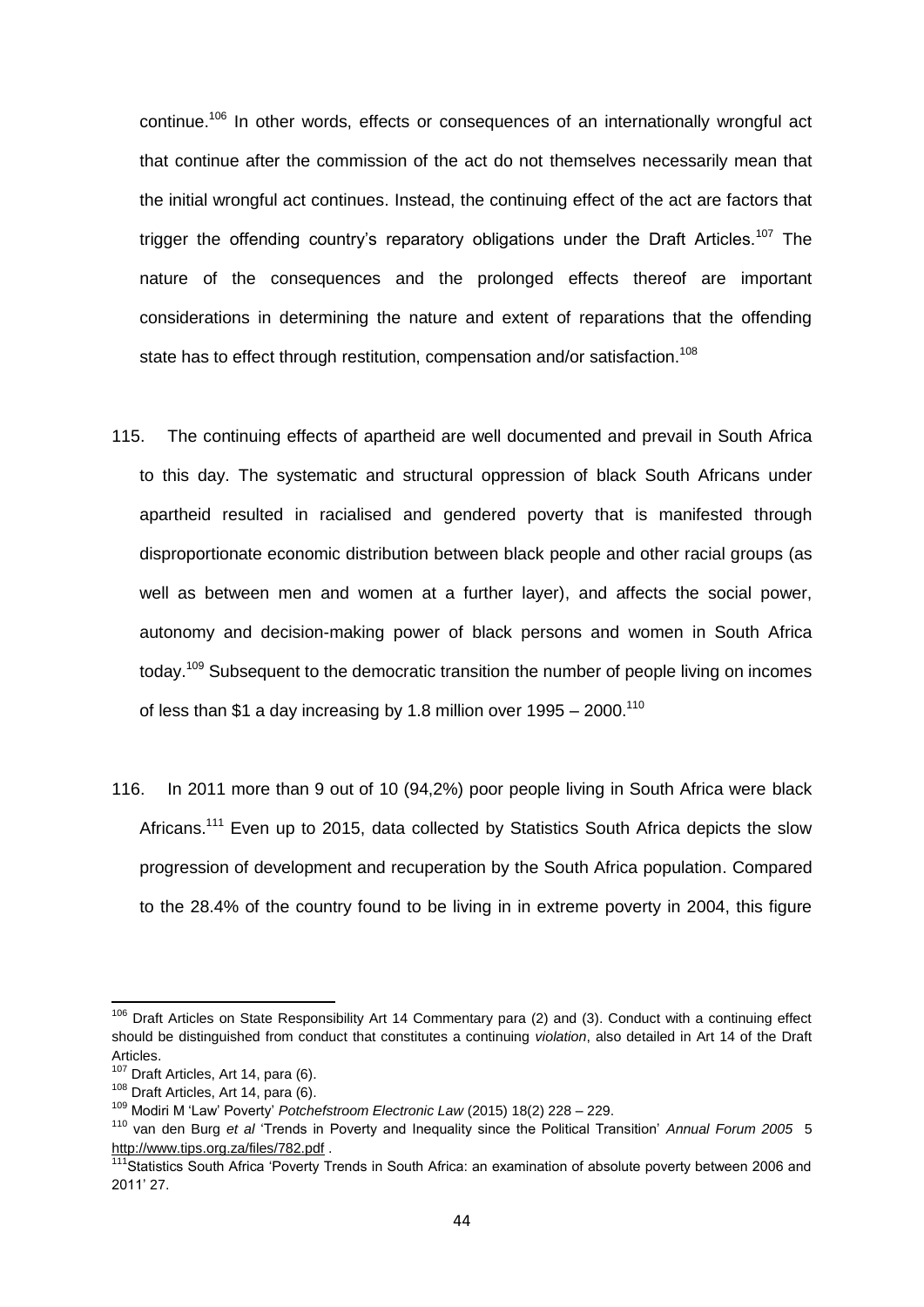only declined to 25.2% by 2015.<sup>112</sup> Further, still half of South Africa's black population live below the lower-bound line of poverty compared to only the 1% of white South Africans below this line. Both the historic, racialised legacy of apartheid and current policy and political failures have resulted in the above figures and state of affairs.

117. A final consideration lending itself to the continued effect of the crime of apartheid was the indebtedness of the democratic South African government to financial institutions that had continued to loan money to the Apartheid regime. In the decade following the first democratic election in 1994, the new government had to repay the historic debt resulting in a significant diversion of funds from vital domestic spending. This debt amounted to 325 billion rand in today"s terms (22 billion Euros). In line with the "odious debt doctrine"<sup>113</sup> these repayments were made against loans to which the majority of South Africans neither consented to nor benefitted from. In fact, the opposite was true given the role of this capital in financing oppression and prolonging a system that was considered a crime against humanity. These repayments also impeded the socio-economic development of South Africa. Both KBL and Kredietbank not only supported apartheid through the conduct described in this complaint, but were prominent lenders to the apartheid state and its institutions.

#### *9.1. Continuing effect and the Preamble of the revised 2000 Guidelines*

118. Paragraphs 1, 5 and 10 of the 2000 Guidelines now expressly include "contribution to sustainable development' as one of the main objectives for MNEs in terms of the OECD Guidelines. As of September 2000, states adopted the United Nations Millennium

 $\overline{a}$ 

<sup>112</sup> Statistics South Africa 'Poverty on the rise in South Africa' (2017[\) http://www.statssa.gov.za/?p=10334](http://www.statssa.gov.za/?p=10334).

<sup>&</sup>lt;sup>113</sup> Sharp, Dustin N, The Significance of Human Rights for the Debt of Countries in Transition, 2014, in Making Sovereign Financing and Human Rights Work, ed. by Juan Pablo Bohoslavsky and Jernej Cernic (Oxford: Hart Publishing, 2014), pp. 47–59.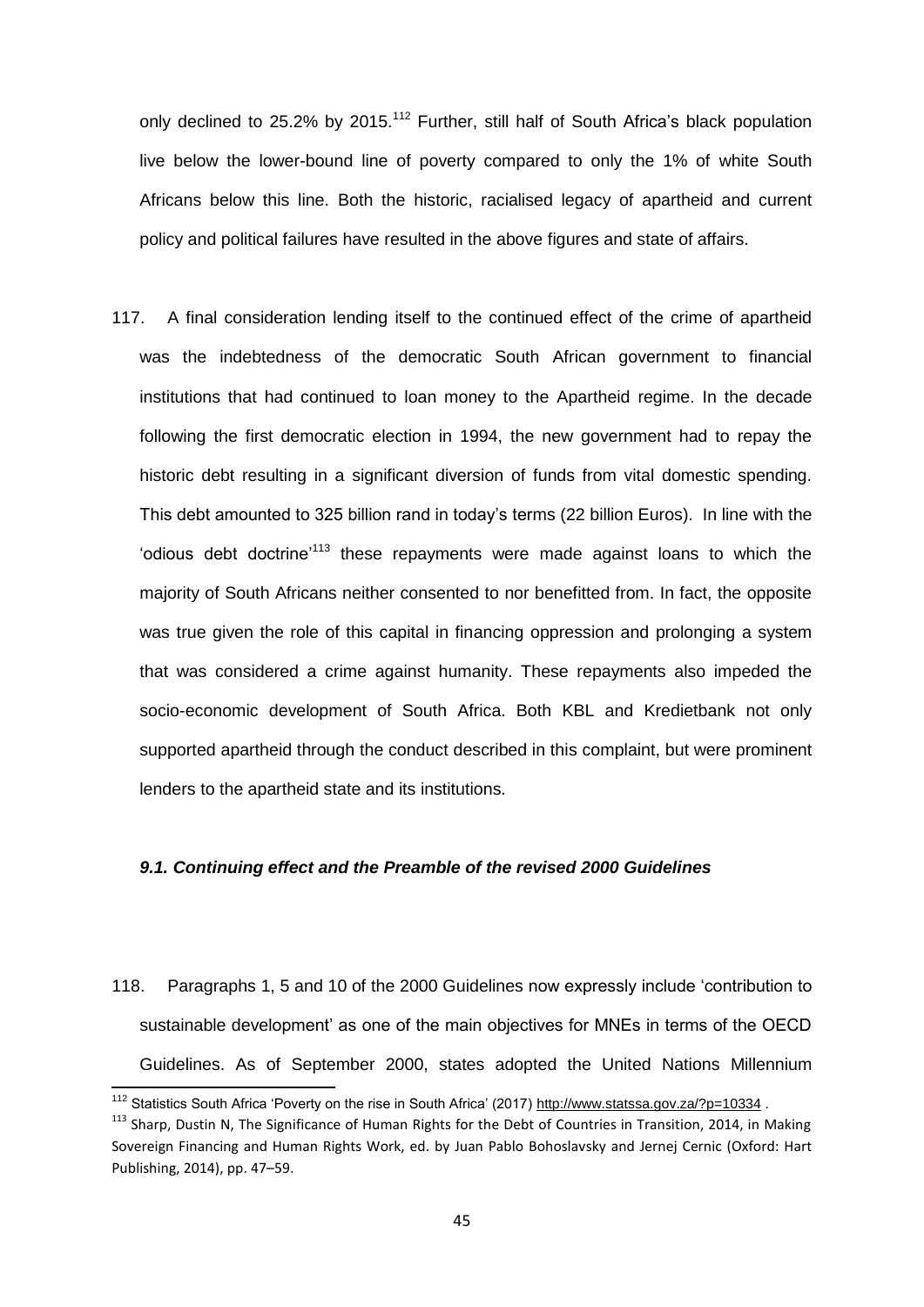Declaration that set out strategic global sustainable development goals that states would work together to achieve. These sustainable development goals included eradicating extreme poverty and hunger, developing a global partnership for development and promoting gender equality and women empowerment.<sup>114</sup> The Declaration in particular speaks to the member states" commitment to taking all efforts necessary to free fellow humans from dehumanizing conditions of extreme poverty and to making the right to development a reality for everyone.<sup>115</sup>

- 119. Read with the 2000 Guidelines" express incorporation of the human rights standards from the Universal Declaration of Human Rights and the ILO Declaration on Fundamental Principles and Rights at Work, adhering to the human rights and sustainable developments framework becomes a pertinent obligation of MNEs under the OECD Guidelines.
- 120. The continued racialized inequality in South Africa that exists as a legacy of the apartheid system to which KBL and Kredietbank contributed, stands in direct contrast to the objects of sustainable development, the universal human rights framework and ultimately, the OECD Guidelines. The continued effects that KBL and Kredietbank have contributed to thus justify the retrospective application of the 2000 Guidelines. Supporting this retrospective application are the progressive principles of the 2000 Guidelines which, amongst others, behove OECD member states to deter from using the Guidelines for protectionist purposes or in a way that calls into question the comparative advantage of any country where MNEs invest.<sup>116</sup>

 $\overline{a}$ 

<sup>&</sup>lt;sup>114</sup> United Nations Development Programme 'The 8 Millennium Development Goals' [http://www.undp.org/content/undp/en/home/sdgoverview/mdg\\_goals.html](http://www.undp.org/content/undp/en/home/sdgoverview/mdg_goals.html) .

<sup>115</sup> United Nations General Assembly "United Nations Millennium Declaration" (2000) Resolution 55/2.

<sup>116</sup> Revised 2000 Guidelines, Art I(2). See also para I(10).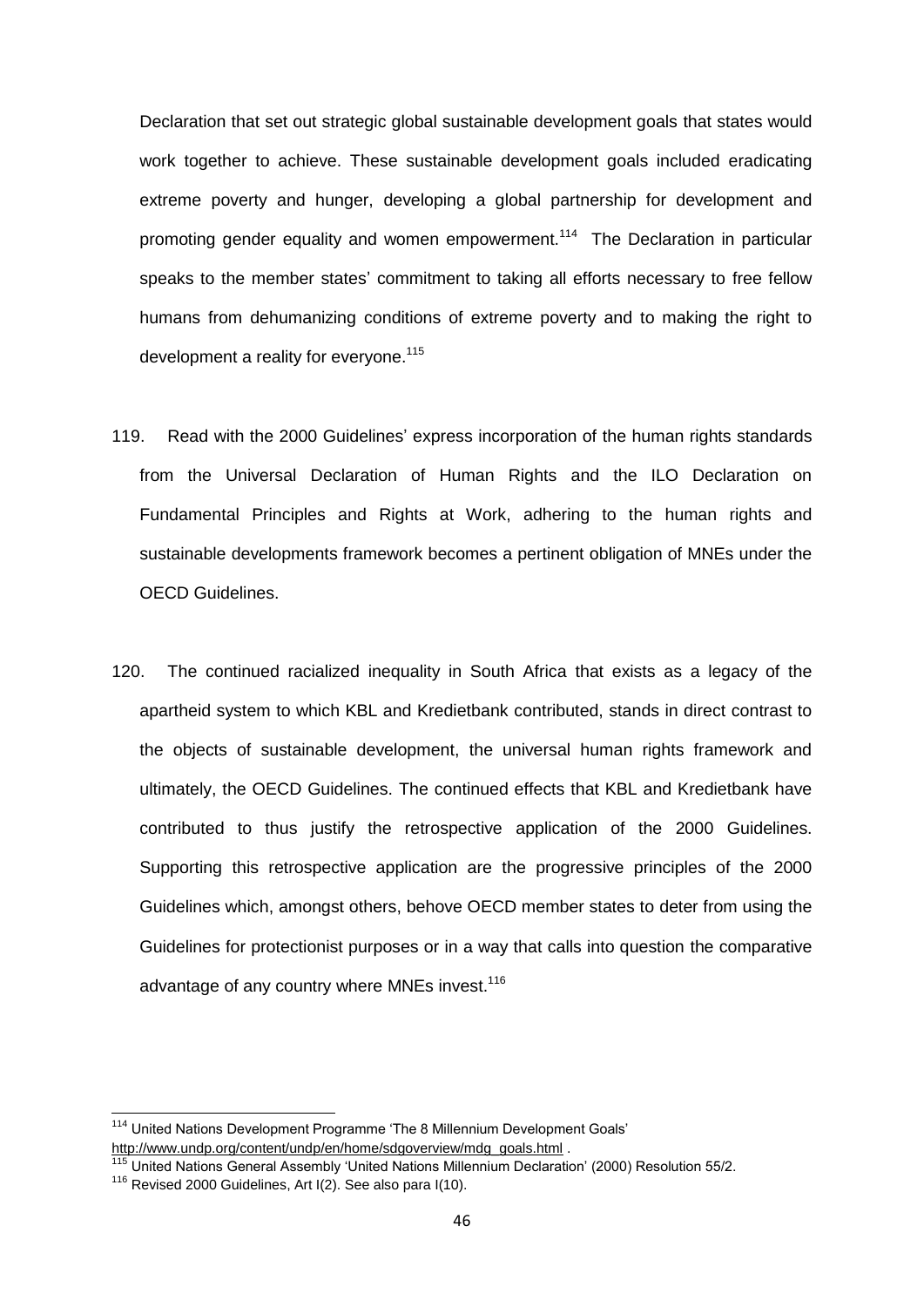121. The following section details breaches of the substantive provisions of the 2000 Guidelines by KBL and Kredietbank.

### **10. Substantive provisions of the 2000 OECD Guidelines contravened by KBL KBC**

# *10.1. Chapter II General Policies: Duty to act in accordance with general policy objectives of member countries*

- 122. The unlawful conduct of KBL and Kredietbank constitute an infringement of the following obligations of MNEs under Part II of the 2000 Guidelines:
	- i) the duty of MNEs to contribute to economic, social and environmental progress with a view to achieving sustainable development:<sup>117</sup>
	- ii) respect the human rights of those affected by their activities consistent with the host government's international obligations and commitments;<sup>118</sup>
	- iii) support and uphold good corporate governance principles and develop and apply the same; $119$  and
	- iv) Abstain from improper involvement in local politics.<sup>120</sup>

### *10.2. (III) Duty to disclose information*

 $\overline{a}$ <sup>117</sup> Revised 2000 Guidelines, Art II(1).

<sup>&</sup>lt;sup>118</sup> Revised 2000 Guidelines, Art II(2).

 $119$  Revised 200 Guidelines, Art II(6).

<sup>120</sup> The arguments delineated in paragraphs section 7.2 above are incorporated *mutatis mutandis* herein.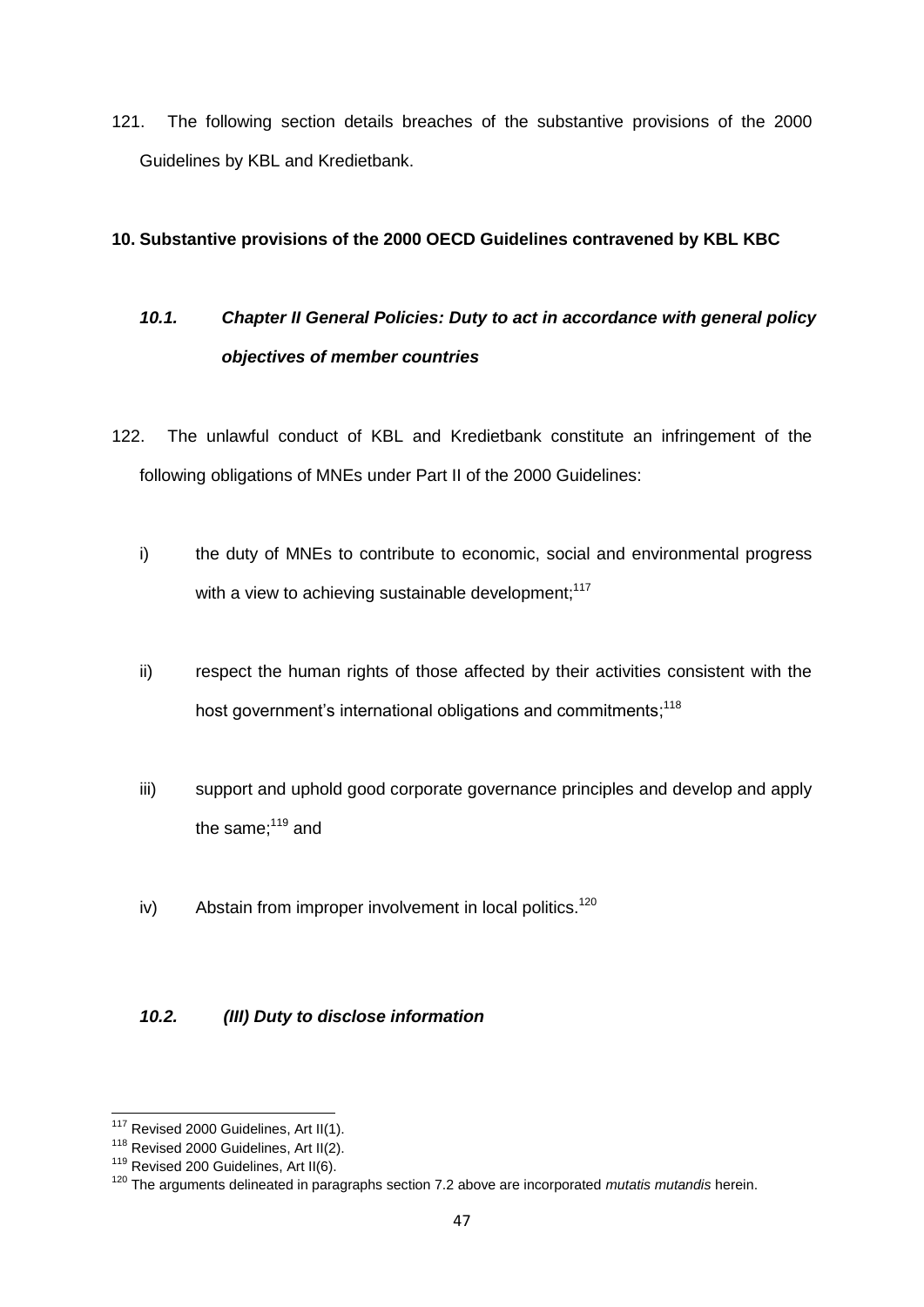- 123. The wording of the revised 2000 Guidelines on the obligation of MNEs is strikingly similar to the provisions under the 1976 Guidelines. The complainants rely on substantially the same grounds as submitted in section 7.3 above to indicate the duty of KBL and Kredietbank to disclose relevant information regarding their activities, structure and financial situation for the enterprise as a whole including geographical areas of operation.<sup>121</sup> For the purposes of the respondents' obligations under Part III, articles 1, 4 and 5 of the revised 2000 Guidelines, the claimants expressly and fully incorporate their arguments under section 7.3 above.
- 124. In light of the above contraventions of the 1976 and 2000 OECD Guidelines, in the next section, the complainants set out the relief requested from the Belgian and Luxembourg NCPs.

#### **11. Complainants' Expectations**

- 125. In light of the above submission, the complainants request the Belgian and Luxembourg NCP to:
	- 125.1. Recommend that KBL and KBC Group issue an apology to South Africans and the South African government for its complicity in supporting the apartheid regime and violating the arms embargo during apartheid;
	- 125.2. Recommend that the Luxembourg and Belgian authorities investigate the extent to which there should be punitive action taken against KBL and the KBC Group as a result of their operations during apartheid;

**<sup>.</sup>**  $121$  Revised 2000 OECD Guidelines, art 3(1).